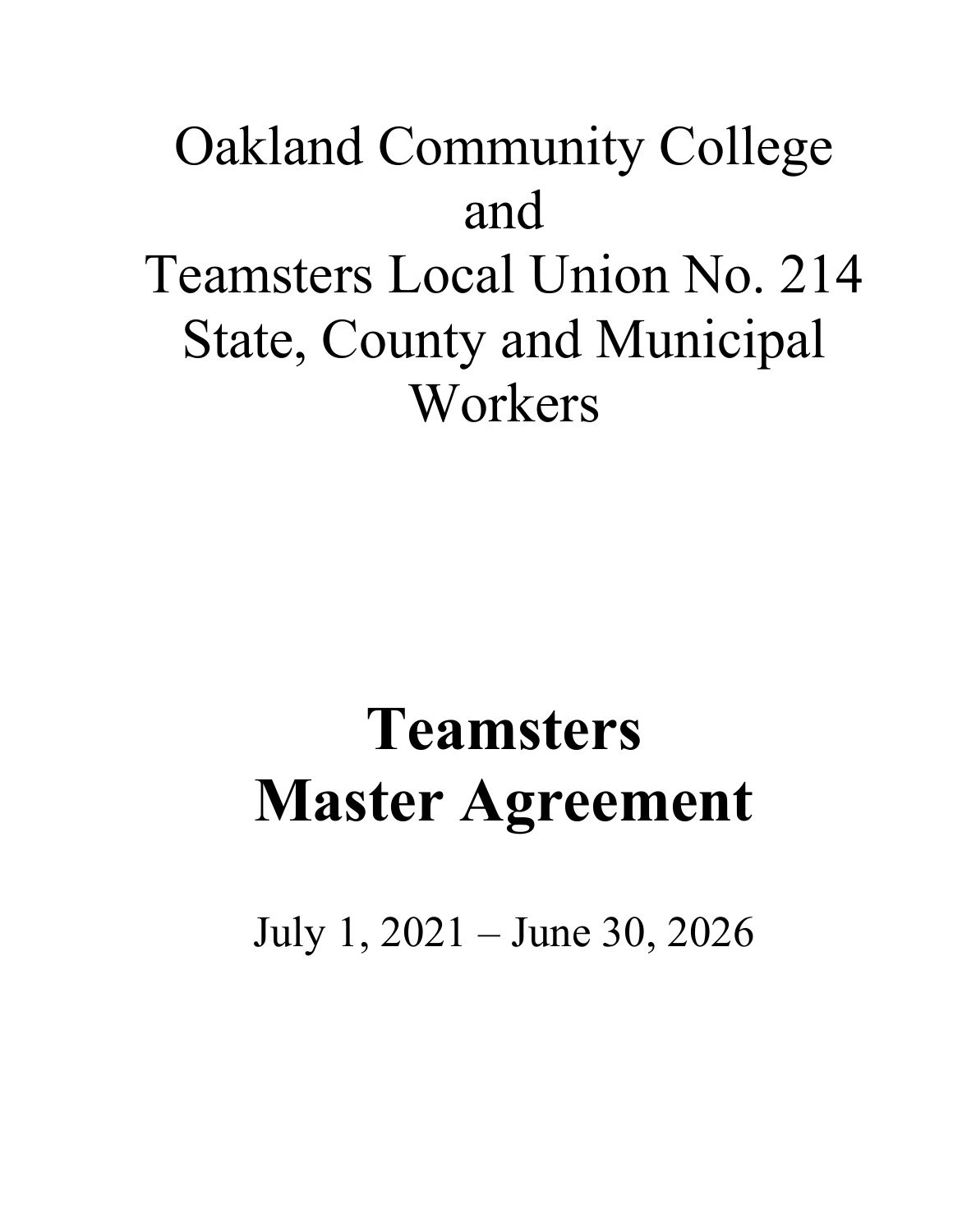# **TABLE OF CONTENTS**

|                                                                               | Page |
|-------------------------------------------------------------------------------|------|
|                                                                               |      |
|                                                                               |      |
|                                                                               |      |
|                                                                               |      |
|                                                                               |      |
|                                                                               |      |
|                                                                               |      |
|                                                                               |      |
|                                                                               |      |
|                                                                               |      |
|                                                                               |      |
|                                                                               |      |
|                                                                               |      |
|                                                                               |      |
|                                                                               |      |
|                                                                               |      |
|                                                                               |      |
|                                                                               |      |
|                                                                               |      |
|                                                                               |      |
|                                                                               |      |
|                                                                               |      |
|                                                                               |      |
|                                                                               |      |
|                                                                               |      |
|                                                                               |      |
|                                                                               |      |
|                                                                               |      |
|                                                                               |      |
|                                                                               |      |
|                                                                               |      |
|                                                                               |      |
|                                                                               |      |
|                                                                               |      |
|                                                                               |      |
|                                                                               |      |
|                                                                               |      |
|                                                                               |      |
|                                                                               |      |
|                                                                               |      |
|                                                                               |      |
|                                                                               |      |
|                                                                               |      |
|                                                                               |      |
|                                                                               |      |
|                                                                               |      |
| Section 2 - Step II - Campus President/Executive Director/ Vice Chancellor  8 |      |
|                                                                               |      |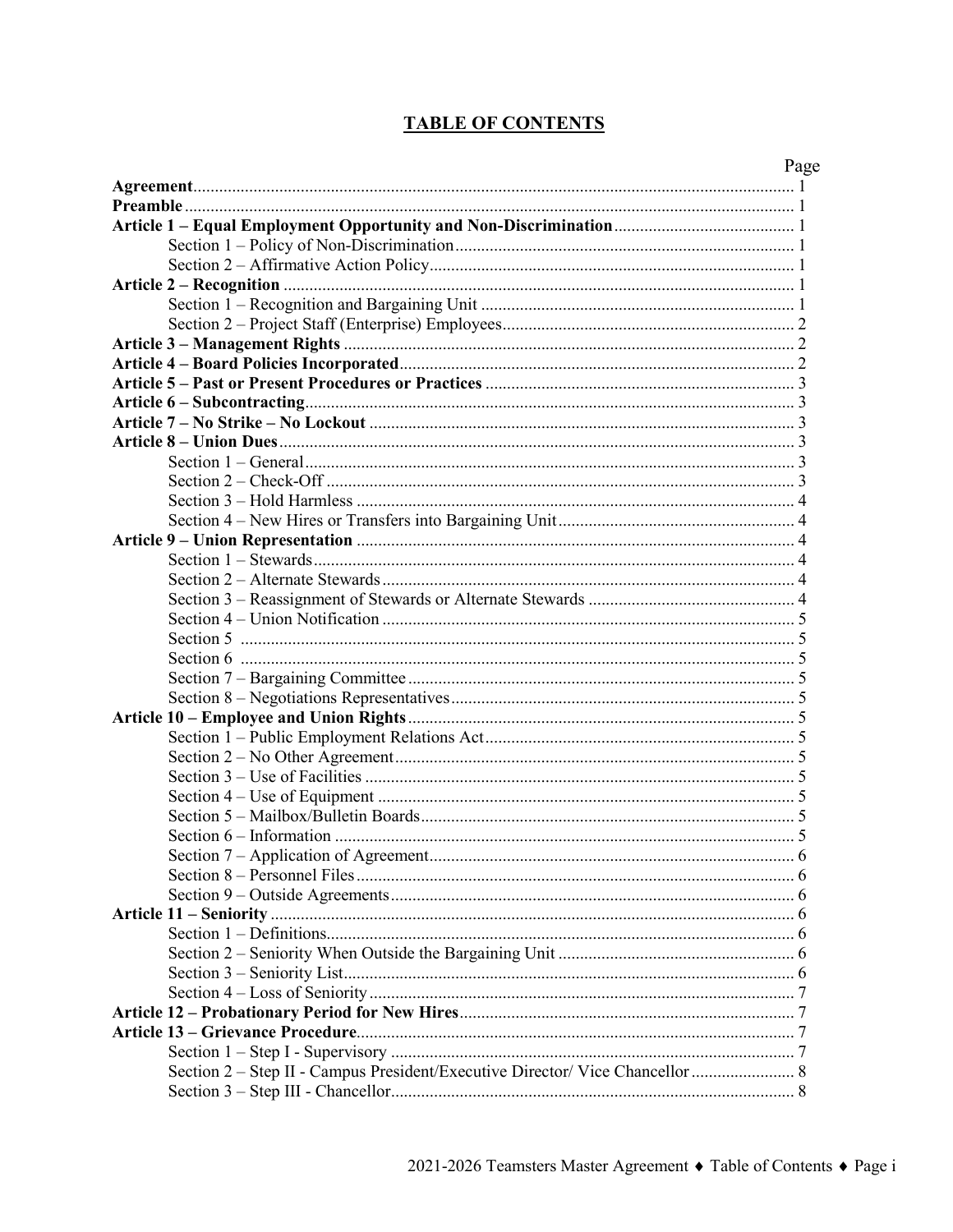| Article 20 - Promotion, Moving to Lower Pay Grade Level and Interim Appointments 19 |  |
|-------------------------------------------------------------------------------------|--|
|                                                                                     |  |
|                                                                                     |  |
|                                                                                     |  |
| Section 4 – Trial Period for Promotion or Change in Classification Title 19         |  |
|                                                                                     |  |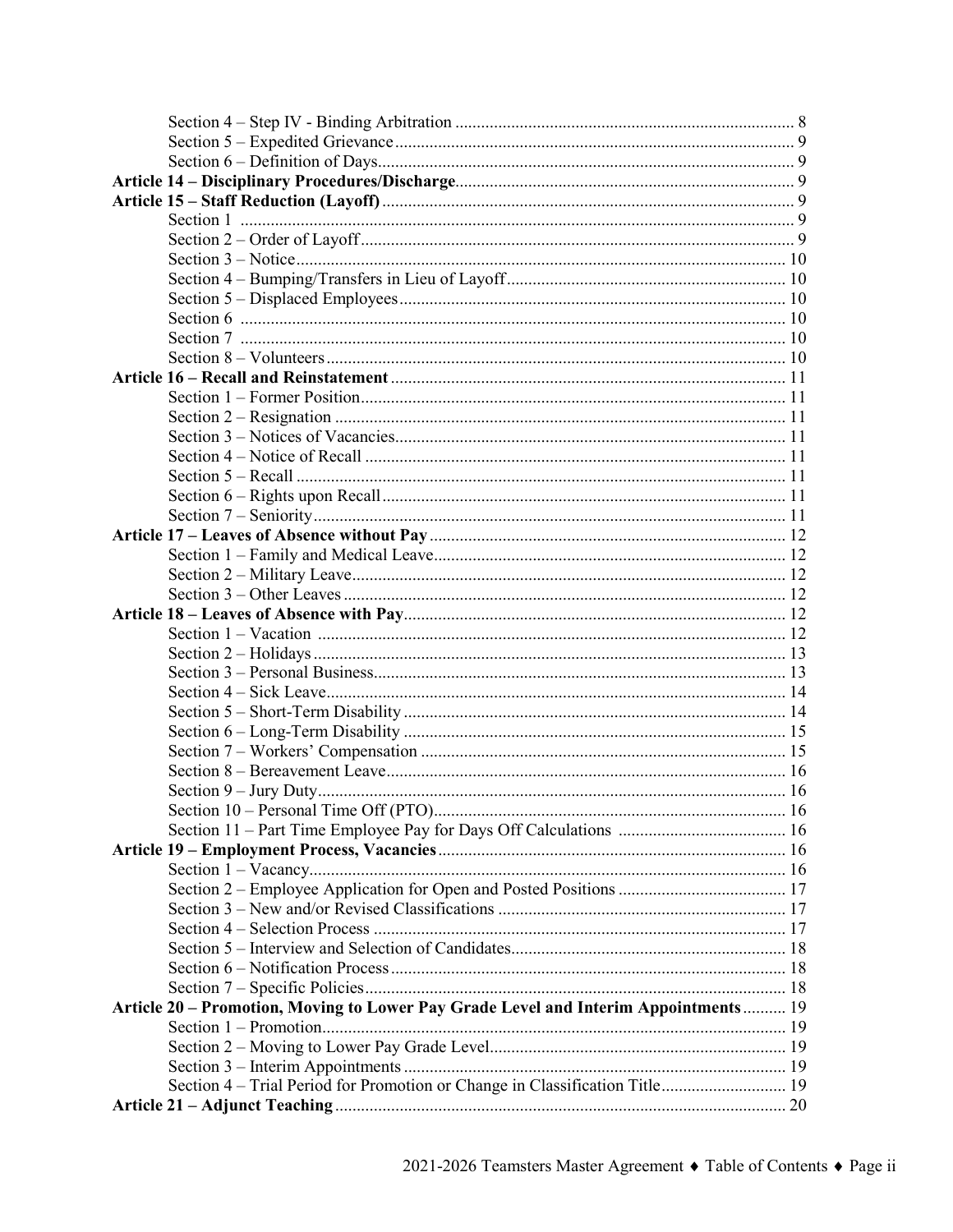| Letter of Agreement Regarding Transition to New Compensation Structure 43 |  |  |  |  |  |
|---------------------------------------------------------------------------|--|--|--|--|--|
|                                                                           |  |  |  |  |  |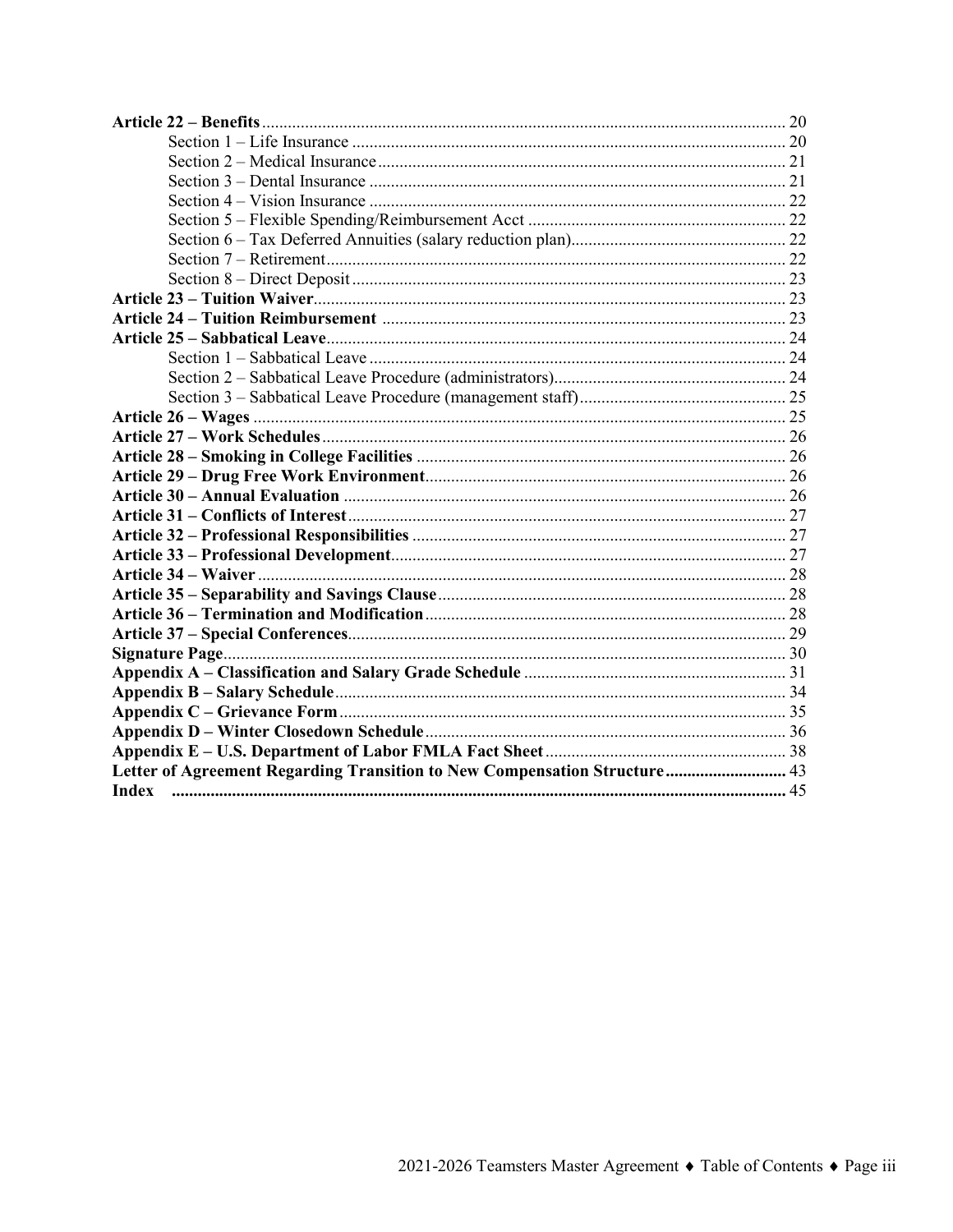# **AGREEMENT**

This Agreement is made and entered into on July 1, 2021 by and between Oakland Community College (hereinafter referred as the "College") and Teamsters State, County, and Municipal Workers Local 214, affiliated with the International Brotherhood of Teamsters Union (hereinafter referred to as the "Union").

#### **PREAMBLE**

**WHEREAS**, the Union and the College affirm their mutual interest in the development and administration of sound educational programs, consistent with community resources, for the students of Oakland Community College; and,

**WHEREAS,** the Union and the College recognize that the administration of sound educational programs is dependent in large part upon the cooperative action of the administrative/management personnel represented by the Union and the College in full and proper execution of Employer policies; and,

**WHEREAS**, Oakland Community College is a student-centered institution which provides quality learning opportunities for individuals, communities, and organizations on an accessible, affordable basis; and,

**WHEREAS,** Oakland Community College is a dynamic, accessible, learning-centered community dedicated to excellence. This community values:

Shared responsibility, open communication, collaboration;

Personal empowerment, integrity, ethical commitment;

Diversity, global awareness, responsiveness to community needs.

# **ARTICLE 1 -- EQUAL EMPLOYMENT OPPORTUNITY AND NON-DISCRIMINATION**

Section 1. Policy of Non-Discrimination. In accordance with its policies, Oakland Community College does not discriminate against applicants, employees or students on the basis of race, religion, color, national origin, sex (including sexual harassment), age, height, weight, marital status, sexual orientation, gender identity and expression, veteran status, or disability in its employment practices and/or educational programs or activities. Those concerned about the above should contact the Human Resources Department at Oakland Community College, 2480 Opdyke Road, Bloomfield Hills, Michigan, 48304-2266. The Union will support the College in enhancing the diversity of the workforce.

Section 2. Affirmative Action Policy. All reasonable efforts shall be made to recruit employees whose ethnic and social backgrounds are representative of the community and students served by the College.

#### **ARTICLE 2 -- RECOGNITION**

Section 1. Recognition and Bargaining Unit. The College hereby recognizes the Union as the exclusive representative to the extent required by Act 379 of the Public Acts of 1965 for the purpose of collective bargaining for all personnel employed by the College as full-time and regular part-time Administrative and Management employees as identified in Appendix A of this Agreement, and specifically excluding Chancellor and Executive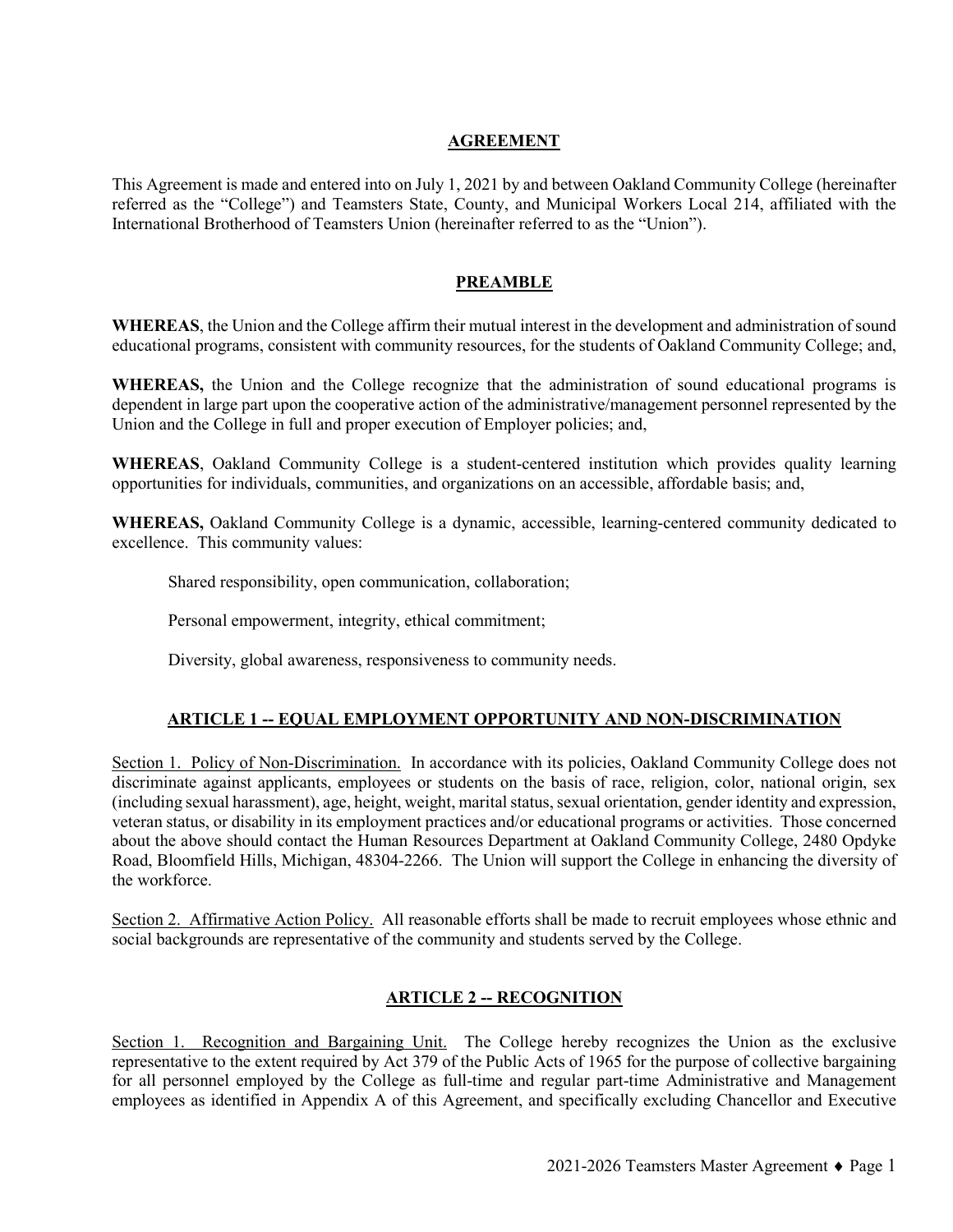Council; management employees who report directly to the Chancellor or members of the Executive Council; administrative employees who report to the Chancellor; Controller; Human Resources staff; Public Safety employees; confidential employees; and all other represented bargaining unit employees.

Section 2. Project Staff *(Enterprise)* Employees. Project staff shall be defined as those full-time or part-time staff who are hired or placed by the College from outside of the Bargaining Unit for a project which is expected to be temporary. Examples of such project staff shall include, but are not limited to, staff individuals hired for special contracts with business and industry/community agencies. The College's relationship with such individuals is subject to annual review and/or continuance of funding.

- a. Those full-time project staff who are non-Bargaining Unit employees shall be eligible to join the Bargaining Unit after three (3) consecutive years of employment with the College. In the interim, Project staff, as defined herein, shall not be subject to the terms of this Agreement.
- b. Bargaining Unit employees are not disqualified from accepting project staff appointments. If they do so, they will remain subject to all terms of this Agreement (e.g., seniority, etc.) except to the extent the project's terms include conflicting terms (e.g., wages, benefits, etc.). When such conflicting terms exist, the project's terms will apply.

# **ARTICLE 3 -- MANAGEMENT RIGHTS**

The employer, on its own behalf and on behalf of the electors of the Community College District, hereby retains and reserves unto itself all powers, rights, authority, duties and responsibilities conferred upon and vested in it by the laws and the Constitution of the State of Michigan, and the United States, including, but without limiting the generality of the foregoing, the right:

- A. To the executive management and administrative control of the College, its properties, its facilities and the activities of its employees in conformance with their constitutional rights;
- B. To hire all employees and subject to the provision of law, to determine their qualifications and the conditions for their continued employment, or their dismissal or demotions, and to promote and transfer all such employees;
- C. To relieve employees from duties because of lack of work or other legitimate reasons;
- D. To determine the methods, means and personnel by which the operations of the College are to be conducted.

The exercise of the foregoing powers, rights, authority, duties and responsibilities by the Employer, the adoption of policies, rules, regulations and practices in furtherance thereof, and the use of judgment and discretion in connection therewith shall be limited only by the specific and expressed terms of this Agreement and then only to the extent such specific and expressed terms hereof are in conformance with the Constitution and laws of the State of Michigan and the Constitution and laws of the United States.

# **ARTICLE 4 -- BOARD POLICIES INCORPORATED**

The College and the Union have agreed to the Board policies regarding administration except where inconsistent or excepted by the provisions of this Agreement. In the event any discipline is imposed against any employee because of an infraction of these Board policies, neither the Union nor the employee shall challenge the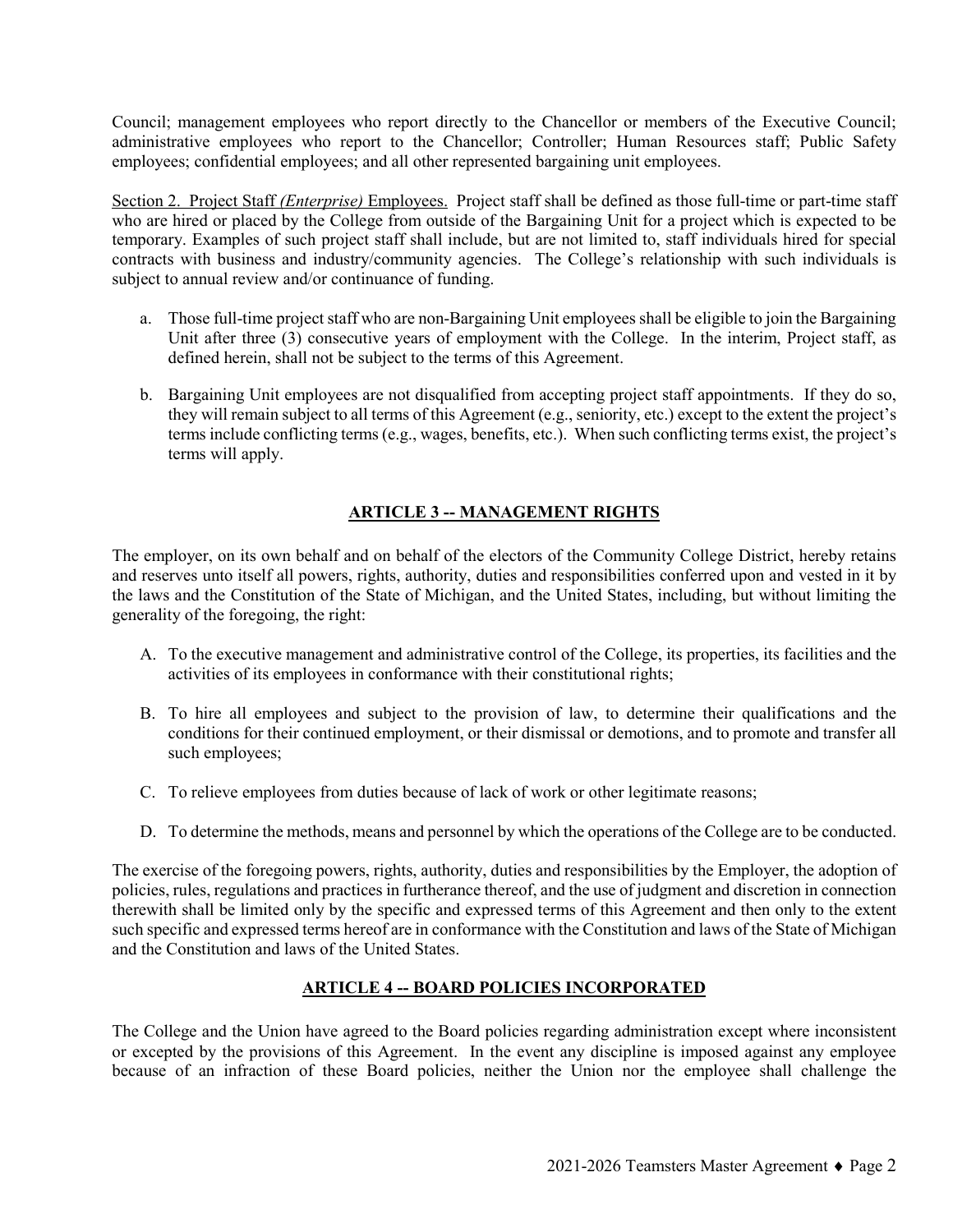reasonableness of these Board policies, but shall only challenge their application through the grievance procedure provided for in this Agreement.

#### **ARTICLE 5 -- PAST OR PRESENT PROCEDURES OR PRACTICES**

Past or present procedures and practices which affect employees but which are not covered in this Agreement may be changed upon consultation with the Union and affected employees. Consultation requires that, before a decision is reached, a discussion take place, at which time the problem is explained and input of a substantive nature is invited. However, the College is not barred from previous consideration of alternative solutions or from placing relative values upon them. For purposes of clarification and/or future reference, and upon request of the Union, the appropriate administrator will provide the Union and the Chancellor's office with a statement of the practice or procedure involved, the change that is instituted, and a statement of the reasons for the change.

#### **ARTICLE 6 -- SUBCONTRACTING**

The Union recognizes the right of the College to subcontract bargaining unit work, provided however that said subcontracting will not result in the layoff of bargaining unit members from their present classifications, or result in termination or reduction of hours of current bargaining unit employees. The College will provide the Union with a list of contracted staff provided by staffing agencies and their respective assignments at least once per calendar quarter.

#### **ARTICLE 7 -- NO STRIKE – NO LOCKOUT**

The Union agrees that, during the life of this Agreement, neither the Union, its agent, nor its members will authorize, instigate, aid, condone or engage in a strike, work stoppage, refusal to work, slow-down or any other concerted interference with the operations of the Employer. The Employer agrees that it will not lock out the employees.

Any employee, group of employees or Union Steward who instigates, aids or engages in a strike, work stoppage, refusal to work, slow-down or any other concerted interference with the operations of the Employer may be disciplined or discharged in accordance with Article 14, Disciplinary Procedures/Discharge.

# **ARTICLE 8 -- UNION DUES**

Section 1. General. Consistent with the requirements of the Michigan Public Employment Relations Act (PERA), as amended, and in accordance with the terms of this Article, each employee in the unit covered by this Agreement has the choice of whether or not to become a Union member and pay membership dues. Financial support of the Union is not a condition of employment. For those employees who are Union members and wish to pay dues via payroll deduction, the terms of this Article shall apply.

Section 2. Check-Off. The Employer agrees to deduct from the pay of each employee from whom it receives a signed authorization to do so, all Union dues. Notwithstanding any provision of this Agreement or any authorization form, each employee's authorization to the Employer may be rescinded by the employee at any time, by written notice to the Employer's Human Resources Office and the Union. The rescission will be implemented by the Employer within 30 days of the Employer's receipt of the notice. Should the employee wish to reactivate dues deductions under this Article, such a request will be processed in accordance with this Article upon receipt of a new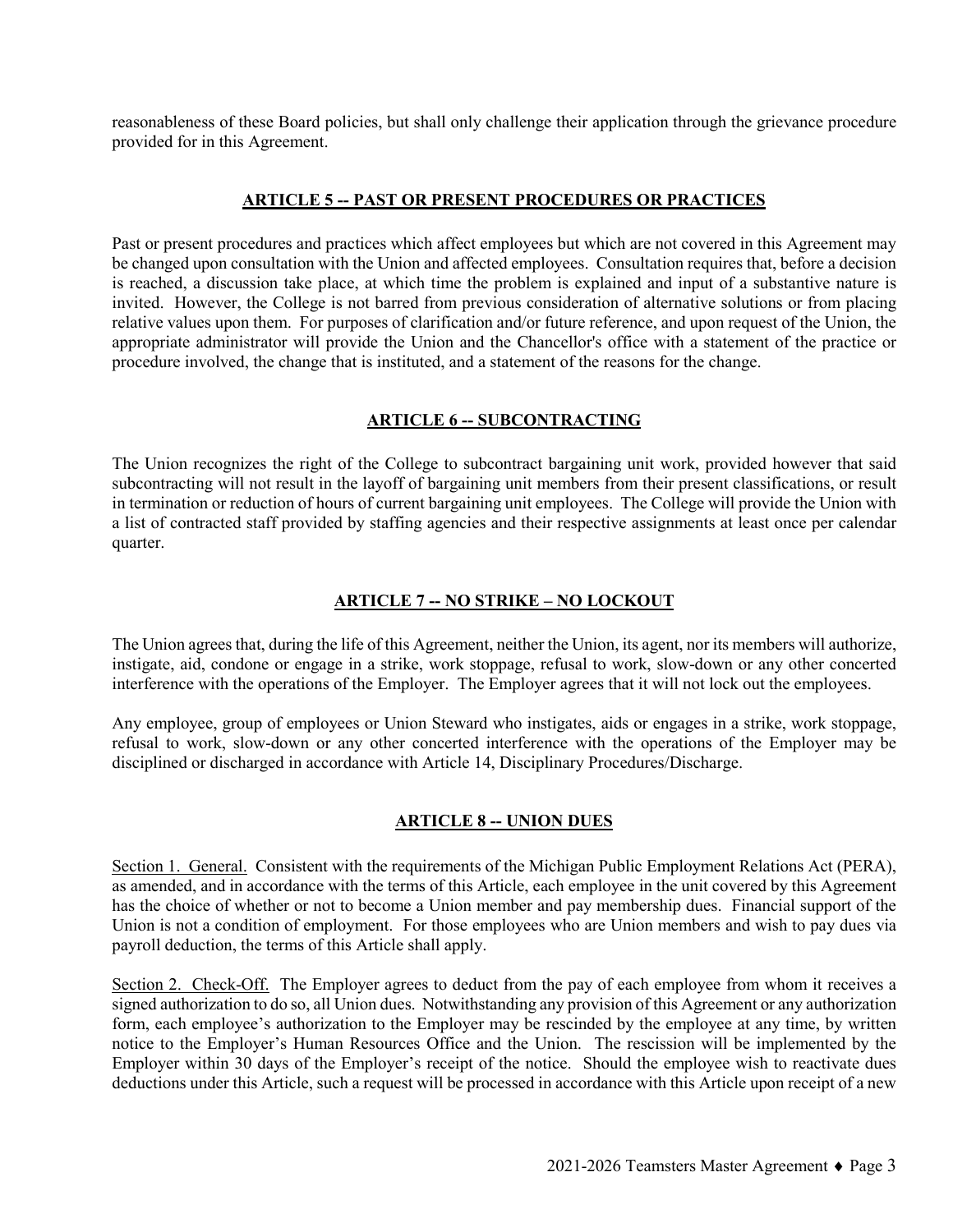authorization form signed by the employee. The parties further agree that all such deductions will be designated only as "Union Dues" on the employees' pay advice.

Dues will be certified by the Secretary-Treasurer in accordance with the Constitution and By-Laws of the Union. So long as it is permitted by law, the Employer agrees to provide this check-off service without charge to the Union.

Such authorized deductions are to be deducted from the first payroll of the month, and shall be remitted to the Secretary-Treasurer not later than the tenth  $(10<sup>th</sup>)$  day of the following month. All dues, representation fees, initiation fees and assessments, if any, so deducted will be forwarded to Teamsters Local 214.

Section 3. Hold Harmless. The Union agrees to indemnify and hold the Employer harmless against any and all claims, suits or other forms of liability arising out of its deductions from an employee's pay of Union dues, representation fees, assessments and/or initiation fees. The Employer shall not be liable to the Union by reason of the requirements of this Agreement for the remittance or payment of any sum other than that constituting actual deductions made from wages earned by employees. The Union assumes full responsibility for the deductions so made, once they have been sent to the Union.

Section 4. New Hires or Transfers into Bargaining Unit Positions. The Employer agrees to notify the Union in writing of the names of any newly hired, transfers into bargaining unit positions, or recently terminated employees within ten (10) work days after the Employer hires or terminates any employee covered under this Agreement.

#### **ARTICLE 9 -- UNION REPRESENTATION**

Section 1. Stewards. The Union may elect or appoint one (1) Steward and one (1) Alternate Steward in each representation area as defined below*,* who shall represent any or all employees working in that representational area*.* The Union shall also choose a Chief Steward from among the Stewards, who may represent any or all employees of Oakland Community College covered by this Agreement. The Chief Steward, or designee, shall be the primary employee representative for employees in the District Office.

- A. Auburn Hills Campus (Auburn Hills)
- B. Highland Lakes Campus (Waterford)
- C. Orchard Ridge Campus (Farmington Hills)
- D. Royal Oak Campus and Southfield Campus (Royal Oak/Southfield)
- E. District Office

Section 2. Alternate Stewards. An Alternate Steward acting in the capacity of a Steward has the same authority as a Steward. An Alternate Steward may exercise the functions of a Steward under this Agreement only if the Steward is unavailable.

Section 3. Reassignment of Stewards or Alternate Stewards. If a Steward or Alternate Steward changes his or her assignment to a different representational area, and if a new Steward or Alternate Steward (as applicable) is not elected or appointed at the time of relocation, then the steward remaining at the representational area will be deemed Steward for that representational area, and the relocated steward shall be deemed the Alternate Steward for that representational area, for the balance of that contract year, only. Thereafter, the Union will designate a Steward and Alternate Steward in the applicable representational area per Section 1, above.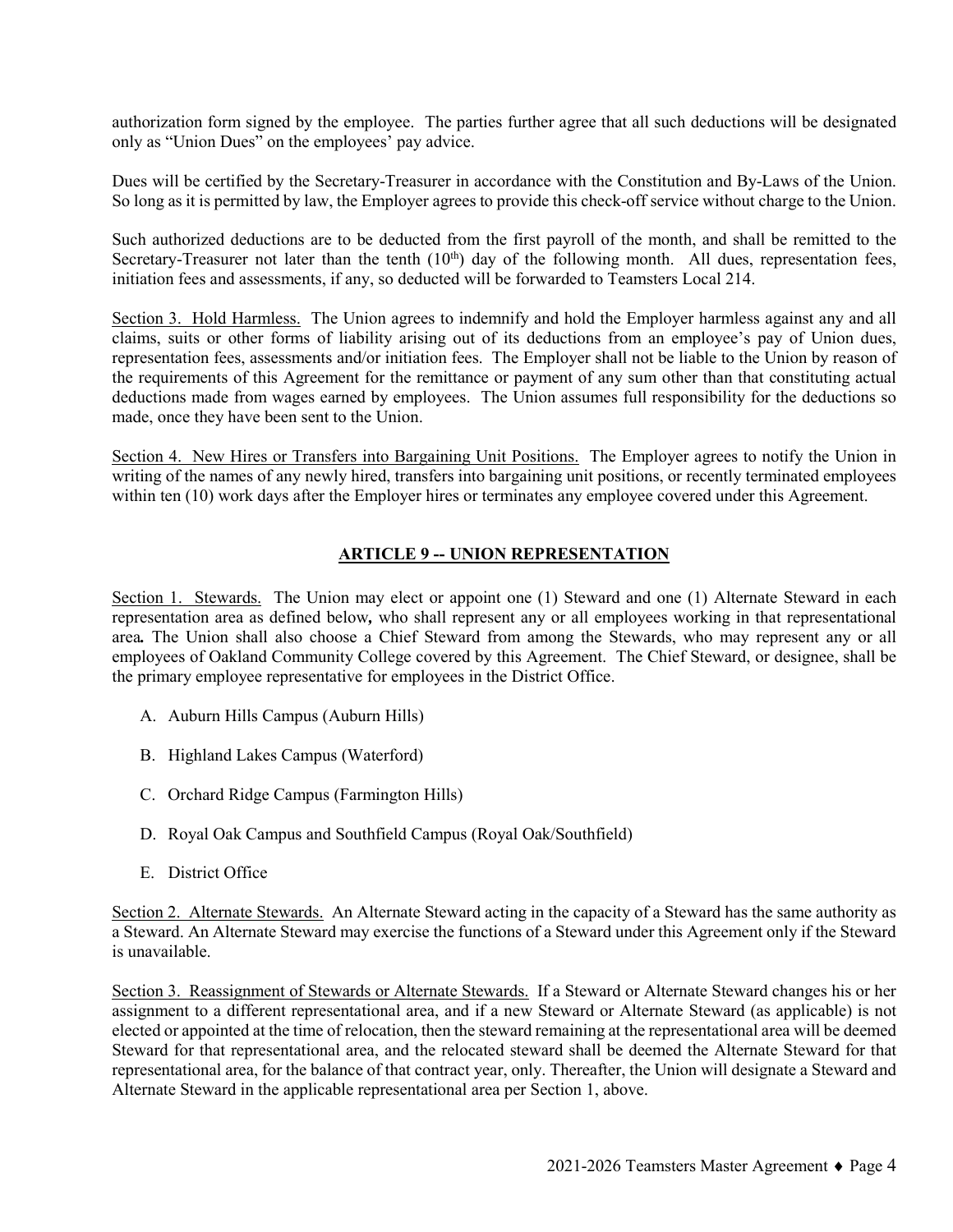Section 4. Union Notification. The Union shall keep the Employer's Human Resources Department advised at all times in writing of the names of all Stewards and Alternate Stewards. Should the need arise to change the areas of representation for Stewards, the Union shall notify the Employer's Human Resources Department in writing of the names of the Stewards, Alternate Stewards, and the areas of representation.

Section 5. Employees shall have an opportunity to meet with, or request the services of their Steward, or Alternate Steward in the event that the regular Steward is not available, as is necessary for the investigation and adjustment of grievances provided it does not interfere substantially with the employee's work responsibilities and the Steward's or Alternate Steward's work responsibilities.

Section 6. Stewards shall have the reasonable opportunity to conduct Union business including presenting of grievances without loss of pay.

Section 7. Bargaining Committee. The Employer hereby agrees to recognize a Bargaining Committee composed of five (5) employee representatives from the bargaining unit, at least four (4) of which shall be stewards, including the Chief Steward. This Committee shall act in a representative capacity for the purpose of meeting with Employer representatives to negotiate new and modified agreements. The Employer will authorize said Bargaining Committee members to attend negotiation sessions that occur during their regular work hours without loss of pay.

Section 8. Negotiation Representatives. In any negotiations described in this Agreement, neither party shall have any control over the selection of the bargaining representatives of the other party.

# **ARTICLE 10 -- EMPLOYEE AND UNION RIGHTS**

Section 1. Public Employment Relations Act. Employees and the Union as the exclusive bargaining representative of the employees, shall have and enjoy all the rights and privileges granted to them by Act 379 of the Michigan Public Acts of 1965, as amended from time to time, and by other applicable Michigan statutes now or hereafter enacted, except as expressly limited by the terms of this Agreement.

Section 2. No Other Agreement. The Employer will not aid, promote, or finance any labor group or organization which purports to engage in collective bargaining, or make any agreement with any other such group or organization for the purpose of undermining the Union as the sole and exclusive bargaining agent for employees as set forth herein.

Section 3. Use of Facilities. The Union and its members shall have the right to use College building facilities for business meetings when such facilities are not otherwise in use, if scheduled through the College as per current procedure.

Section 4. Use of Equipment. Stewards and/or Alternate Stewards shall have the right to utilize the College's email system, fax machines, copy machines, and telephone for the purpose of appropriate Union notification and communication.

Section 5. Mailbox / Bulletin Boards. The Union shall be given access to bargaining unit members' mailboxes for the distribution of informational material and the Union and its members shall be permitted to use assigned bulletin boards to post notices of its activities and matters of Union concern provided that all mailings and postings are identified with the author's or organization's name.

Section 6. Information. The Employer agrees to provide the Union upon written request, available financial statements, adopted budgets, minutes of Board of Trustees' meetings, and such other information as the Union may reasonably require in order to carry out its bargaining representative functions. The Employer additionally agrees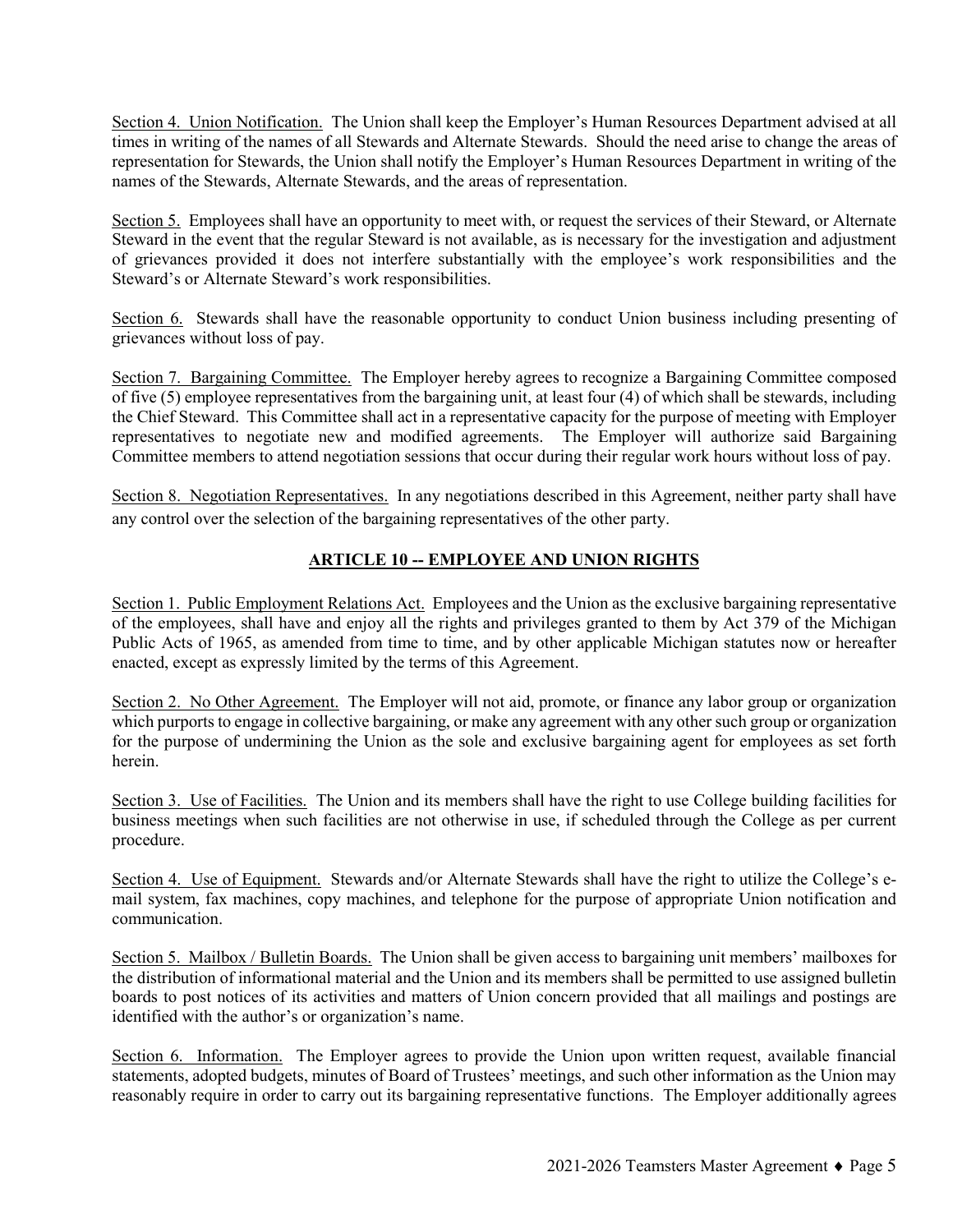to provide the Union with the names and addresses of all new bargaining unit members. Information requested by the Union shall be furnished by the Employer as soon as practicable.

Section 7. Application of Agreement. The provisions of this Agreement shall be applied in a manner which is not capricious or discriminatory and be in conformance and compliance with federal and state civil and human rights statutes.

Section 8. Personnel Files. There shall be only one (1) official personnel file maintained by the Employer for each employee in the bargaining unit. The Employer shall keep each bargaining unit employee's benefits file separate from the employee's personnel file. The employee shall be notified of material placed in his/her personnel file by the Employer. Upon request, an appointment will be made within a reasonable period of time for an employee to review his/her entire contents of both personnel and benefits files with the exception of letters of reference for employment.

Section 9. Outside Agreements. The employer shall not enter into any other agreements with employees in the bargaining unit, individually or collectively, which, in any way, conflict with the provisions hereof.

# **ARTICLE 11 -- SENIORITY**

#### Section 1. Definitions.

- A. College-wide seniority shall be defined as an employee's length of service with the Employer commencing with his/her most recent date of hire.
- B. Bargaining unit seniority shall be defined as the period of employment commencing with his/her most recent date of hire in the bargaining unit, including any previously frozen seniority in the bargaining unit.
- C. Classification seniority shall be defined as the period of employment commencing from the last date of hire in his/her classification, including any previously frozen seniority in the same classification.

Employees who are hired on the same date shall be placed on the seniority list by draw.

No time shall be deducted from an employee's seniority due to absences occasioned by authorized paid leaves of absence, or unpaid leaves of absence of less than thirty (30) days. Seniority shall continue to accrue during absences from the College due to sabbatical leave, Family and Medical Leave Act (FMLA) leave or involuntary military service.

Non-bargaining unit employees filling interim positions within the bargaining unit shall not accrue seniority during the interim appointment.

Section 2. Seniority When Outside the Bargaining Unit. Bargaining Unit employees who accept a non-bargaining unit position within the College shall have their bargaining unit seniority frozen and shall not accumulate additional bargaining unit seniority while working in a non-bargaining unit position.

Section 3. Seniority List. After successfully completing his/her probationary period an employee shall be placed on the seniority list as of his/her date of hire. An up-to-date seniority list shall be prepared by the Employer and presented to the Union in January and July of each year and in the event of layoff. The seniority list will show, by job classification, in order of most senior to least senior the name, campus/site location, pay grade level and seniority date.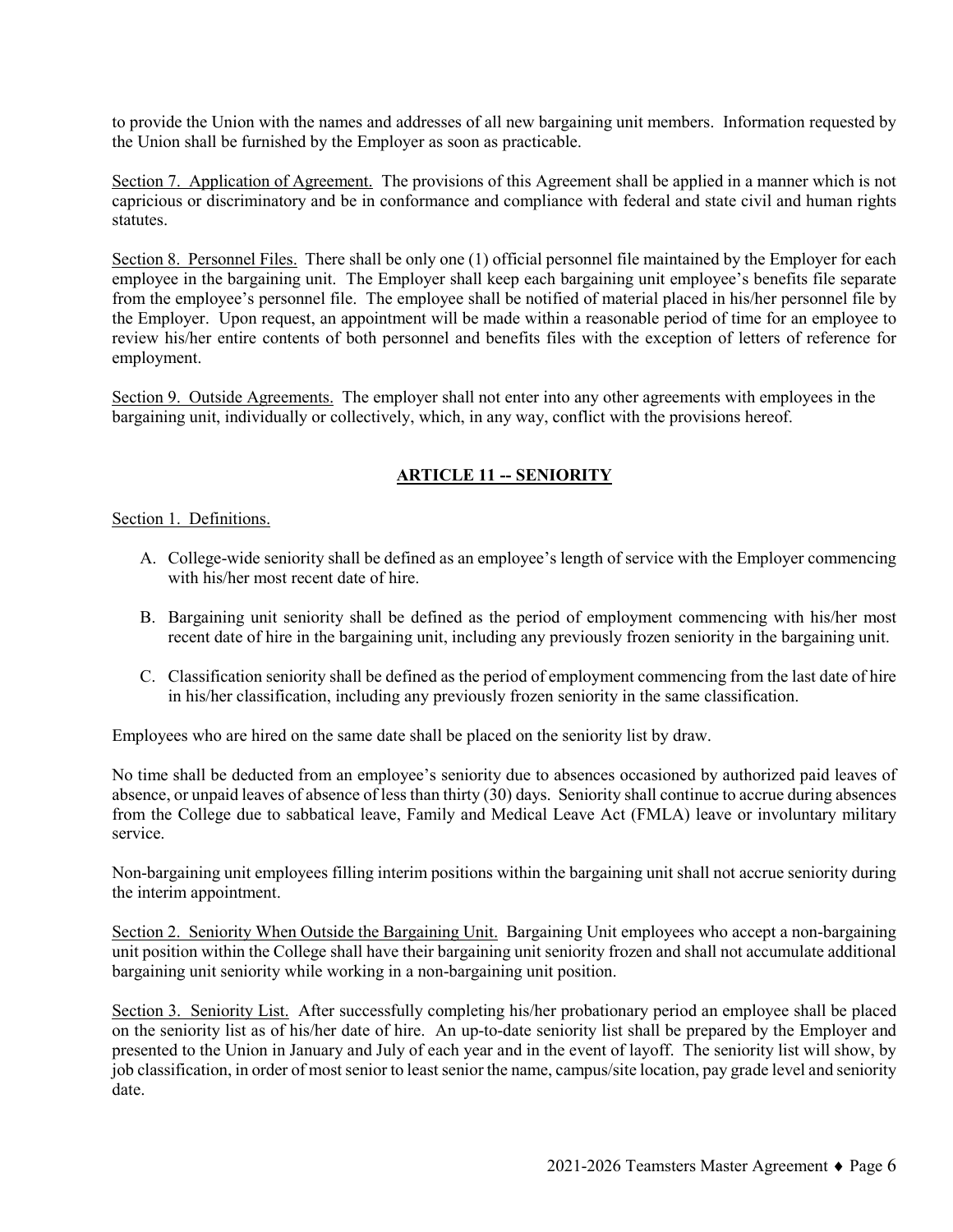Section 4. Loss of Seniority. An employee shall be terminated and lose his/her seniority for the following reasons:

- A. The employee quits or retires;
- B. The employee is discharged for just cause and not reinstated through the grievance procedure;
- C. The employee does not report for work upon notice of recall by registered mail or telegram to his/her last known address within ten  $(10)$  working days;
- D. The employee does not show up for work for three (3) consecutive days on an unapproved basis except in the case of an emergency;
- E. The employee's inability to work due to long-term disability (LTD) will likely extend for, or does extend for, at least twelve (12) months; or
- F. The employee has been on layoff status for five (5) years.

#### **ARTICLE 12 -- PROBATIONARY PERIOD FOR NEW HIRES**

All newly hired employees shall be required to serve a probationary period of one-hundred eighty (180) calendar days, which may be extended by the College at its discretion for up to another one-hundred (180) calendar days by written notice to the employee given during the initial probationary period. All absences (paid and unpaid) shall extend the probationary period accordingly.

During the probationary period, the employee shall have no seniority status and may be laid off or terminated at the sole discretion of the Employer. Such layoff or termination shall not be subject to the Grievance Procedure.

#### **ARTICLE 13 -- GRIEVANCE PROCEDURE**

Upon initiating a grievance, it is the Union's responsibility to pursue it through each step of the procedure within the time limits specified. Failure to do so will result in forfeiture of the right to pursue the grievance through the procedure. Time limits may be extended by mutual written consent. A grievance is an alleged violation, misapplication or misinterpretation of this Agreement. A grievance must specify the provision(s) of the Agreement upon which the grievant(s) is relying. This grievance procedure is not intended as a substitute for normal problem solving between the employee and his/her immediate supervisor.

Section 1. **Step I – Supervisory** An employee who has a grievance should make every effort to discuss the problem informally and orally with his/her immediate supervisor, who will make every effort to reach a satisfactory solution to the problem. Most problems are solved at this level. The grievance must be presented to the Supervisor within fifteen (15) working days of its occurrence. It is the responsibility of the Supervisor to act on the problem and respond to the employee orally within five (5) working days after receiving the grievance. However, if the employee is not satisfied with the decision of the Supervisor, the employee may proceed to the next step.

A grievance may not be adjusted by an employee's immediate supervisor if that supervisor is a member of the bargaining unit. If the employee's supervisor is a member of the bargaining unit, the grieving employee must discuss the problem with the supervisor, but the supervisor must refer the employee to the next level supervisor.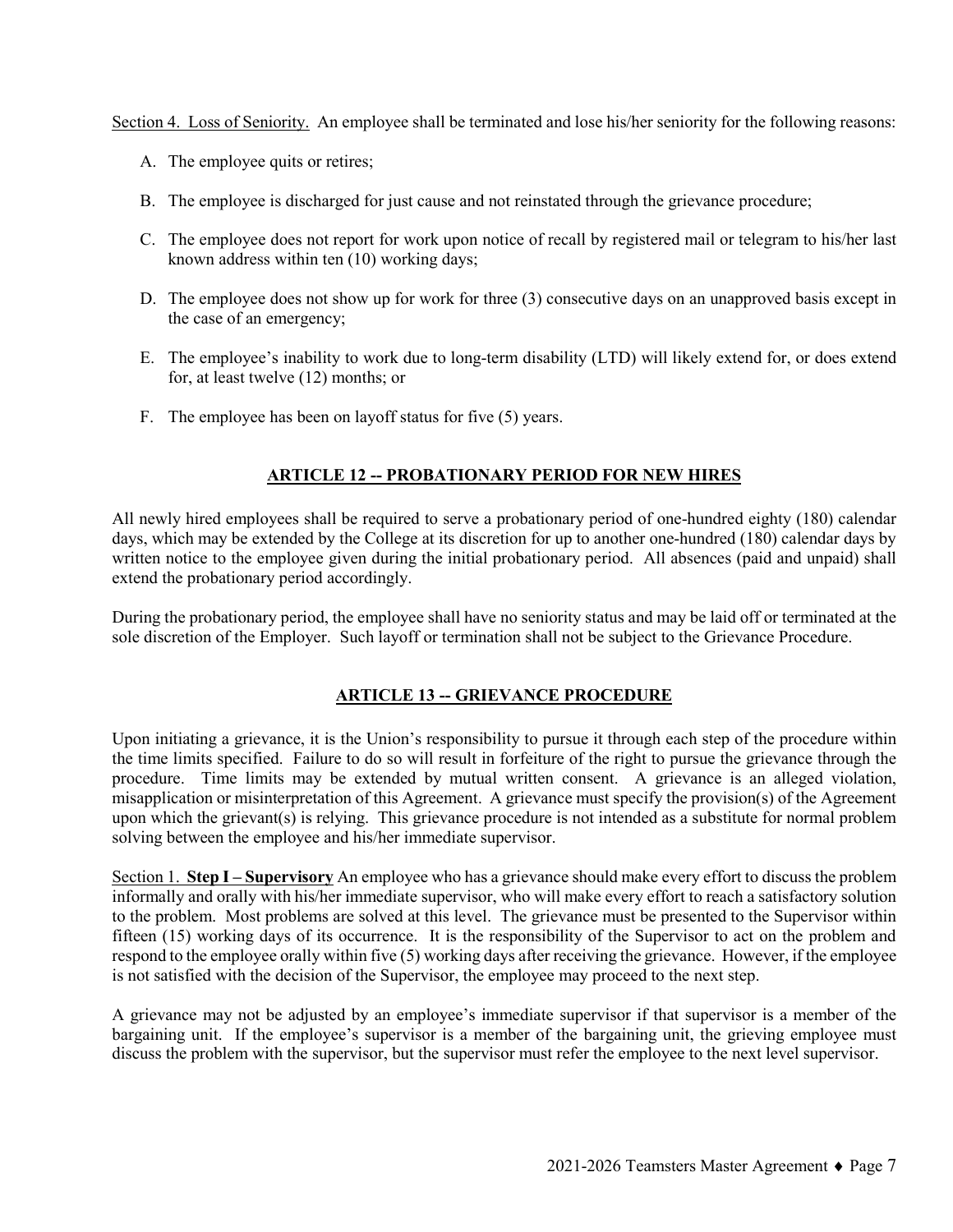Section 2. **Step II – College Officer** Within five (5) working days after Step I is completed, it is the Union's responsibility to reduce the grievance to writing on the grievance form provided by the employer (see Appendix C). The Union must present the grievance to the appropriate College Officer and send one copy to the Human Resources Office. After the appropriate College Officer has received the written grievance, the College Officer shall schedule a meeting with the grievant and his/her Steward. The College Officer has ten (10) working days to investigate the facts, make a decision, and report his/her response in writing to the grievant. The appropriate College Officer will keep one copy of this written decision for his/her records, send one copy to the Business Agent, and send one copy to the Human Resources Office.

If the Union is not satisfied with the outcome of the grievance at this step, the Union has the right to pursue the matter further to Step III of the Grievance Procedure.

Section 3. **Step III – Chancellor** Within ten (10) working days of the completion of Step II, the Union shall present the written complaint to the Chancellor or his/her designee. The Chancellor or his/her designee will meet with the grievant, the Chief Steward, one (1) Area Steward, and the Business Agent and review all aspects of the grievance with the Union and discuss the situation with the appropriate Executive Director or Vice Chancellor. The Chancellor or his/her designee will then reduce his/her decision to writing and provide the decision to the Business Agent within twenty (20) working days after the date of the hearing.

Section 4. **Step IV - Binding Arbitration** Within forty-five (45) working days after the completion of Step III, the Union must request arbitration, in writing, to the Vice Chancellor for Human Resources. During the following ten (10) working days, the parties will endeavor to mutually select an arbitrator. If they are unsuccessful, then within fifteen (15) working days of when the initial request was made, and if the Union still wishes to pursue arbitration, the Union will file a Petition for Grievance Arbitration with the Michigan Employment Relations Commission ("MERC") and provide the Vice Chancellor for Human Resources with a copy of the Petition. The Petition shall be filed in accordance with MERC's rules and procedures, and any administrative fees charged by the MERC will be shared equally by the parties. The Petition shall ask MERC to provide the parties with a list of fifteen (15) MERC-approved grievance arbitrators. During the following ten (10) working day period, the parties will confer and, beginning with the Union, alternately strike listed names until one name remains. The remaining name will be appointed the Arbitrator for that matter, and the parties shall so inform the Arbitrator.

The Union and the College may be represented by counsel at the hearing. Each party shall bear the cost of his/her own counsel and the parties shall split costs of the Arbitrator.

The Arbitrator shall apply the substantive law of Michigan, federal law, or both, as applicable to the claim(s) asserted. Pre-hearing discovery may be permitted by the Arbitrator. During the hearing the Arbitrator shall generally apply the federal rules of evidence; however, she/he shall be the judge of the relevancy and materiality of the evidence offered.

Either party, at its expense, may arrange for and pay the cost of a court reporter to provide a stenographic record of proceedings. However, if the party who has not arranged for a court reporter desires a transcript, that party must split the expenses of the court reporter/transcripts. Either party, upon request at the close of hearing, shall be given leave to file a post-hearing brief. The time for filing such a brief shall be set by the Arbitrator.

The Arbitrator shall render an award and opinion no later than thirty (30) calendar days after the close of the hearing or receipt by the Arbitrator of post-hearing briefs, whichever is later, in the form typically rendered in labor arbitration. The Arbitrator shall not have the power to modify, amend, add to, or subtract from this Agreement. Further, with respect to damages or remedies in a suspension or discharge grievance, the Arbitrator's award of any damages and relief to any party shall be limited to the following: back pay (including lost benefits) less interim earnings, unemployment, retirement, disability and other benefits, and severance payments received by or to be received by a party; any other out-of-pocket expense; documented economic damages; and reinstatement to the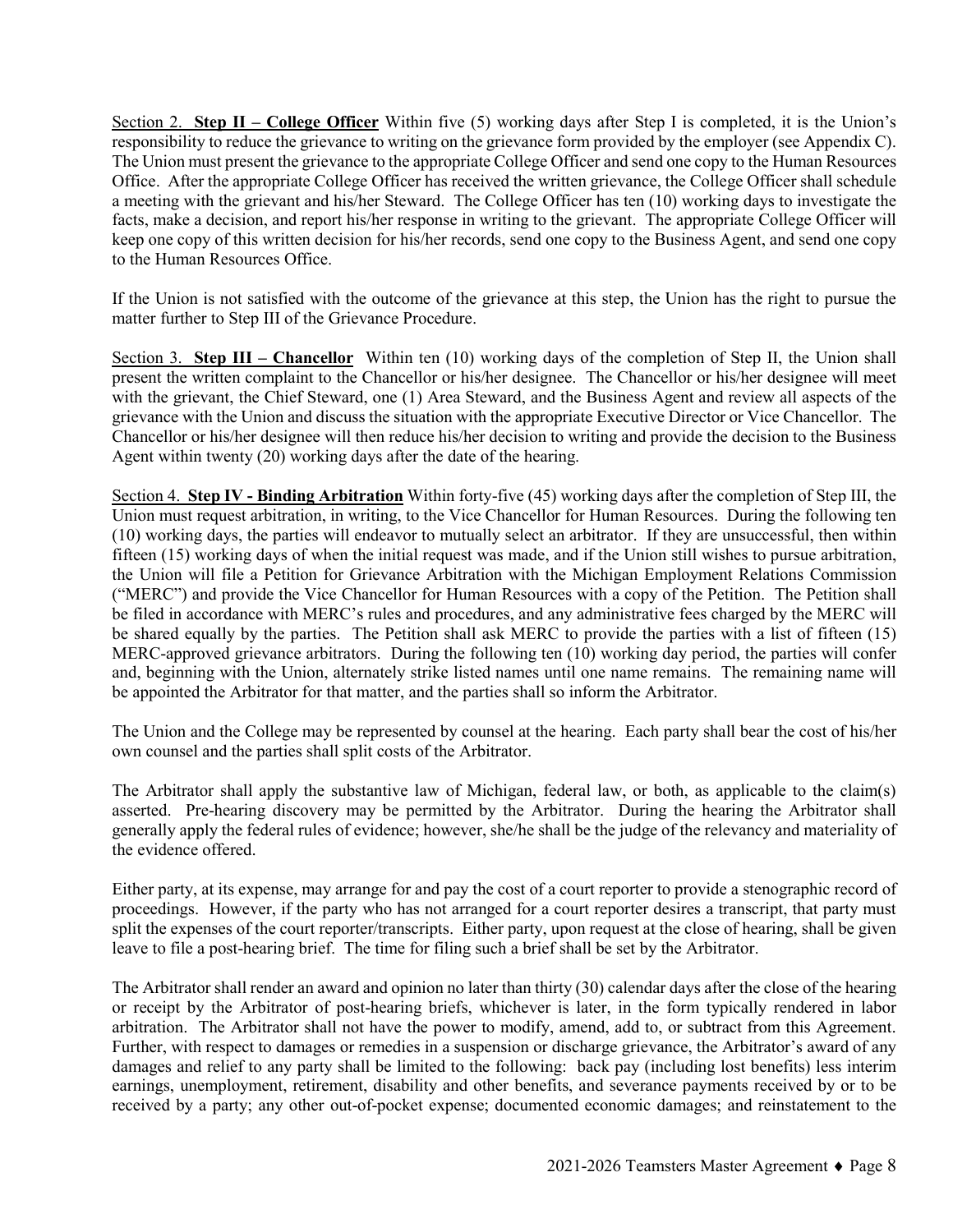same or a substantially equivalent position with the College. The decision of the Arbitrator shall be final and binding on the parties.

Section 5. Expedited Grievance. In the case of discharge, or by mutual agreement, other grievances*,* the Grievance Process will start at Step III – Chancellor/Designee level.

Section 6. Definition of Days. For purposes of this Article, working days shall include Monday through Friday, excluding Saturdays, Sundays, holidays, and College recess days.

# **ARTICLE 14 -- DISCIPLINARY PROCEDURES/DISCHARGE**

Breaches of performance and professional conduct are subject to disciplinary procedures. Such breaches include but are not limited to abuses of sick leave and other leaves, deficiencies in professional performance, violation of Board policies, regulations and administrative directions not inconsistent with the terms of this Agreement. Disciplinary action less than discharge may consist of actions such as written reprimand, suspension from a portion of, or all duties, with or without pay, and demotion. This listing is not meant to exclude other forms of discipline less than discharge.

Bargaining Unit members will not be disciplined or discharged without just cause.

In imposing any sanction on a current charge, the Employer will not take into account any prior infractions that occurred more than three (3) years previous to the date of the occurrence of the event on which the current charge is based.

# **ARTICLE 15 -- STAFF REDUCTION (LAYOFF)**

Section 1. Layoff shall be defined as a reduction in the size of the work force due to the lack of work or funding reductions within the College.

Section 2. Order of Layoff. Layoff shall be by classification title. When it becomes necessary to layoff bargaining unit employees, employees in the affected classification title will be laid off in the following order**:**

- A. Volunteers from within the classification being reduced;
- B. Contracted staff substantially performing the work of the classification being reduced.
- C. Temporary employees of the College substantially performing the work of the classification being reduced.
- D. Part-time employees of the College substantially performing the work of the classification being reduced.
- E. Interim employees in the classification being reduced will be returned to their regular classifications;
- F. Probationary employees in the classification being reduced;
- G. Full-time employees*,* in the classification being reduced, in order of bargaining unit seniority with the least senior bargaining unit employees laid off first on a college-wide basis, provided always that the remaining employees shall be qualified and have the ability to perform the work of the laid off employees within a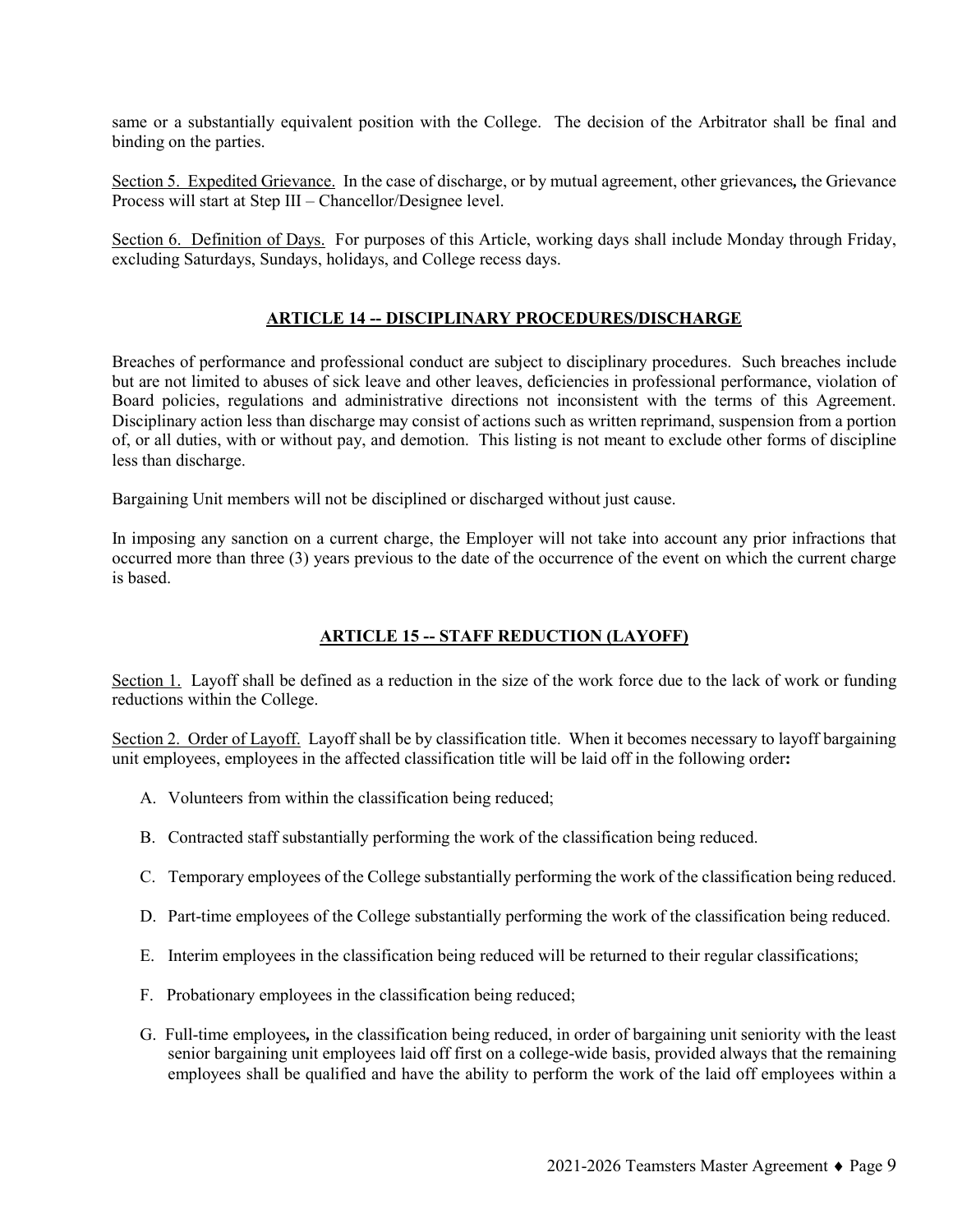twenty (20) working days acclimation period. Layoff within the classification titles of Dean shall be by classification seniority.

Section 3. Notice. In the event of a layoff the College will provide advance notice of the layoff to the Union and hold a conference (telephonic or in-person) within ten (10) working days prior to the notice being provided to the affected bargaining unit employees.

The Employer shall provide the employee holding the position affected by such layoff with written notice of the layoff and their bumping options at least ten (10) working days prior to the effective date of the layoff.

Section 4. Bumping/Transfers in Lieu of Layoff. Employees receiving notice of layoff may request to bump or transfer to another position at the same pay grade level, or any lower pay grade level, provided that they have more bargaining unit seniority than the person holding the position. Employees choosing to exercise their bumping rights shall provide written notice to Human Resources of their intent to bump within five (5) working days of the notice of layoff. Employees exercising bumping and/or transfer rights in accordance with this Section must hold the basic knowledge, skills and ability for the job and be capable of performing the duties in the College's reasonable judgment, with an acclimation period of no more than twenty (20) working days. Notwithstanding the following bumping procedure, the Chief Steward shall be protected from being bumped in any cases where other employees are exercising their bumping and/or transfer rights.

Employees shall exercise their bumping and/or transfer rights in the following order, but while exercising their rights under this Article, full-time employees may only bump/displace other full-time employees, and part-time employees may only bump/displace part-time employees:

- A. Transfer to vacancies at the same pay grade level.
- B. Bump a less senior bargaining unit employee*,* as determined by the College*,* at the same pay grade level.
- C. Transfers to vacancies at any lower pay grade level.
- D. Bump a less senior bargaining unit employee at any lower pay grade level.
- E. Bargaining unit members who are bumped may exercise bumping/transfer rights pursuant to A through D above*,* but no more than two (2) displacements may result from an initial bump into a lower paying classification.

Section 5. Displaced Employees. After all bumping has occurred, the Employer agrees to give the employees who have been bumped and who are being laid off a ten (10) working day written notice of layoff prior to the effective date of the layoff.

Section 6. Individuals may choose not to exercise bumping rights and accept a layoff. The Employer agrees it will not contest unemployment compensation benefits in such cases where no vacancy exists for which this individual is qualified.

Section 7. In the event of a layoff, the College shall continue to pay premiums subject to applicable cost sharing for insurances in which the employee is enrolled for the month in which the layoff occurred and two (2) full months following the layoff.

Section 8. Volunteers. Employees who volunteer for layoff under this Article shall be subject to all the rights and benefits afforded other laid off employees in Section 7 above and Article 16 (Recall and Reinstatement).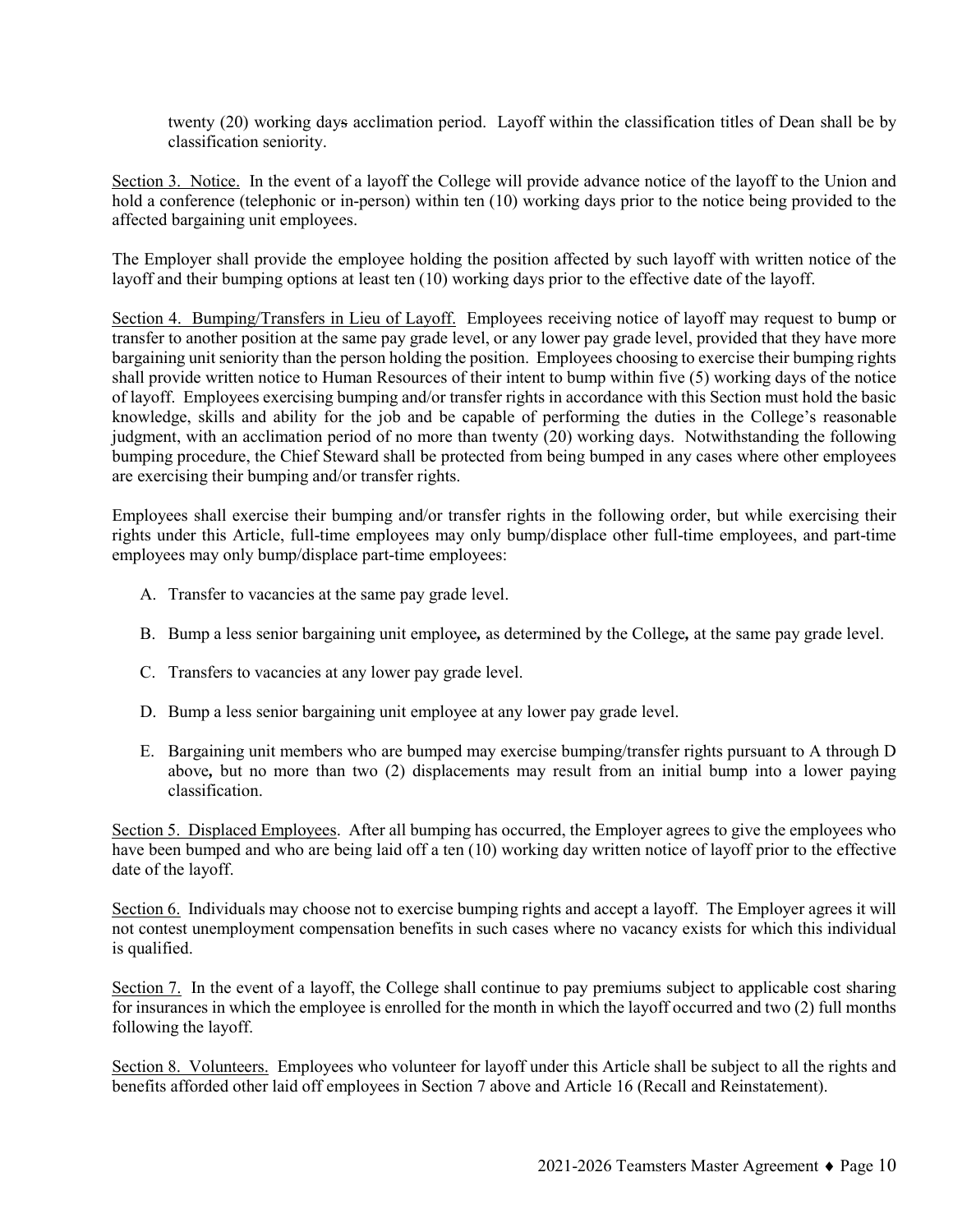#### **ARTICLE 16 -- RECALL AND REINSTATEMENT**

Section 1. Former Position. An employee on layoff status due to his/her position or work being eliminated as defined in Article 16 (Staff Reduction/Layoff) shall be recalled to the former position when that position is reinstated or when a position involving substantially the same duties and responsibilities is formed and for which the individual is qualified, provided that such recall is within three (3) years following the layoff.

Section 2. Resignation. In the event a laid off employee declines reinstatement or recall from layoff, the employee shall be deemed to have voluntarily resigned or quit his/her employment, and the Employer's employment obligation to such laid off employee shall cease. However, once reinstated in that position or a position at the same pay grade level, the employee's right to request transfer to available positions shall be honored.

Employees on layoff shall notify the Human Resources Department of any change of address in order to afford the Human Resources Department the ability to notify said employee of recall. Failure to do so by the employee shall constitute a waiver by the employee of the employee's right to recall. In the event that a laid off employee finds other gainful employment and would not accept recall, said employee shall notify the Human Resources Department and their name shall be withdrawn from the roster.

Section 3. Notices of Vacancies. Announcement of available vacant positions shall be made to employees affected by layoff or bumping and to the Union by notifying the Chief Steward and bumped employees (who have not been laid off) by email, and by notifying each laid off employee by mail to the address provided by the employee to the Human Resources Department.

Section 4. Notice of Recall. Notice of recall shall be made to eligible employees and to the Union using the following procedure:

Each laid off employees shall be notified by mail at the address provided by the employee to the Human Resources Department*.*

Employees who bumped to another position or who have been transferred shall be notified by email.

Section 5. Recall. Recall shall be by inverse order of layoff in the affected classification. All non-probationary employees shall have the right to recall for the lesser of a period of time equal to the employee's accumulated seniority or three (3) years following the effective date of layoff. No new appointment to the bargaining unit will be made during these reinstatement periods until all laid off employees have had an opportunity to apply for any newly created positions. Employees notified under this Article will have ten (10) working days from the date of receipt of notice to request transfer or appointment, through the Human Resources Department, to available positions for which they are qualified.

Section 6. Rights Upon Recall. Recalled employees will return to employment on a date specified by the Employer without loss of previously frozen seniority, accumulated leave and other benefits accrued prior to layoff. No laid off employee shall gain such benefits during the layoff period unless otherwise provided in this Agreement. In the event that an employee is unable to return to work due to illness or other emergency, his/her recall shall be extended up to an additional thirty (30) calendar days.

Any employee who has lost his/her position as a result of bumping shall be given preference, if qualified, for his/her previous position, if it becomes available within the following eighteen (18) months.

Section 7. Seniority. The seniority of a laid off employee who has been recalled shall consist of the employee's seniority at the time of layoff, plus all seniority accumulated after the date of recall or reinstatement.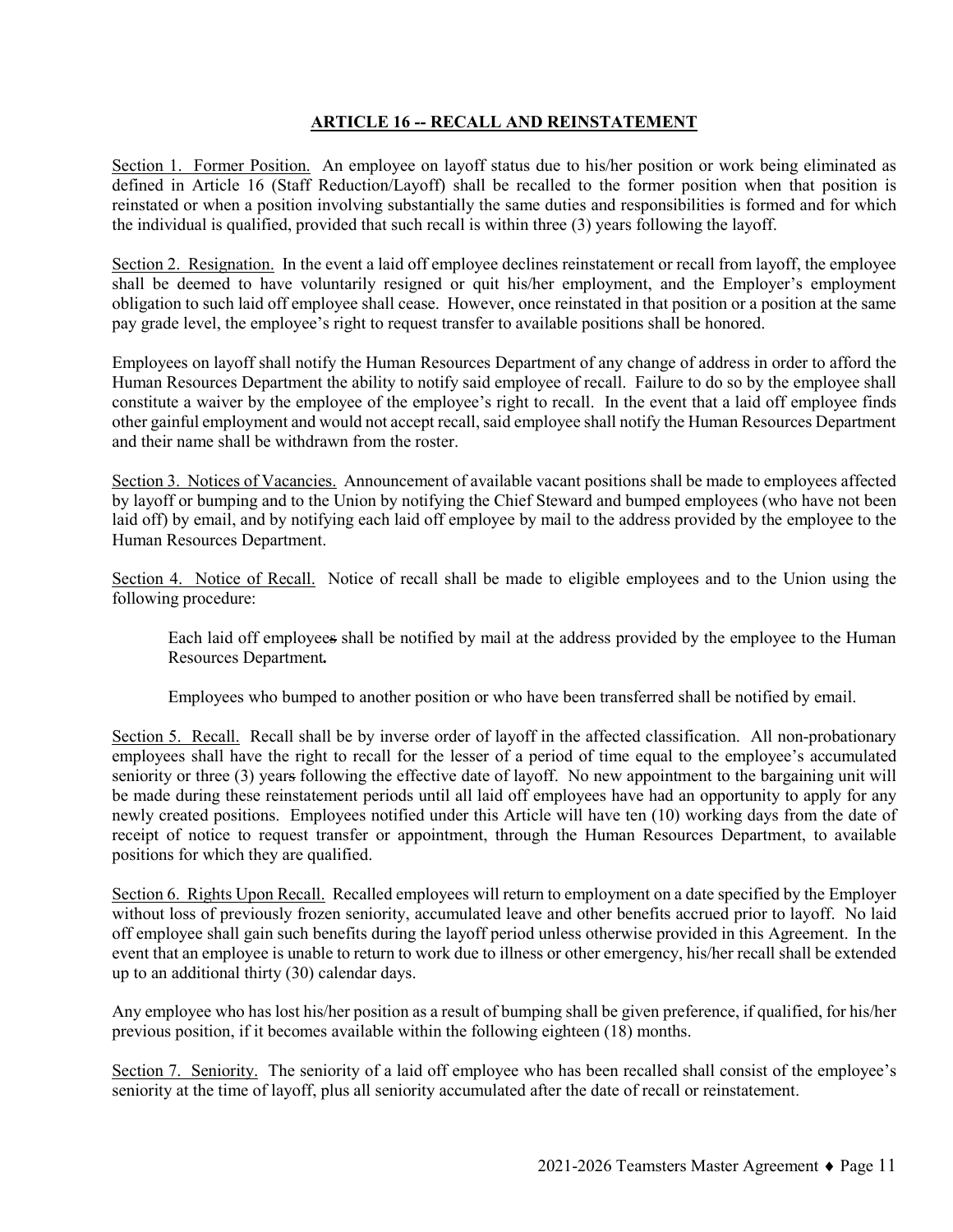# **ARTICLE 17 -- LEAVES OF ABSENCE WITHOUT PAY**

Section 1. Family and Medical Leave.

- A. The College will comply with the Family and Medical Leave Act ("FMLA"), as well as College policies and procedures, with regard to requests for unpaid leaves of absence submitted by eligible bargaining unit employees. A copy of the U.S. Department of Labor's FMLA Fact Sheet is attached as Appendix E to this Agreement. This Fact Sheet summarizes an employee's rights and obligations under the FMLA. For more details specifically applicable to the College's administration of the FMLA, go to https://InfoMart.oaklandcc.edu and click on Forms and Publications then HR-Benefits and look for the link to form HR-34S, Family and Medical Leave Guidelines.
- B. A bargaining unit member may, while on an FMLA leave, have the opportunity to apply, interview, and accept posted positions, provided that such activity does not contravene the orders of the treating physician.

Section 2. Military Leave. A Military Leave of Absence will be granted to employees, except those occupying temporary positions, to attend scheduled drills or training or if called to active duty with the U.S. armed services.

Employees will receive partial pay for training assignments and shorter absences. Upon presentation of satisfactory military pay verification data, employees will be paid the difference between their normal base compensation and the pay (excluding expense pay) received while on military duty. The portion of any military leaves of absence in excess of two weeks will be unpaid. However, employees may use any available paid time off for the absence.

Subject to the terms, conditions and limitations of the applicable plans for which the employee is otherwise eligible, health insurance benefits will be provided by OCC for a period not to exceed 30 days.

Vacation, sick leave, and holiday benefits will continue to accrue during a Military Leave of Absence up to 30 days.

Employees on two-week duty training assignments or inactive duty training drills are required to return to work for the first regularly scheduled shift after the end of training, allowing reasonable travel time. Employees on longer military leave must apply for reinstatement in accordance with all applicable State and Federal laws.

Every reasonable effort will be made to return eligible employees to their previous position or a comparable one. They will be treated as though they were continuously employed for purposes of determining benefits based on length of service, such as the rate of vacation accrual and job seniority rights.

Section 3. Other Leaves. All other unpaid leaves of absence are at the sole discretion of the College. Such leaves shall be without pay and benefits.

# **ARTICLE 18 -- LEAVES OF ABSENCE WITH PAY**

#### Section 1. Vacation.

- A. Full-Time Administrative Employees Full-time administrative employees shall accrue annual vacation allowances at the rate of two (2) days per month up to a total of twenty-four (24) days per year.
- B. Full-Time Management Employees Full-time management employees shall accrue annual vacation allowances at the following rates:

Period of Employment Vacation Allowance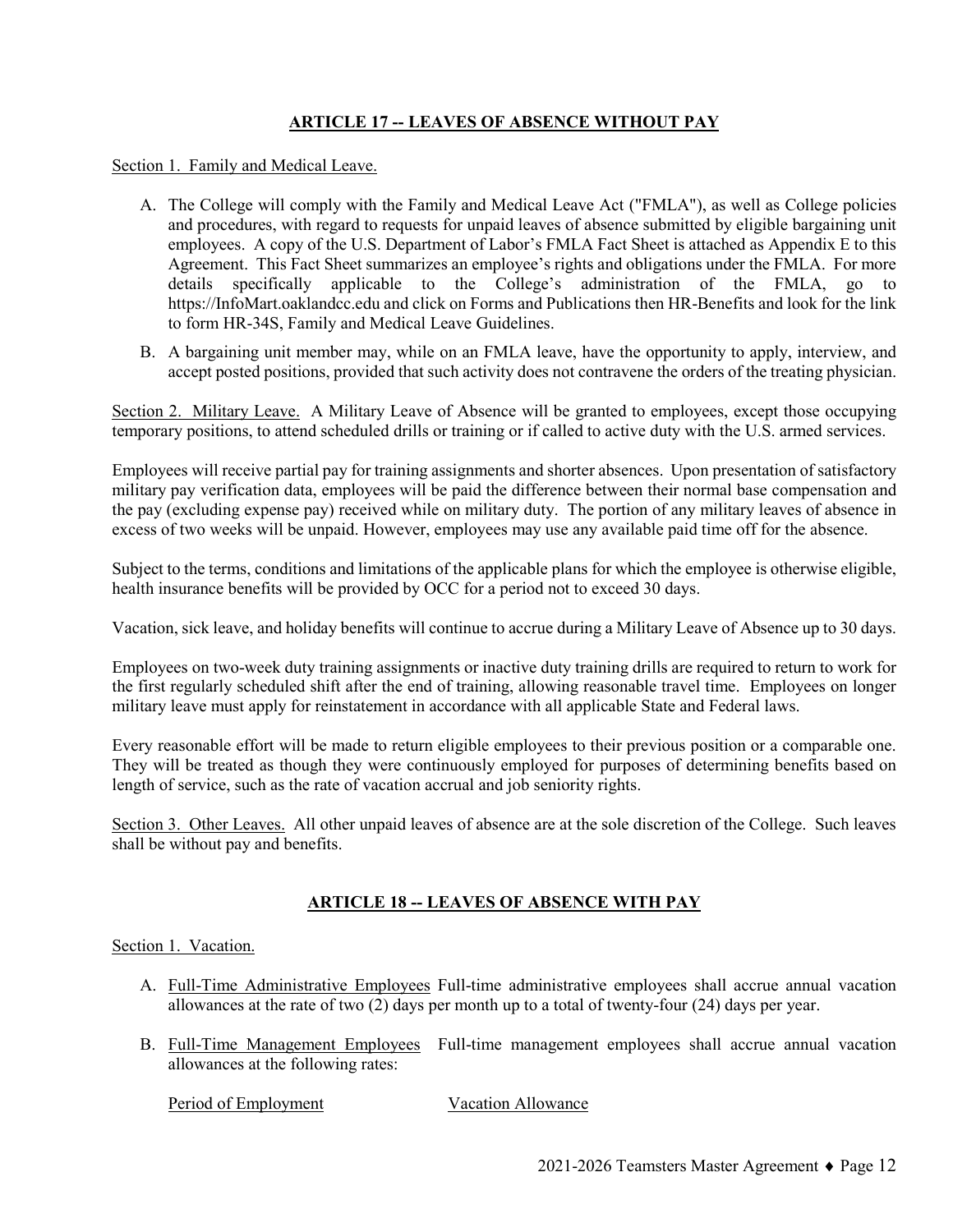| 0 through 12 months         | One day per month, not to exceed ten (10) days                                  |
|-----------------------------|---------------------------------------------------------------------------------|
| 12 months through 60 months | One and a half $(1-1/2)$ days per month to a maximum of eighteen<br>$(18)$ days |
| 61st month and above        | Two $(2)$ days per month to a maximum of twenty-four $(24)$ days                |

C. Termination. In the event that employment is terminated, either voluntarily or involuntarily, the employee shall receive compensation in cash at their respective current per diem base salary/pay rates for any accrued and unused vacation days to a maximum of twenty-four (24) days, except in case of a termination due to a permanent layoff, in which case a maximum of thirty-six (36) days may be cashed out. Any additional vacation days which the employee may have accrued beyond the twenty-four (24) or thirty-six (36) days, as applicable, must be taken between the date of notification of termination and the date upon which the termination becomes effective. If it is impossible for any reason to take or use all of said vacation days, unused days shall be forfeited.

In the event that employment is terminated, either voluntarily or involuntarily, and the employee used vacation days in excess of those earned, the overpayment shall be deducted from the employee's pay checks at the employee's current contractual salary/pay rates.

- D. Death. In the event that a unit employee should die while actively employed, the College shall compensate the estate in an amount equal to the number of earned vacation days in the deceased's accumulated bank at the time of death.
- E. Computation. The date of initial employment or hire with the College shall be used for computation purposes. Vacation accrued but not taken may be carried forward to the next contract period to a maximum of forty-eight (48) days.

Section 2. Holidays. Each full-time employee shall be granted holiday time off on the holidays listed below:

New Year's Day Martin Luther King, Jr., Day Memorial Day Independence Day Labor Day Thanksgiving Day Day after Thanksgiving Christmas Eve Day Christmas Day New Year's Eve Day Any other holidays approved by the Chancellor.

Whenever any of these holidays fall on the sixth and/or seventh day of the employees' regular work week, and state authorities transfer its observance to another day, that day shall then be considered the holiday.

Section 3. Personal Business. Paid personal business leave shall be available to each full-time employee at the rate of three (3) days per year. Personal business leave shall, in most instances, be requested of the immediate supervisor in advance of the requested day of leave, approval of which will not be denied without providing justification. Any denial may be reconsidered by management if within two (2) work days of the denial the employee seeks reconsideration, in writing, by the manager involved, or the next level of management, with a copy to Human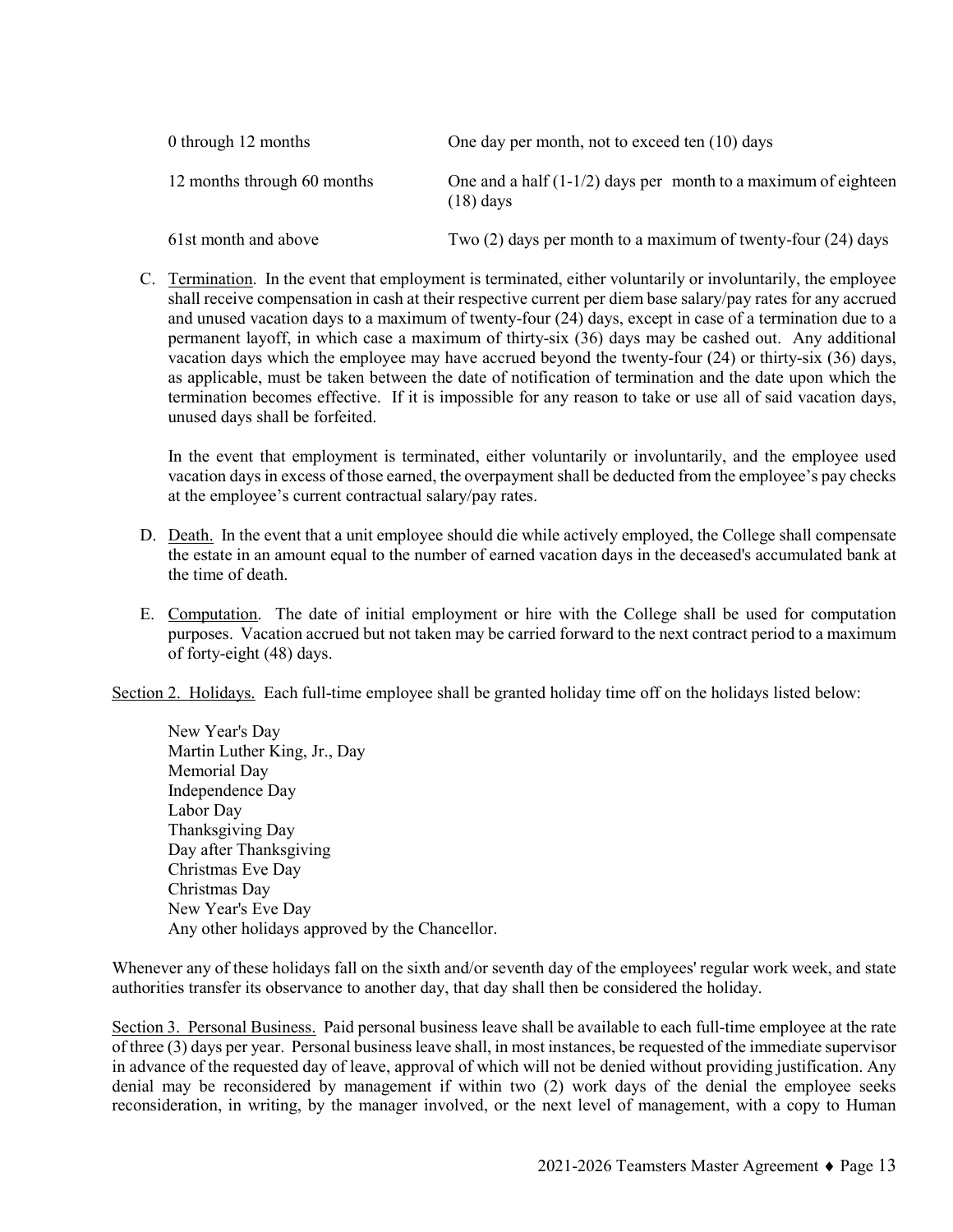Resources, and any decision made thereafter shall be final The advance request time may vary depending upon the reason(s) for the personal business leave. Personal business leave not requested in advance may be denied at the discretion of the supervisor and result in loss of pay for the day. Personal business leave is not cumulative, but is available on a year to year basis. An employee will not receive pay for unused personal business leave.

Section 4. Sick Leave. Full-time employees earn and use sick leave as follows:

Twelve (12) paid sick leave days will be awarded annually to eligible employees on the College's active payroll. Six  $(6)$  of these sick leave days will be awarded in full on July 1<sup>st</sup>, and will accrue the remaining six (6) of these annual sick leave days at a rate of one (1) day per month. The accrued days will be awarded one (1) day per month on the second pay of the month beginning in July. There is no sick leave or vacation accrual for unpaid leaves, workers' compensation leaves, or short-term disability/long-term disability leaves. There is no limit to sick leave accumulation. In the event of a sustained illness or injury, an employee may utilize his/her bank of sick leave for the extent of the illness (if the employee's bank has sufficient number of sick days) or the employee may opt to initiate short-term disability benefits (see Benefits) at the fifteenth (15<sup>th</sup>) consecutive calendar day of illness or injury. Should the absence due to illness or injury extend beyond a period of ninety (90) calendar days, said employee may opt to initiate long-term disability (see Benefits) at the ninety-first  $(91<sup>st</sup>)$  consecutive calendar day of illness or injury. An employee absent three (3) or more consecutive working days because of illness or injury, may be required to provide a physician's certificate substantiating their absence and authorizing the employee to return to work prior to return. An employee will not be paid for unused sick leave.

Paid sick leave may be used for absences necessary due to the employee's illness or disability. Up to ten (10) days of paid sick leave per fiscal year may be used for absences needed by the employee to provide primary care for an employee's ill or disabled spouse, parent, child or stepchild.

The College will payout fifty (50%) percent of any earned, but unused, sick time, up to a maximum of twelve (12) days to any employee who has more than fifteen (15) years of full-time employment by the College as of the date of the employee's voluntary separation from employment by the College.

Any payout of such earned, but unused sick time will be made at the employee's regular rate of pay at the time of his/her retirement from the College.

With the Vice Chancellor of Human Resources' (or designee's) approval, bargaining unit members shall be allowed to donate accrued sick days to other bargaining unit members in serious circumstances, limited to a seriously ill or disabled bargaining unit member, documented by a physician. Each bargaining unit member may donate no more than a total of six (6) sick days per fiscal year. A bargaining unit member receiving donated sick days under this provision shall not receive more than sixty (60) donated days in any twelve (12) month period.

Section 5. Short-Term Disability. Eligible full-time employees are eligible for weekly short-term disability benefits at the rate of seventy (70%) percent of their base rate of weekly pay. Weekly benefits are provided subject to proof of loss requirements, payable to insured when employee is disabled due to illness or injury. Weekly benefit applies on the date the period of disability begins. However, the benefit is payable for the period the disability continues after the elimination period of fourteen (14) calendar days. Accumulated sick days, if any, will be used to satisfy the fourteen (14) calendar day elimination period for short-term disability benefits. The benefit will not be payable for longer than the maximum duration of thirteen (13) weeks for one (1) continuous period of disability whether from one (1) or more causes.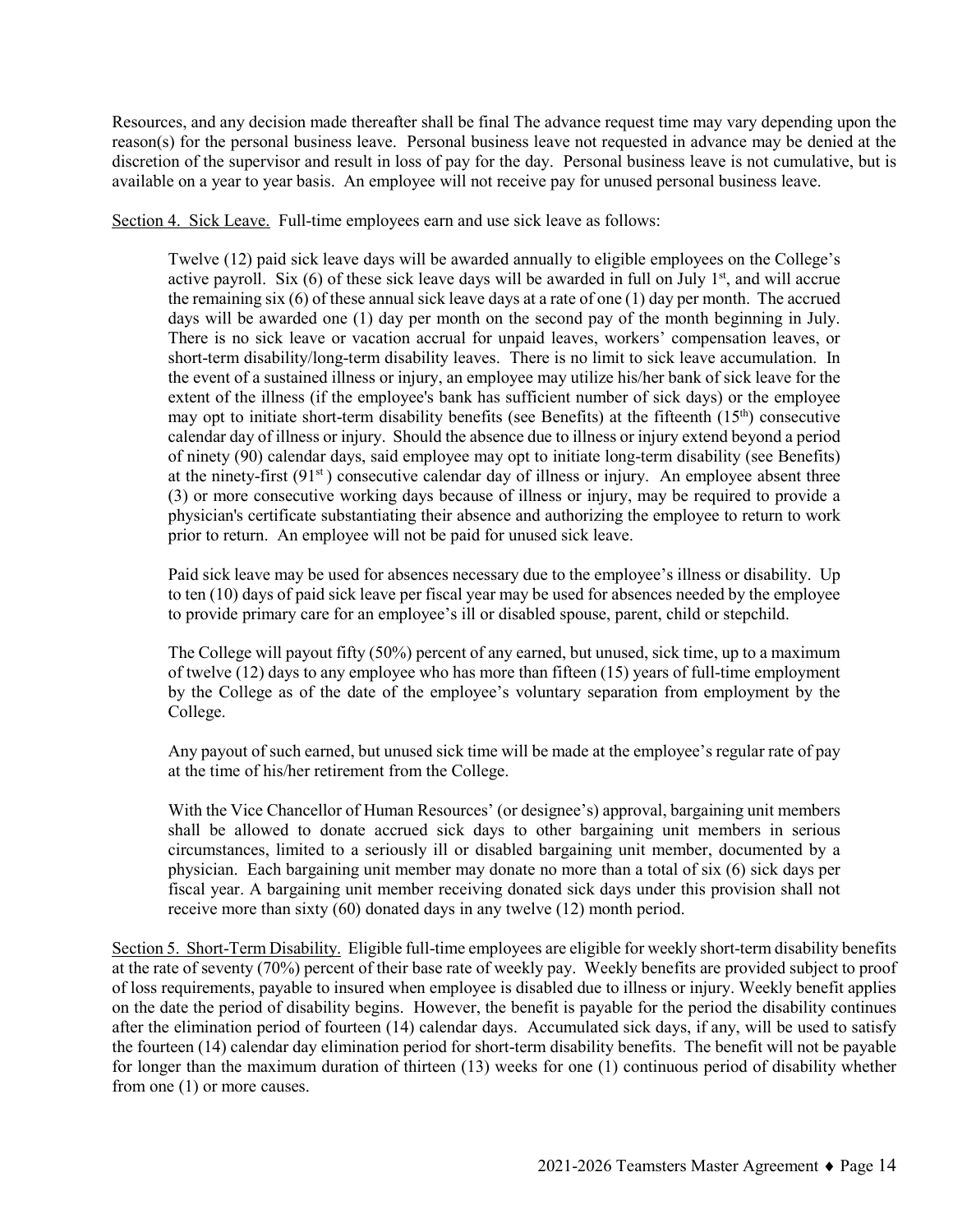Notification of intent to file for STD must be received in the Human Resources Department (verbal or in writing) within ten (10) working days of the employee's first day off work, except in the case of an emergency.

Benefits are payable only while under continuous care of a licensed physician. The College reserves the right to designate a licensed physician in order to conduct an independent medical exam. A bargaining unit member may, while on a short-term disability leave, have the opportunity to apply, interview, and accept posted positions, provided that such activity does not contravene the orders of the treating physician.

Sick and vacation days do not accrue while on short-term disability.

Section 6. Long-Term Disability. For full-time employees, only, long-term disability (LTD) benefits provide income if the employee is unable to work for a prolonged period. Monthly income benefits are paid when totally or permanently disabled because of illness or injury. Upon recovery, payments stop.

For each employee receiving long term disability benefits under this article, the College will pay the premiums for the employee's coverage under its health, dental and vision plans in which the employee participates (include coverage for the employee's spouse and dependent children) for so long as the employee retains seniority under Article 4, up to a maximum of one (1) year.

The monthly benefit is seventy percent (70%) of base monthly earnings at the date of disability subject to carrier maximum (current benefit maximum is eight thousand dollars [\$8,000] per month). Benefits begin after a qualifying period which is the greater of ninety (90) days or the applicable period of paid leave. Accumulated sick days may be used to satisfy the ninety (90) day elimination period for long-term disability benefits. Benefits continue throughout the period of disability pending required proof of disability from your physician. The duration of benefits is as follows:

| Age When Disability Begins | Maximum Period Payable             |
|----------------------------|------------------------------------|
| Less than age 60           | to age $65$                        |
| 60-64                      | 5 years                            |
| 65-69                      | to age 70 but not less than 1 year |
| 70 and over                | l year                             |

The College reserves the right to designate a licensed physician in order to conduct an independent medical exam.

A survivor's benefit will be paid to the eligible employee's spouse and dependents as may be available under the terms of the applicable plan.

LTD benefits are coordinated with other benefits such as social security, workers' compensation and the MPSERS pension benefits.

Sick and vacation days do not accrue while on long-term disability.

Section 7. Workers' Compensation. Workers' compensation will be provided as required by the Michigan Workers' Compensation Act. Sick and vacation time shall not accrue during a workers' compensation leave.

For each employee on worker's compensation, the College will pay the premiums for the employee's coverage under its health, dental and vision plans in which the employee participates (include coverage for the employee's spouse and dependent children) for so long as the employee retains seniority under Article 4, up to a maximum of one (1) year.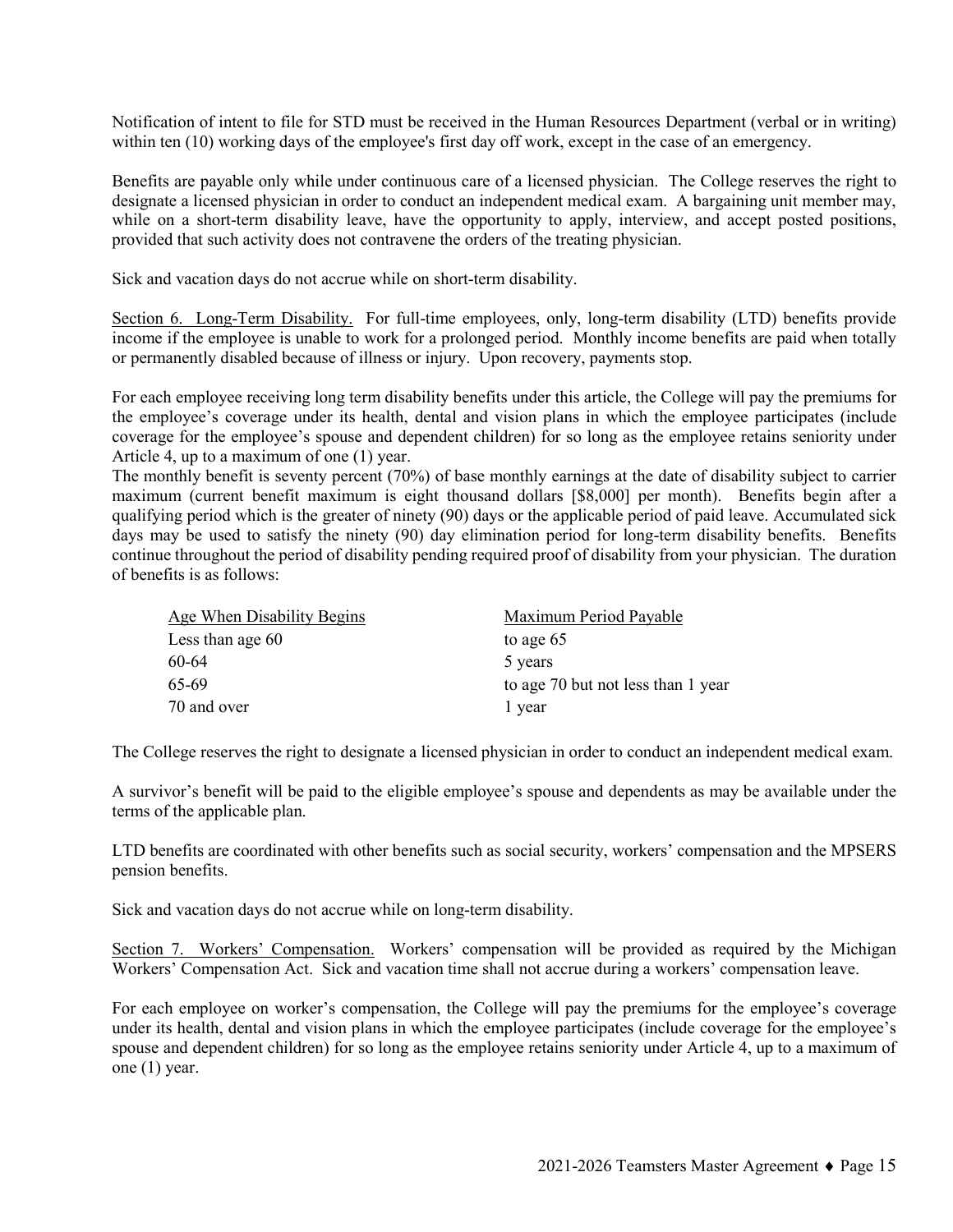Section 8. Bereavement Leave. Employees who wish to take time off due to the death of an immediate family member should notify their supervisor immediately.

Paid bereavement leave for a period of three (3) days with pay shall be available to the employee in the case of death of any member of the employee's or spouse's immediate family. The employee may also use up to five (5) days from available Personal Business and Vacation days, as may be applicable, in the event of such deaths, if requested.

For the purposes of this provision, immediate family is defined as a spouse, mother, father, son, daughter, stepchildren, brother, sister, aunt, uncle, brother-in-law, sister-in-law, mother-in-law, father-in-law, stepparents, grandparents, grandchild(ren), spouse's grandparents, domestic partner, or by any loco parentis relationship in the employee's immediate household.

Section 9. Jury Duty. Jury duty leave shall be available to the employee who is summoned as a juror or subpoenaed as a witness in any judicial proceeding not of his/her own initiative. The term of the leave shall be the length of the judicial proceedings if the employee serves as a juror, or the time spent testifying if the employee is called as a witness. An employee so summoned shall endorse to the College any warrant or voucher issued for services as such juror or witness, less travel allowance Employees summoned as jurors shall advise their supervisors as far in advance as possible as to the service dates and provide a copy of the court documents ordering their appearance. In proceedings wherein the employee is released prior to 12 noon, the employee is expected to return to work.

Section 10. Personal Time Off (PTO). Part-time employees, only, will accrue paid time off at the rate of six (6) hours per month of work. This benefit is in lieu of vacation, sick, and personal business time, and will be recorded in the College leave bank system as vacation time. These hours will be awarded in full on July  $1<sup>st</sup>$  of each fiscal year. Part-time employees can carryover 192 hours of PTO in their paid leave banks.

Section 11. Part-Time Employee Pay for Days-Off Calculations. To the extent part-time employee are eligible for paid leaves under this Article, they shall be paid, as may be applicable, either:

- A. For salaried employees, their regular base pro-rated salary normally paid for the paid day-off is taken: or
- B. For hourly employees,
	- 1. For the number of hours they are regularly scheduled for the paid day-off taken, or
	- 2. If their weekly hours fluctuate by more than five (5) hours during the six (6) full calendar months preceding the paid day-off taken, their average number of hours worked (up to eight (8)) per regular day worked during that period.

# **ARTICLE 19 -- EMPLOYMENT PROCESS, VACANCIES**

Section 1. Vacancy. A vacancy exists due to one of the following reasons providing the filling of the position has been approved by the Employer:

- A. Termination
- B. Retirement
- C. Leave of absence in excess of six (6) months.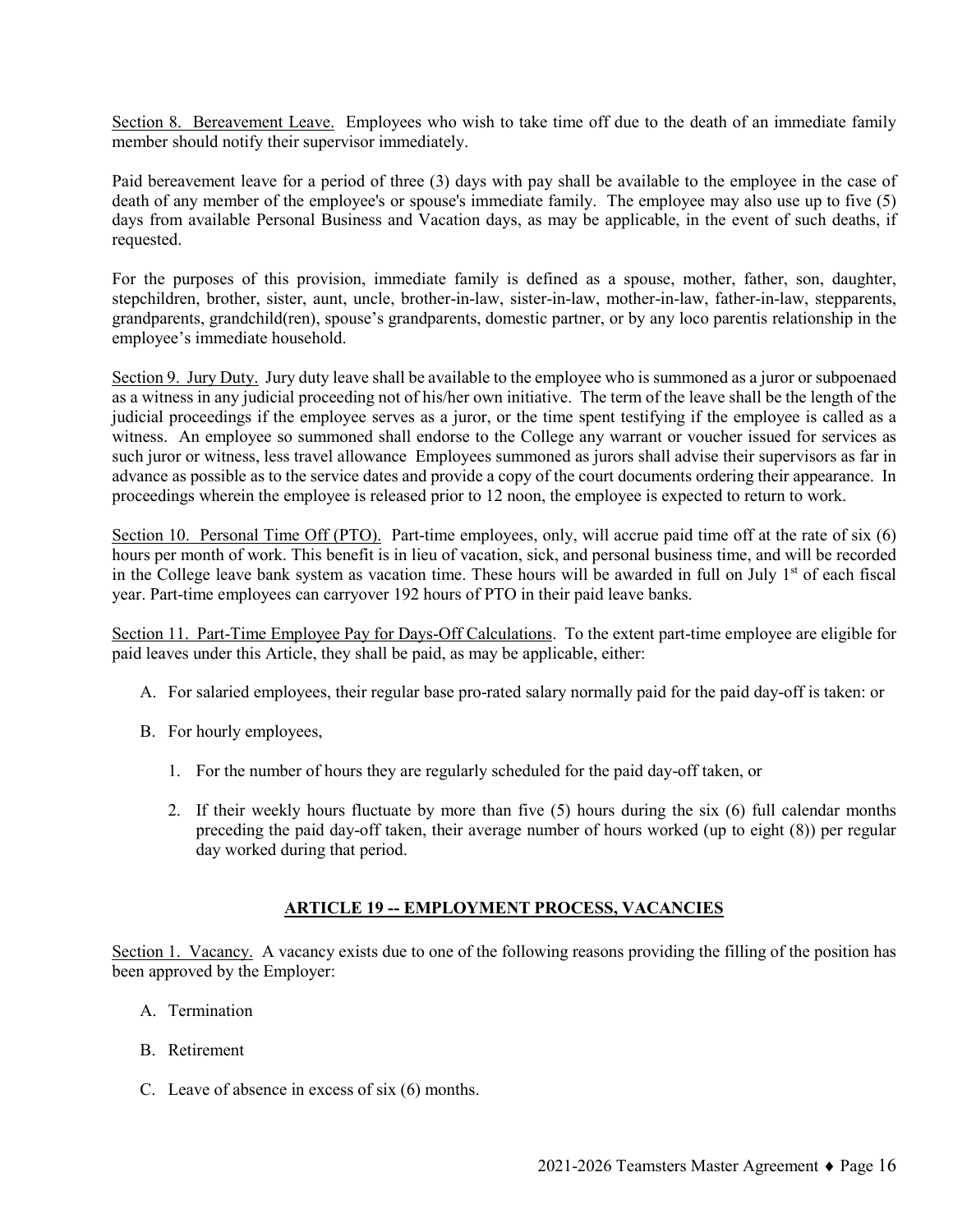- D. A new position is created.
- E. Transfer to another position.
- F. Death

Section 2. Employee Application for Open and Posted Positions. All bargaining unit employees of Oakland Community College may apply for any position that is open and posted for application. Normal institutional employment procedures shall be followed. Accumulated sick leave, College seniority (for purposes of benefits) and other earned benefits shall remain with the individual as long as the individual is continuously employed by the College.

Section 3. New and/or Revised Classifications. When a new job is placed in the Unit or when there is a revision of any existing classification, the Employer will establish a classification, a job description, including illustrative tasks and minimum qualifications, and a rate structure to apply. Upon the establishment of any such classification and rate structure or revision of a job description, the Employer shall notify the union in writing and will provide the Union with a copy of the job description and pay rate. The Union shall have fourteen (14) calendar days to object to assigned pay level. If the Union disagrees with the established pay level the matter will be subject to negotiations. Before the College revises any existing job description, it shall provide the incumbent employee(s) in the position with an opportunity to provide input regarding the terms of the new description.

The Employer agrees that the establishment of revised position descriptions shall not be used to disqualify incumbents from their current positions. When positions with incumbents are revised, the Employer agrees to provide training, if necessary. The Employer shall bear the cost of retraining and shall compensate the employee for time spent in training. Disputes shall be positioned at Step 2 of the grievance procedure.

#### Section 4. Selection Process.

- A. Advertising Unit Positions and Recruitment of Candidates:
	- 1. The Employer shall determine if and when a vacancy will be filled. The Employer shall notify the Union if a vacancy is not to be filled and how the remaining work is to be accomplished.
	- 2. Prior to advertising any new bargaining unit position, the job description and pay grade level for the vacant position shall be reviewed and/or developed by the College.
	- 3. Whenever a vacancy shall occur in the bargaining unit that the Employer intends to fill, the Employer shall publish the vacancy by email and the College's applicant tracking system.
	- 4. No vacancy shall be filled, except on a temporary basis, until such vacancy has been advertised for at least ten (10) working days.
	- 5. All bargaining unit positions will be filled by the most qualified candidate as determined by the College. When the College fills any vacant bargaining unit position, qualifications such as experience, education, knowledge of and proficiency to perform the job, as well as seniority, shall be considered.
	- 6. All open bargaining unit positions shall be open and advertised internally and externally simultaneously.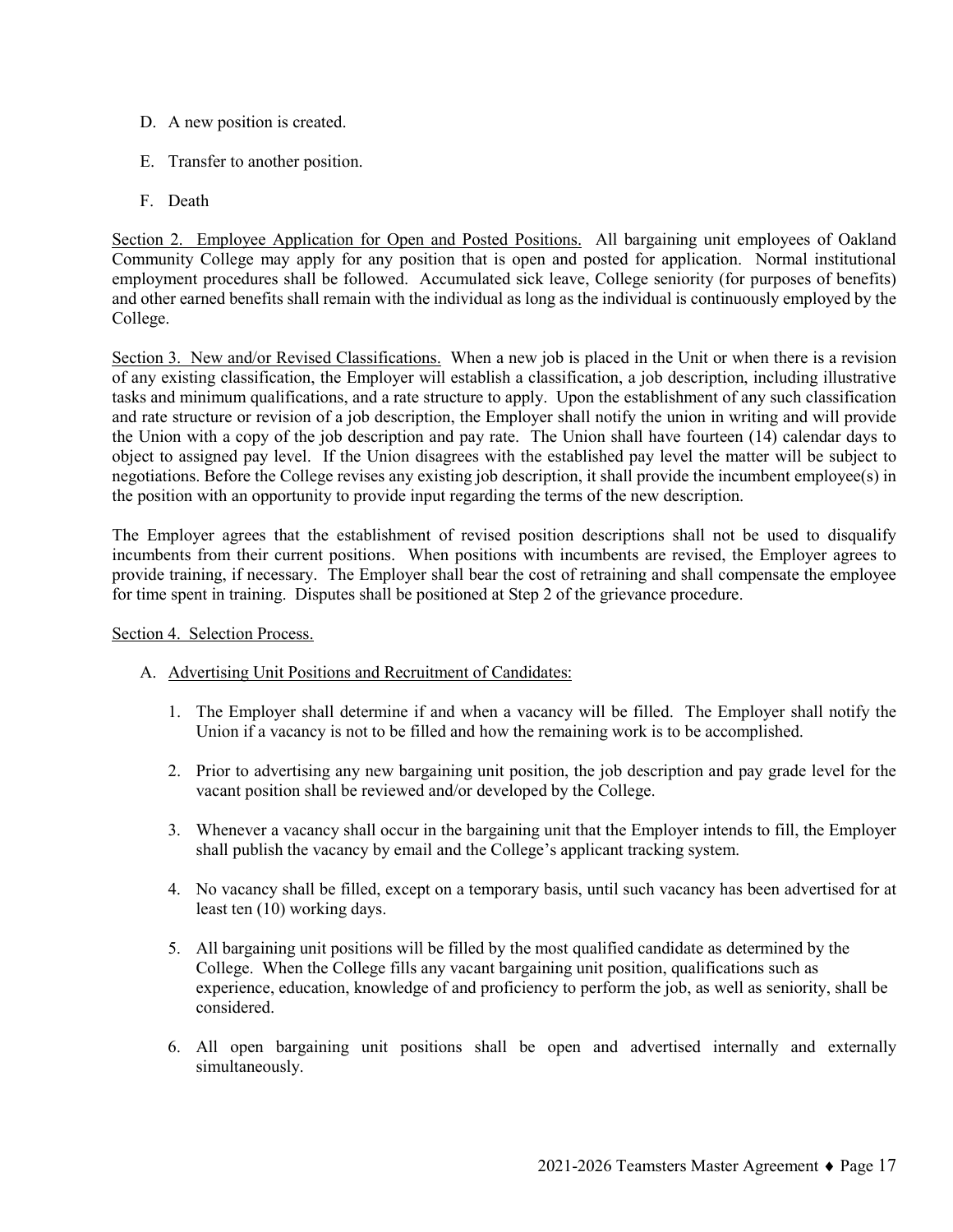- 7. Transfers When an operation transfers or divisions or fractions thereof are transferred, from one site to another for a period of more than seven (7) regularly scheduled working days, employees affected will be given the opportunity to transfer on the basis of seniority, desire and classification. When a transfer occurs in accordance with this Section, the employee involved shall have at least five (5) regularly scheduled working days notice.
- 8. When a vacancy occurs at another site, a bargaining unit employee currently holding the same classification, upon application, shall be granted the transfer to the extent seniority permits, provided the employee was not on a formal performance improvement plan or been discipline with the six months preceding the posting for said vacancy.

Section 5. Interview and Selection of Candidates. The Vice Chancellor for Human Resources or designee shall review the credentials for all candidate credentials and be responsible for distributing credentials and other appropriate documentation to the interview committee.

- 1. When any bargaining unit vacancy is posted an interviewing committee will be formed in accordance with the College's established hiring procedures.
- 2. When practicable, the interview committee will include an opportunity for a minimum of two (2) College employees in unit positions to be included in the interview process to provide feedback on the internal and external applicants. When the College determines it to be feasible and appropriate, at least one of the unit employees included in the interview process shall be a steward or alternate steward, or unit employee designate by the Chief Steward.
- 3. When practicable, all qualified applicants from within the unit will be included as candidates within the interview process for unit positions. If the number of said individuals is less than four (4), then interviewing those shall be deemed practicable under this provision.

# Section 6. Notification Process.

- A. All interviewed applicants from within the bargaining unit will be notified by the Department of Human Resources or their immediate supervisor via email concerning the decision relating his/her application as soon as practicable, but normally within two (2) working days of the successful applicant's acceptance and completion of all conditions required prior to the assumption of the position.
- B. New hires shall attend a meeting with Human Resources' representatives during which, among other things, payroll and fringe benefits will be reviewed. At this time, they will also be advised that the collective bargaining agreement and employee handbook are available on the College's website, and they shall also be given the Chief Steward's College email address and phone number.

#### Section 7. Specific Policies.

- A. A Faculty member may apply and be considered for a bargaining unit position by normal employment procedures in accordance with this Agreement. Placement on the salary scale shall be in accordance with the terms and provisions of this Agreement.
- B. A College employee in a bargaining unit position may apply and be considered for a Faculty position by normal employment procedures and pursuant to the collective bargaining agreement between the Employer and Faculty. Placement on the Faculty salary scale shall be in accordance with the terms and provisions of the collective bargaining agreement between the Employer and Faculty.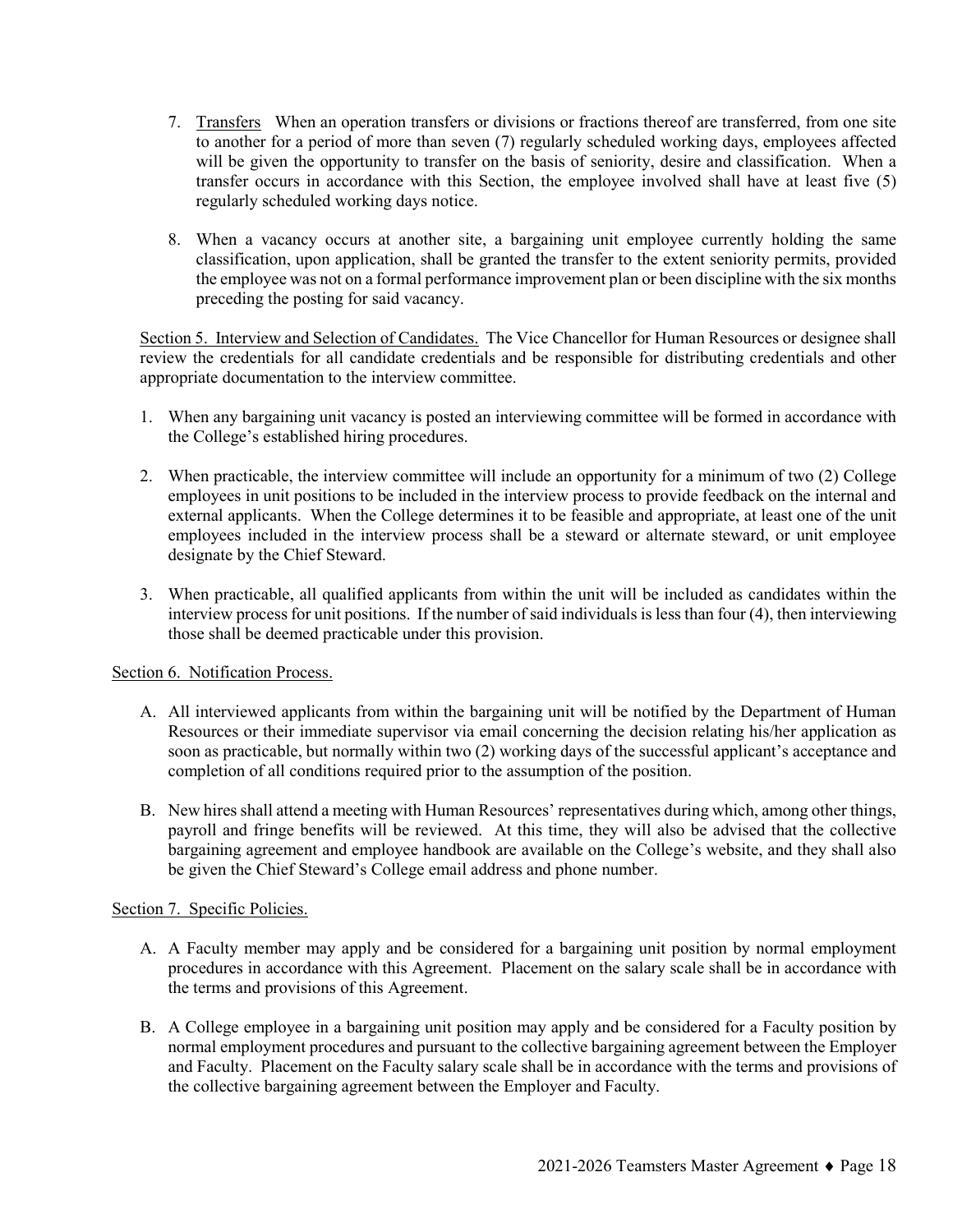- C. No decrease in salary, seniority or fringe benefits will result from a lateral transfer within the bargaining unit in the same pay grade level.
- D. Changes in salary and fringe benefits resulting from changes in assignment shall begin on the effective date of the new assignment.

# **ARTICLE 20 -- PROMOTION, MOVING TO LOWER PAY GRADE LEVEL, AND INTERIM APPOINTMENTS**

Section 1. Promotion. When a member is promoted to a higher pay grade level, the member shall be placed in that pay grade level at a rate which is at least seven and one-half percent (7.5%) higher than the member's former base pay rate, but in no event greater than the maximum for the new pay grade placement.

Section 2. Moving to Lower Pay Grade Level. When a member applies for and is selected for a position in a lower pay grade level*,* or bumps into a lower pay grade level, the member shall be placed in that lower pay grade level at the same percentage place the member was at on the member's former pay grade level (i.e., the percentage point of the band of minimum compared to maximum) on the new pay grade level*.*

#### Section 3. Interim Appointments.

- A. An interim assignment is a temporary assignment wherein an incumbent assumes, on a temporary basis, a position/title within a higher pay grade level than the incumbent's existing position/title. Such an assignment for less than thirty (30) calendar days will not have a salary adjustment. When an interim assignment is for more than thirty (30) calendar days the member shall be paid at a rate which is at least seven and one-half percent (7.5%) higher than the member's current base pay, retroactive to the first  $(1<sup>st</sup>)$ day of the interim assignment. Wages paid to non-bargaining unit employees in interim positions shall be no less than the minimum rate of the applicable pay grade. Interim assignments shall not exceed six (6) months unless agreed to by the College and the Union.
- B. When the College determines to fill an interim assignment with a College employee, the most senior interested qualified employee in a unit position will be placed in the interim assignment unless the education and work experience of another interested individual related to the interim position are superior to that of the most senior employee. Prior to finalizing an interim assignment, the College will provide the Union with the opportunity to meet to discuss its placement decision on an interim assignment, but the College's placement decision shall not be subject to the grievance procedure.
- C. Where applicable, **e**mployees in an interim position shall continue to be governed by their "home" contract during the length of the interim appointment.

Section 4. Trial Period for Promotion or Change in Classification Title. Employees promoted (change in pay grade) or transferred with a change in classification title, shall serve a trial period of one-hundred eighty (180) calendar days. All absences (paid and unpaid) shall extend the trial period accordingly.

During the trial period the promoted or changed in classification title employee shall have thirty (30) calendar days to voluntarily return to his/her former position without loss of seniority or pay.

During the trial period, the Employer may return the employee to his/her former position, at the College's discretion, without loss of seniority or pay.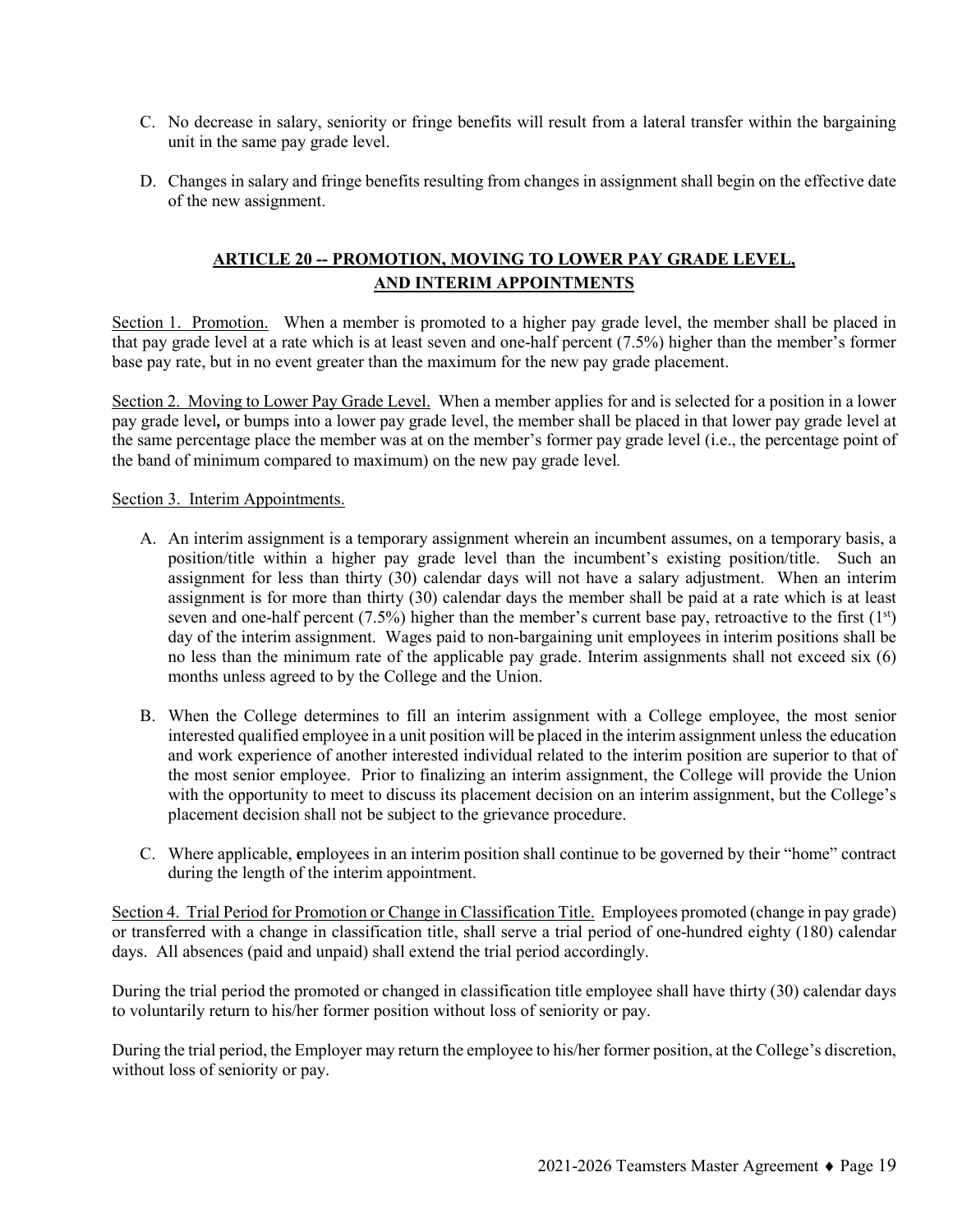#### **ARTICLE 21 -- ADJUNCT TEACHING**

Bargaining unit employees may teach part-time at the College provided they meet the required minimum qualifications as identified in the Faculty Master Agreement. For each semester of teaching, employees who wish to teach part-time at the College must have the prior written approval of the Vice Chancellor for Academic Affairs (or designee) and the Vice Chancellor for Human Resources (or designee). It shall be the responsibility of the Vice Chancellor for Academic Affairs to obtain the Vice Chancellor for Human Resources' approval and to notify the employee of the decision.Part-time teaching by unit employees is limited by the provisions of the Faculty Master Agreement.

Compensation for part-time teaching by unit employees shall be at the highest adjunct faculty pay rate in effect at that time per the College's regular pay practices. Adjunct work shall not relieve the employee from fully and effectively performing the employee's regular job duties, and any time spent teaching under this provision during the employee's workday shall be made up during that same workweek.

#### **ARTICLE 22 -- BENEFITS**

All insurance coverage shall be in accordance with the provisions and requirements of the group policies and shall not be subject to the grievance procedure. A bargaining unit member or spouse cannot be enrolled in any OCC benefit both as the subscriber and as a spouse. In the case of both parents being eligible for OCC benefits, dependents are eligible for coverage under only one parent.

Section 1. Life Insurance:

A) Term Life. For full-time employees, only, the premiums for term life insurance in the policy amount of one hundred twenty thousand dollars (\$120,000) will be paid by the College, to be is effective the first  $(1<sup>st</sup>)$  day of the month following date of hire. The benefit will be paid to the bargaining unit member's designated beneficiary. In the event of accidental death, the insurance will pay double the specified amount. Coverage shall be reduced beginning at age sixty-five (65) according to the following table:

| Age Reduction Schedule |
|------------------------|
| 35%                    |
| 55%                    |
| 70%                    |
| 80%                    |
| 85%                    |
| 90%                    |
|                        |

B) Optional Supplemental Term Life. For full-time employees, only, optional supplemental term life insurance is available in an amount up to five hundred thousand dollars (\$500,000) at the bargaining unit member's expense through payroll deduction at rates established for the bargaining unit member's specific age group. Supplemental term life insurance will require evidence of insurability and may be obtained only during regularly established enrollment periods. Coverage shall be reduced beginning at age seventy (70) according to the following table:

| Age   | Age Reduction Schedule |
|-------|------------------------|
| 70-74 | 35%                    |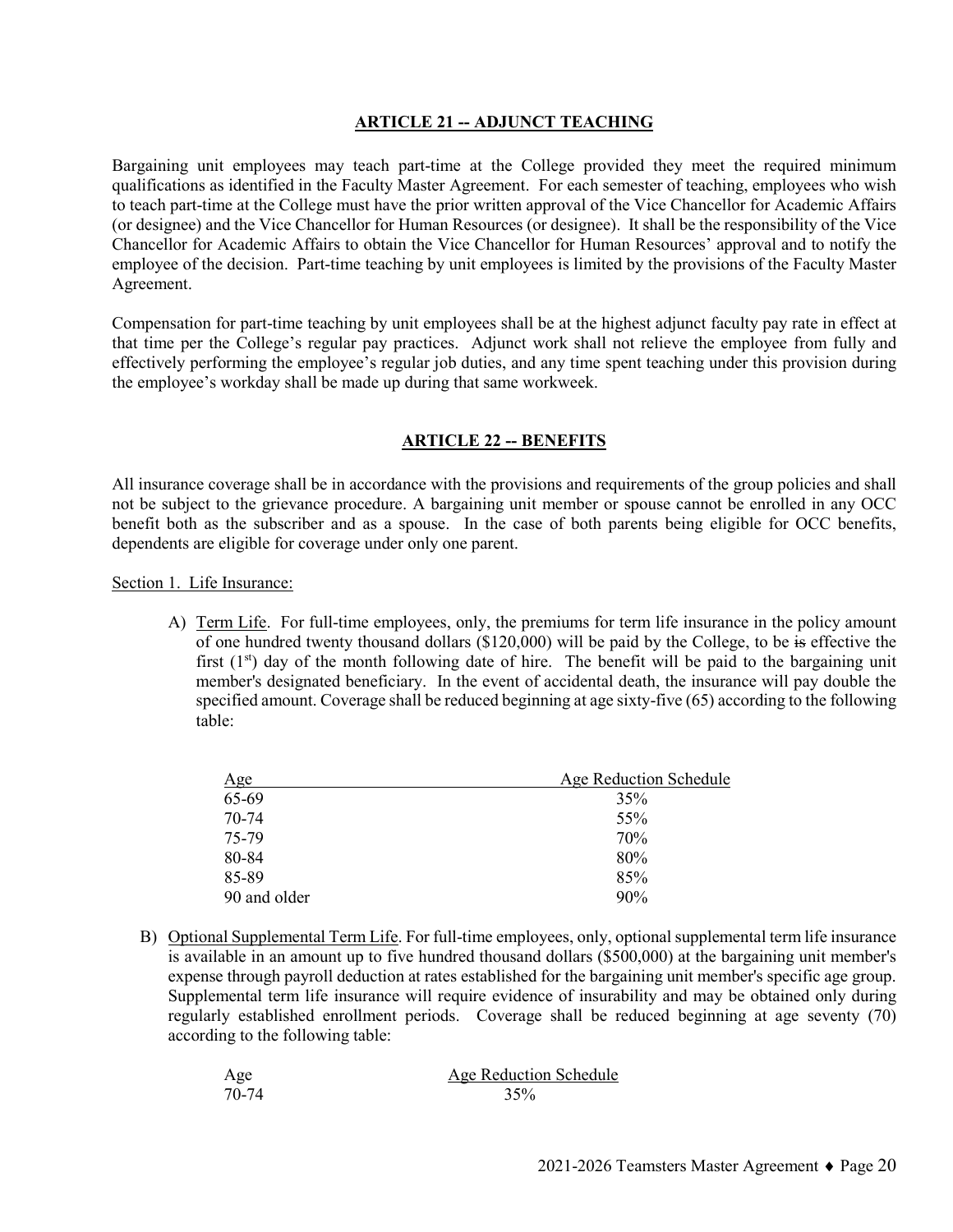| 75-79        | 55% |
|--------------|-----|
| 80-84        | 70% |
| 85-89        | 80% |
| 90 and older | 85% |

Employees shall have the right to convert their term life insurance to an individual policy at their expense within thirty-one (31) days following termination or retirement.

Section 2. Medical Insurance. Medical insurance is effective the first  $(1<sup>st</sup>)$  day of the second  $(2<sup>nd</sup>)$  full month following date of hire for bargaining unit members and their eligible dependents.

For each eligible full-time employee who elects to receive medical coverage from the College, the College will pay for the actual premium cost and/or illustrated rate cost for such medical coverage up to the hard cap threshold as determined by the State of Michigan on an annual basis. For each part-time employee meeting the standard for employer subsidized medical coverage as required under the Affordable Care Act and who elects to receive such medical coverage from the College, the College will pay up to the actual premium cost and/or illustrated rate cost for such medical coverage, up to the hard cap threshold as determined by the State of Michigan on an annual basis, for the employee only/single level of coverage.

By law, these amounts are subject to annual adjustment by the State for each calendar year (January 1 – December 31). The annual hard cap amounts as established by the State will be accounted for by the College during the health insurance open enrollment period provided for employees. Notwithstanding this provision, the College's Board of Trustees retains its right to elect any option (i.e., 80%/20%) provided under Michigan law relative to employer medical insurance coverage contributions on an annual basis.

The medical coverage plan options provided for the College's exempt management employees will be provided to employees as plan options for elected coverage.These medical plan options will include at least one PPO plan option and at least one High-Deductible (HSA accompanied) plan option.Summary Plan Descriptions for each medical coverage plan option offered by the College will be provided to existing employees during the annual health insurance open enrollment period and to new employees upon hire.

At any point during the term of this Agreement, the College may seek quotes from reliable medical carriers/providers for the existing deductible, co-pay, co-insurance and/or prescription drug card levels or alternative medical coverage plan designs. Upon request, representatives for the Union agree to meet with the College to review and discuss these quotes with the understanding that any change(s) in benefit level(s) is/are subject to negotiation by the parties.

Medical Opt-Out – For each full plan year a full-time employee eligible for employer subsidized medical insurance as described above, but opts-out of that coverage, the College will pay the employee \$2,000.00 for a full calendar year, to be prorated over twenty-four (24) pays during the calendar year that the employee is medical benefit subsidy eligible at the rate of \$83.34 per bi-weekly pay. However, for employees who opt out of an OCC medical plan but are covered under an OCC medical plan through their spouse will not receive this opt-out payment. Written proof of insurance coverage elsewhere is required for Opt-Out.

Section 3. Dental Insurance. For full-time employees, only, dental care insurance is effective the first  $(1<sup>st</sup>)$  day of the month following date of hire for bargaining unit members and their eligible dependents.

| The annual maximum for Class I, II and III services shall be no less than:                                                     |  |  |  |  | \$1,100                             |
|--------------------------------------------------------------------------------------------------------------------------------|--|--|--|--|-------------------------------------|
|                                                                                                                                |  |  |  |  |                                     |
| $\mathbf{r}$ , and $\mathbf{r}$ , and $\mathbf{r}$ , and $\mathbf{r}$ , and $\mathbf{r}$ , and $\mathbf{r}$ , and $\mathbf{r}$ |  |  |  |  | $\triangle$ $\triangle$ $\triangle$ |

The lifetime maximum for Class IV services shall be no less than: \$3,000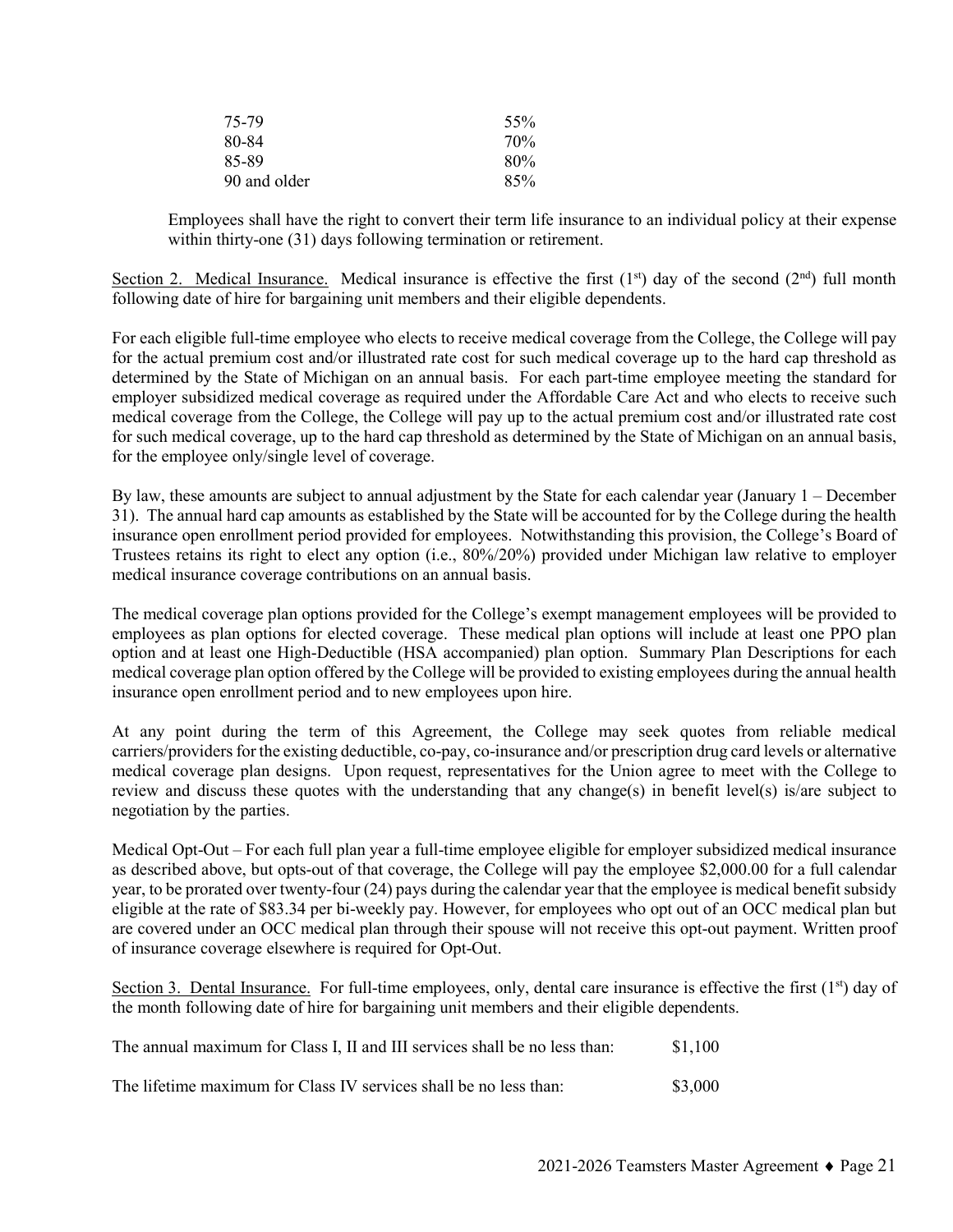Note: Routine oral exams are currently covered.

Section 4. Vision Insurance. For full-time employees, only, vision care insurance is effective the first  $(1<sup>st</sup>)$  day of the month following date of hire for bargaining unit members and their eligible dependents. The current plan covers examination per calendar year, and one pair of contact lenses or frames every calendar year. For further details, employees should review the schedule of benefits for the current vision provider.

Section 5. Flexible Spending/Reimbursement Account. For each employee eligible for College subsidized medical insurance as described above, an Employee Flexible Spending/Reimbursement Accounts may be established effective the first  $(1<sup>st</sup>)$  day of the month following the date of hire, subject to open enrollment periods. An employee in a bargaining unit position may utilize the Employee Flexible Spending/Reimbursement Account to pay a portion of his/her out-of-pocket uninsured Health Care, Dependent Care, and Adoption expenses with employee pre-tax dollars.

All Flexible Spending Accounts are administered in accordance with applicable IRS regulations and restrictions and the annual minimum and maximum dollar contributions for allowable expenses will be consistent with the limits established by the IRS.

Section 6. Tax Deferred Annuities (Salary Reduction Plan). Employees may reduce their salary for contribution in accordance with the Internal Revenue Code. Employees may not enroll with more than two (2) vendors at a time.

#### Section 7. Retirement:

- A. Michigan Public School Employees Retirement Fund Paid in full by the College, exclusive of MIP payment benefits and eligibility as provided by law.
- B. Optional Retirement Plan

| <b>PLAN PROVIDER:</b>  | Teachers Insurance and Annuity Association<br>College Retirement Equities Fund (TIAA)                                                                                                                                        |                                                                      |  |  |
|------------------------|------------------------------------------------------------------------------------------------------------------------------------------------------------------------------------------------------------------------------|----------------------------------------------------------------------|--|--|
| <b>RATING:</b>         | $A++$ (Superior)                                                                                                                                                                                                             |                                                                      |  |  |
| <b>EFFECTIVE DATE:</b> | July 1, 1997                                                                                                                                                                                                                 |                                                                      |  |  |
| 90-DAY WINDOW:         | Individuals have ninety (90) days from becoming an eligible<br>employee to make an irrevocable election to participate in the<br>ORP and authorize withholding from their salary of the mandatory<br>employee contributions. |                                                                      |  |  |
| ELIGIBILITY:           | Full Time Faculty, Supervisors and Managers                                                                                                                                                                                  |                                                                      |  |  |
| <b>CONTRIBUTIONS:</b>  | Employer: 11%                                                                                                                                                                                                                |                                                                      |  |  |
|                        | contribution rate:                                                                                                                                                                                                           | Employee's contribution rate shall be equal to the MIP               |  |  |
|                        | First \$5,000 of salary<br>\$5,001 through \$15,000<br>Over \$15,000                                                                                                                                                         | $3.0\%$ of gross wages<br>3.6% of gross wages<br>4.3% of gross wages |  |  |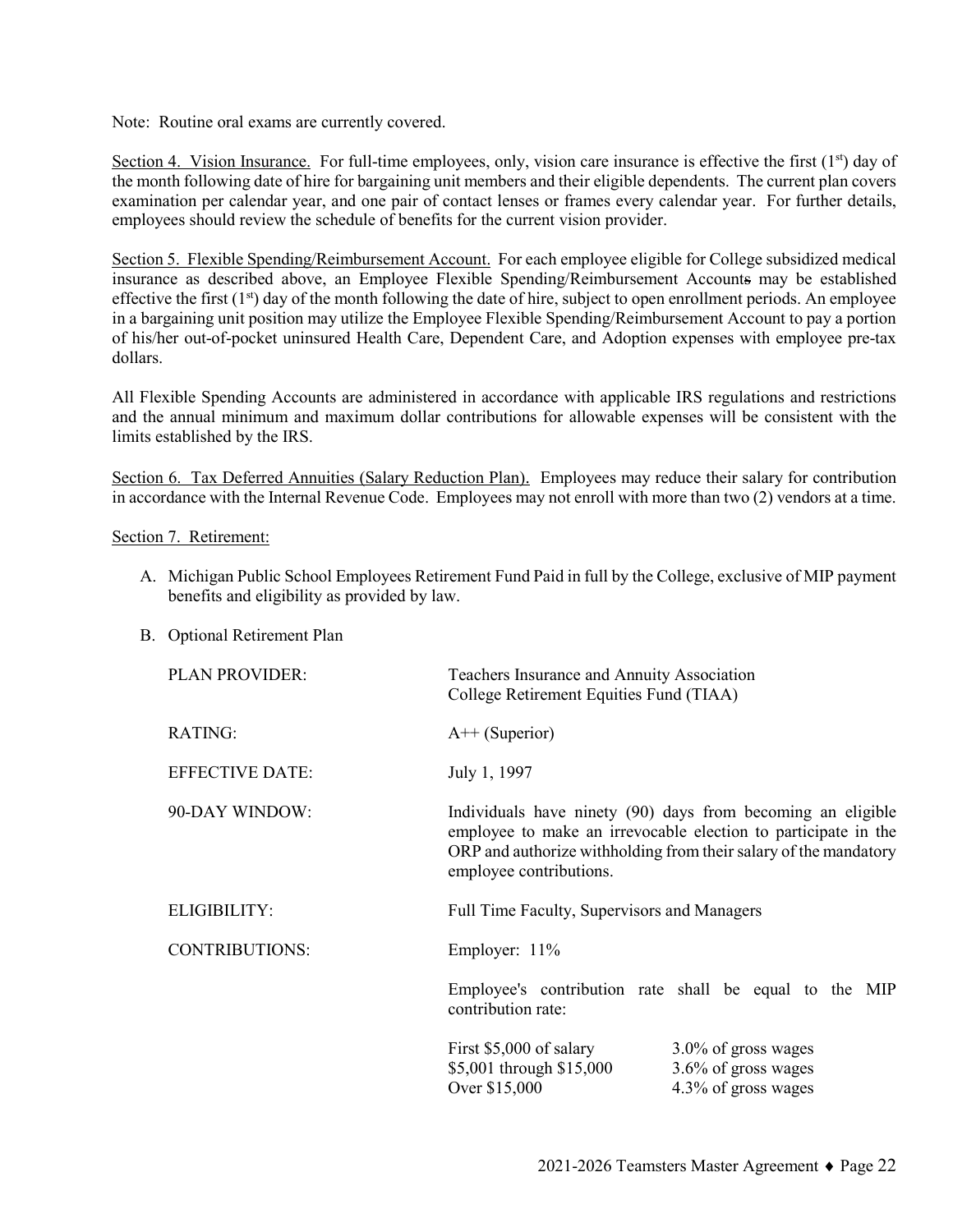| <b>VESTING:</b>               | Full/Immediate                               |
|-------------------------------|----------------------------------------------|
| <b>SELECTION OF ACCOUNTS:</b> | Refer to OCC/TIAA Recordkeeping Agreement    |
| WITHDRAWAL RULES:             | Cash or annuity - $100\%$ at age 55 or older |
| TRANSPORTABILITY:             | Nationwide                                   |
| HEALTH, DENTAL, VISION:       | None                                         |

Section 8. Direct Deposit. Direct deposit of employees' paychecks into their account at their financial institution is required for all Administrative and Management employees. Employees' paychecks are posted to their account at the beginning of each payday. Complete earning statement listing gross pay, deductions, and net amount deposited into employee's account is available through online services.

## **ARTICLE 23 -- TUITION WAIVER**

All full time unit employees may attend classes at the College which are offered at hours outside of their assigned responsibilities without the payment of tuition by the employee. In addition, the spouse and dependent children residing with the full-time employee are eligible for a similar tuition grant. Tuition grants for employees are limited to eight (8) credit hours in the fall, winter, and summer semesters.

#### **ARTICLE 24 -- TUITION REIMBURSEMENT**

The College shall appropriate \$40,000 each year in its operating budget to be used to pay bargaining unit members' tuition for course work which satisfies all of the following conditions:

- A. Course work or a program of study must be pertinent to the needs of the College and/or duties of the employee. The course work or program of study must be taken at an accredited institution of higher education. The course work must provide the employee with additional areas of competence.
- B. All course work applied for under the Tuition Reimbursement Guidelines must normally be taken outside of regular work hours on the employee's own time. Courses may be authorized during normal working hours if authorized in writing by supervisor and appropriate member of Chancellor's Cabinet.
- C. Reimbursement is for tuition and fees but does not include reimbursement for books, or any other related expenses.
- D. The tuition reimbursement period will be for the fiscal year (July 1 to June 30).
- E. Employees applying for tuition reimbursement must provide to the Human Resources Office a completed Tuition Reimbursement Application, a completed check request, an official grade report/or copy and receipt for tuition and fees paid in order to receive any reimbursement under their plan of work. Such courses must have grade(s) of a "B" or higher and the courses must be completed within the fiscal year.
- F. Incomplete ("I") grades must be made up within the same or following fiscal year in order to receive reimbursement. Incomplete grades not made up in the same or following fiscal year shall not be eligible for reimbursement in future years.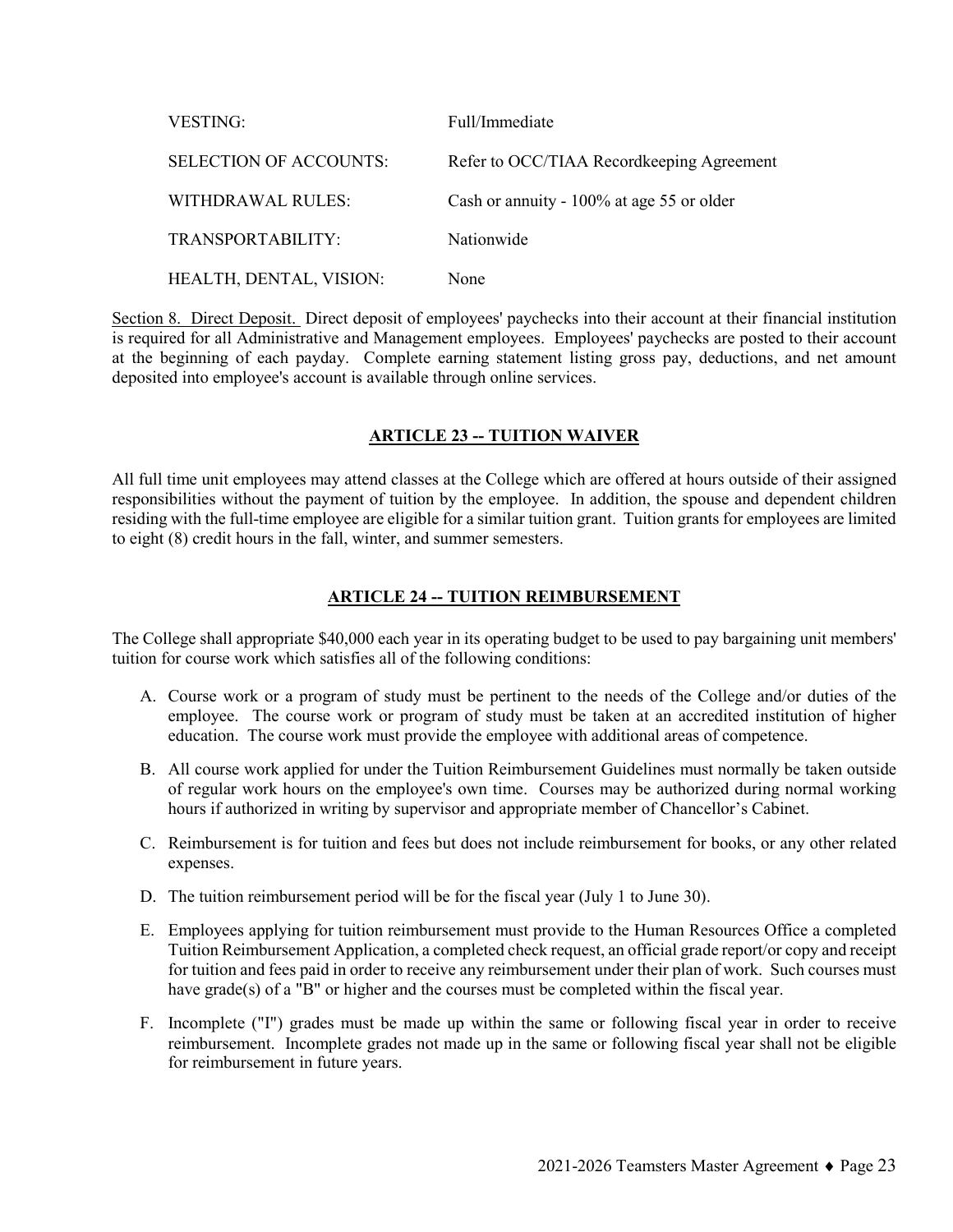- G. Upon the effective date of this Agreement, the maximum total of tuition and fees paid to a full-time employee will be a maximum of \$650 per credit hour up to a maximum of \$5,250 per fiscal year The maximum total of tuition and fees paid to any part-time employee will be \$500 per credit hour, and shall only be available for one class per semester. If tuition and fees are less than the applicable maximum per credit hour, reimbursement will be for the amount of the actual receipt.
- H. Continuing education courses will be reimbursed only if a grade is awarded.
- I. Courses at other colleges and universities that are equivalent to Oakland Community College classes are not eligible for tuition reimbursement except when required for degree completion, subject to approval by the Human Resources Department.
- J. Receipts and official/or copy of grade report with check request must be submitted within 30 days of course completion. When possible, reimbursement will be made twenty (20) days following submission of official grade report/or copy and valid tuition receipt.
- K. Each employee must complete the Tuition Reimbursement Application form as a prerequisite to receiving tuition reimbursement payments.

# **ARTICLE 25 -- SABBATICAL LEAVE**

Section 1. Sabbatical Leave. OCC provides educational leaves of absence with pay to eligible full-time employees who wish to take time off from work duties to pursue course work that is applicable to their job duties at OCC.

Sabbatical Leave is available to employees for study and research and for the purpose of encouraging scholarly achievement. Applicants recommended for approval by the Sabbatical Leave Committee will be submitted to the Chancellor for his review and approval. Sabbatical recommendations are not subject to the Grievance Procedure.

Section 2. Sabbatical Leave Procedure (Applies Only to Administrative Employees). Full-time administrative employees shall be eligible to apply for sabbatical leave during their third academic year of continuous service.

After three (3) full contract years of continuous service, an administrative employee shall be eligible for such leave for one (1) semester or equivalent at half pay or for a spring term or equivalent at full pay. Semester and term shall be defined by the Oakland Community College calendar.

Administrators having been granted a sabbatical shall not be considered eligible for another such leave until they have accumulated at least three (3) more academic years of continuous service.

An administrative employee who has not taken a sabbatical leave shall, after six (6) academic years of continuous service, be eligible for a full academic year or equivalent ten (10) months sabbatical at half (1/2) pay or one (1) semester or equivalent leave at full pay.

All usual fringe benefits shall be continued during the period of the sabbatical as though the administrator were on regular assignment.

An administrative employee on sabbatical leave shall not render service for compensation in another institution or enterprise without prior written approval of the College. This condition does not necessarily preclude the acceptance of a grant or fellowship provided such grant or fellowship materially aids the planned program of the recipient. The nature of the grant or fellowship and the approximate time requirements on the part of the applicant shall be fully set forth in the application for sabbatical. Violation of any condition of this section shall lead to immediate suspension of the sabbatical pay. If it is determined that a violation of this section has occurred, then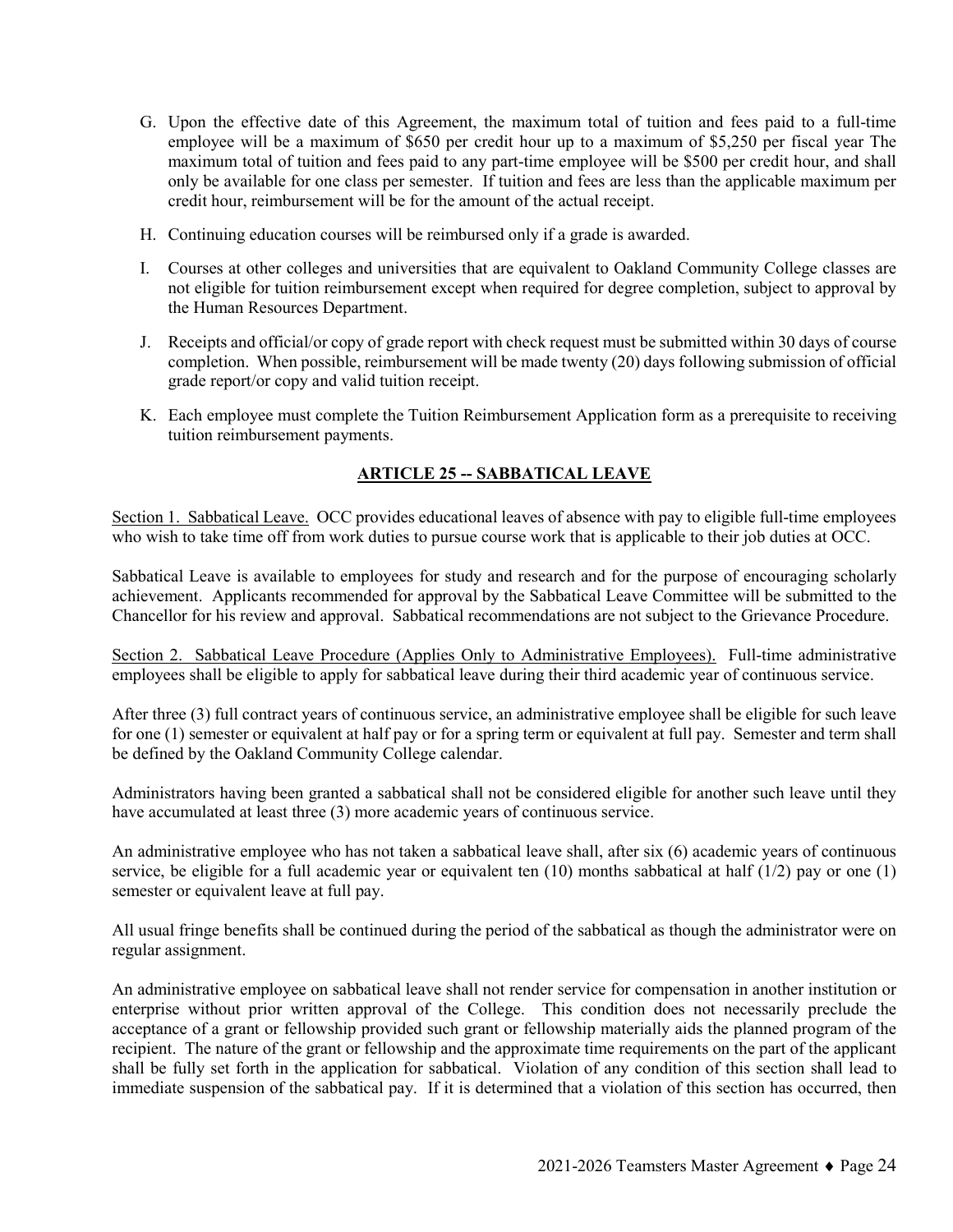the administrator will be required to make financial restitution to the College in the amount of pay received from the College during the period of the sabbatical.

Application for leave shall be made in writing to the Human Resources Department and shall include detailed information as to:

- A. Length of service with the College
- B. Plan of study or research
- C. Time period of requested leave
- D. Value to the College
- E. Other pertinent information

Filing date for sabbatical leaves shall be as follows:

| Fall semester   | $\sim$ | March 1 of that calendar year             |
|-----------------|--------|-------------------------------------------|
| Winter semester | $\sim$ | June 1 of the previous calendar year      |
| Summer term     | $\sim$ | September 1 of the previous calendar year |

All applications for administrative sabbatical leaves shall be reviewed by a committee comprised of six administrators one of whom shall be a bargaining unit team member. The committee will provide a rank order list of its recommendations for sabbatical leave to the Chancellor.

Upon return from sabbatical leave, the administrative employee shall present a full written report regarding the use of the employee's sabbatical leave to the Chancellor.

Upon accepting a sabbatical leave, the administrative employee shall certify to the College their intention to return to the College for a period of time equal to that covered by the leave granted. Administrative employees not remaining with the College for the required period shall agree to repay the College the full amount received in sabbatical leave compensation. Should the administrative employee return for a portion of the required period, the repayment will be reduced proportionately. The administrative employee on sabbatical leave shall return to the same campus, department and position occupied prior thereto.

Section 3. Sabbatical Leave Procedure (Applies Only to Management Employees). Procedures as they apply for Administrative Employees will apply for Management Employees, except that the Management Employee Review Committee will be composed of three (3) Administrative and three (3) Management employee members, one of whom shall be a member of the union negotiating team.

# **ARTICLE 26 -- WAGES**

Classification and Pay Ranges for bargaining unit members are set forth in Appendices A and B.

Employees will be paid in the range for their assigned Pay Grade. Employees hired or promoted into a unit position on or after January 1<sup>st</sup> will have their pay increase adjusted to reflect their months of employment for the fiscal year (i.e., July through June), but in no event will the placement be greater than the maximum rate applicable to their respective pay grades. As an example, when a pay adjustment is to occur on July 1, a hire from the prior May will receive 2/12ths of the annual increase within the employee's pay grade range.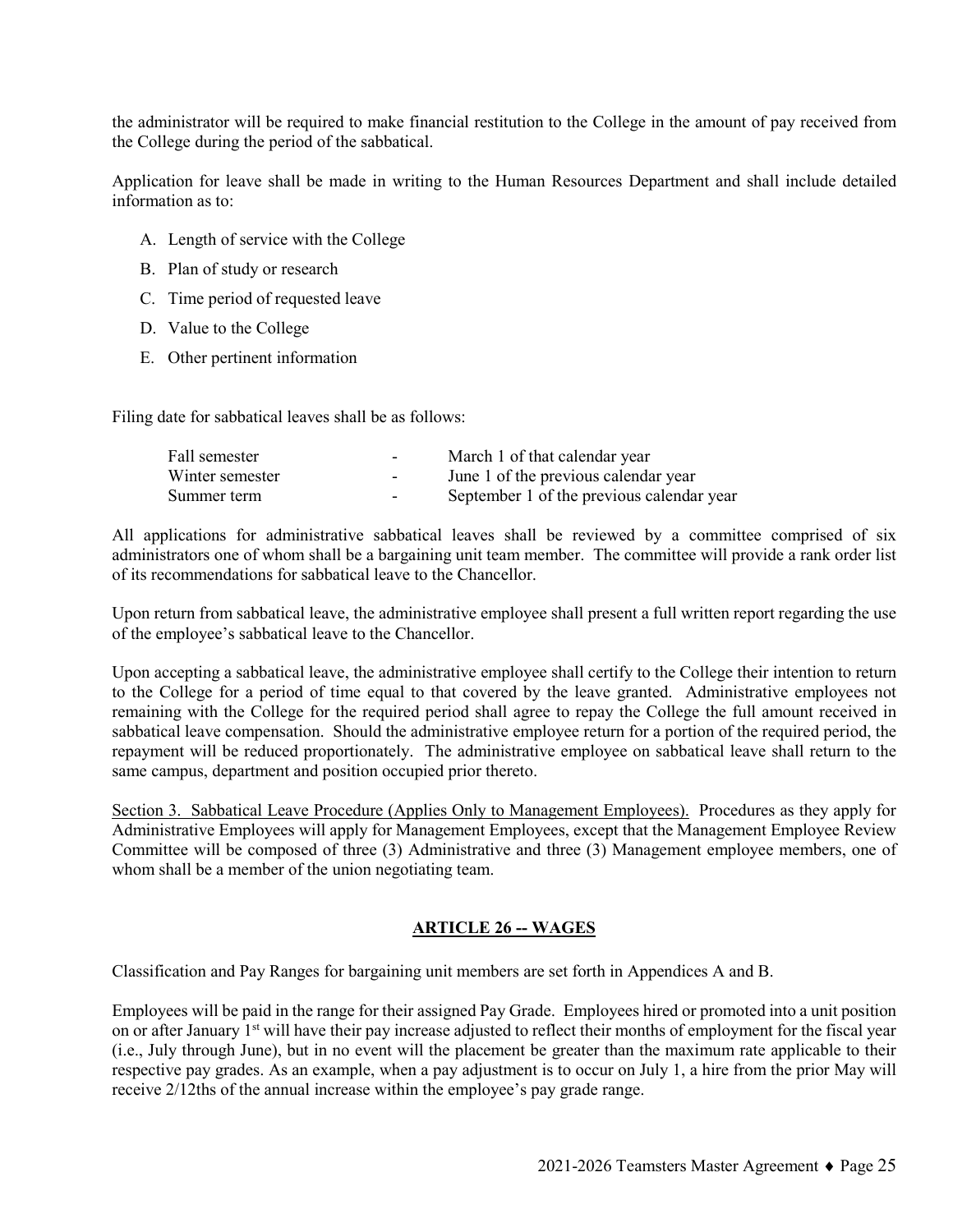Subject to the above, during the life of this Agreement, base salaries shall be increased to an amount not to exceed the applicable pay maximums, as follows:

| July 1, 2021 | Increase per attached Letter of Agreement              |
|--------------|--------------------------------------------------------|
| July 1, 2022 | $3.0\%$                                                |
| July 1, 2023 | $3.0\%$                                                |
| July 1, 2024 | Subject to salary reopener (see Article 36, Section 3) |
| July 1, 2025 | Subject to salary reopener (see Article 36, Section 3) |

Each full-time member employed for at least six (6) full months immediately prior to the date this Agreement is ratified by both parties shall receive a one-time lump sum bonus of \$500.00 to be issued on or before the end of the second full pay period following ratification by both parties.

Each part-time member employed for at least six (6) full months immediately prior to the date this Agreement is ratified by both parties shall receive a one-time lump sum bonus of \$250.00 to be issued on or before the end of the second full pay period following ratification by both parties.

#### **ARTICLE 27 -- WORK SCHEDULES**

Work schedules for some employees may vary throughout our organization. Supervisors will advise employees of their individual work schedules. Staffing needs and operational demands may necessitate variations in starting and ending times. Whenever possible, ten (10) days advance notice will be given of any schedule change.

#### **ARTICLE 28 -- SMOKING IN COLLEGE FACILITIES**

Smoking is strictly prohibited on College-owned or leased property.

#### **ARTICLE 29 -- DRUG FREE WORK ENVIRONMENT**

Oakland Community College is committed to providing a safe, efficient, and productive work environment for all employees. Using or being under the influence of drugs or alcohol on the job may pose serious safety and health risks. To help ensure a safe and healthful working environment, job applicants may be asked to provide body substance samples (such as urine and/or blood) to determine the illicit or illegal use of drugs. Bargaining unit employees may be tested for drugs if there is reasonable suspicion, or for alcohol if work performance and observable signs indicate that alcohol may be affecting performance.

The Employee Assistance Program (EAP) provides confidential counseling and referral services to employees for assistance with such problems as drug and/or alcohol abuse or addiction. It is the employee's responsibility to seek assistance from the EAP prior to reaching a point where their judgment, performance, or behavior has led to imminent disciplinary action.

#### **ARTICLE 30 -- ANNUAL EVALUATION**

The College may evaluate each Bargaining Unit member on an annual basis.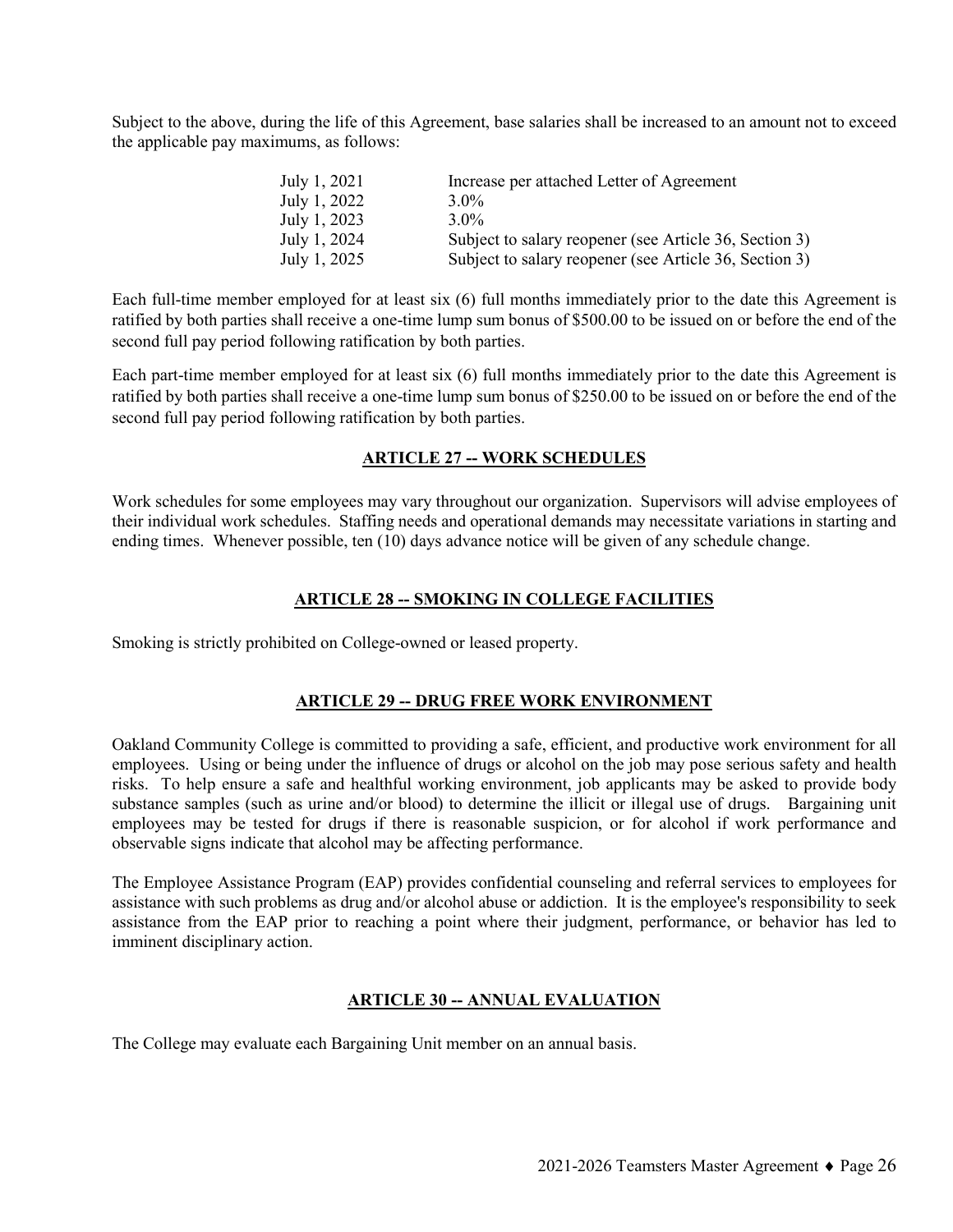# **ARTICLE 31 -- CONFLICTS OF INTEREST**

No bargaining unit member shall be a party to or have substantial interest, financial or otherwise, whether directly or indirectly, in any contract with the College. Nor shall any bargaining unit member, directly or indirectly, solicit any contract or services between the College and any party or entity of which they, or members of their immediate families, are owners, partners, members, employees or have any substantial interest, financial or otherwise.

No bargaining unit member shall place themselves in positions or situations, or otherwise incur an obligation of any nature, which shall preclude them from performing their duties and responsibilities in the best interests of the College.

It shall be the strict obligation of all bargaining unit members to disclose to the Chancellor through their immediate supervisors, and the Chancellor to the Board of Trustees, any personal interests or involvement which may be the subject matter of a potential conflict of interest.

No bargaining unit member shall for pay, give private instruction in any course offered by the College without approval of the Chancellor or designee.

No bargaining unit member shall have direct dealing with students in the sale of private tutorial services, books, instruments, lectures, notes or similar materials without prior written approval from the Chancellor.

# **ARTICLE 32 -- PROFESSIONAL RESPONSIBILITIES**

Bargaining unit members pledge to conduct themselves in a manner that will reflect honor upon the College. They will treat fellow employees, students, and all others associated with the College with civility. In every aspect of their employment, they will be honest and courteous and conduct themselves in a manner consistent with their profession.

#### **ARTICLE 33 -- PROFESSIONAL DEVELOPMENT**

Each employee shall complete reasonable and appropriate staff development and/or cross-training activities as directed by his/her supervisor. Failure of any employee to complete staff development and/or cross-training activities as directed by the supervisor shall constitute just cause for disciplinary action.

Individuals may request supervisory approval to attend and/or participate in other staff development and/or crosstraining activities however the supervisor may deny such request and a denial shall not be subject to the grievance process.

The parties agree that any approved staff development and/or cross-training activities will be paid for by the College, and further that said activities and training will occur without a loss of pay. The parties also agree to establish a joint committee to consider staff development and/or cross-training needs for employees within the College. This joint committee shall meet at least once annually for the purpose of engaging in dialogue specific to staff development and/or cross-training needs and to make recommendations for appropriate consideration by the Chancellor's cabinet.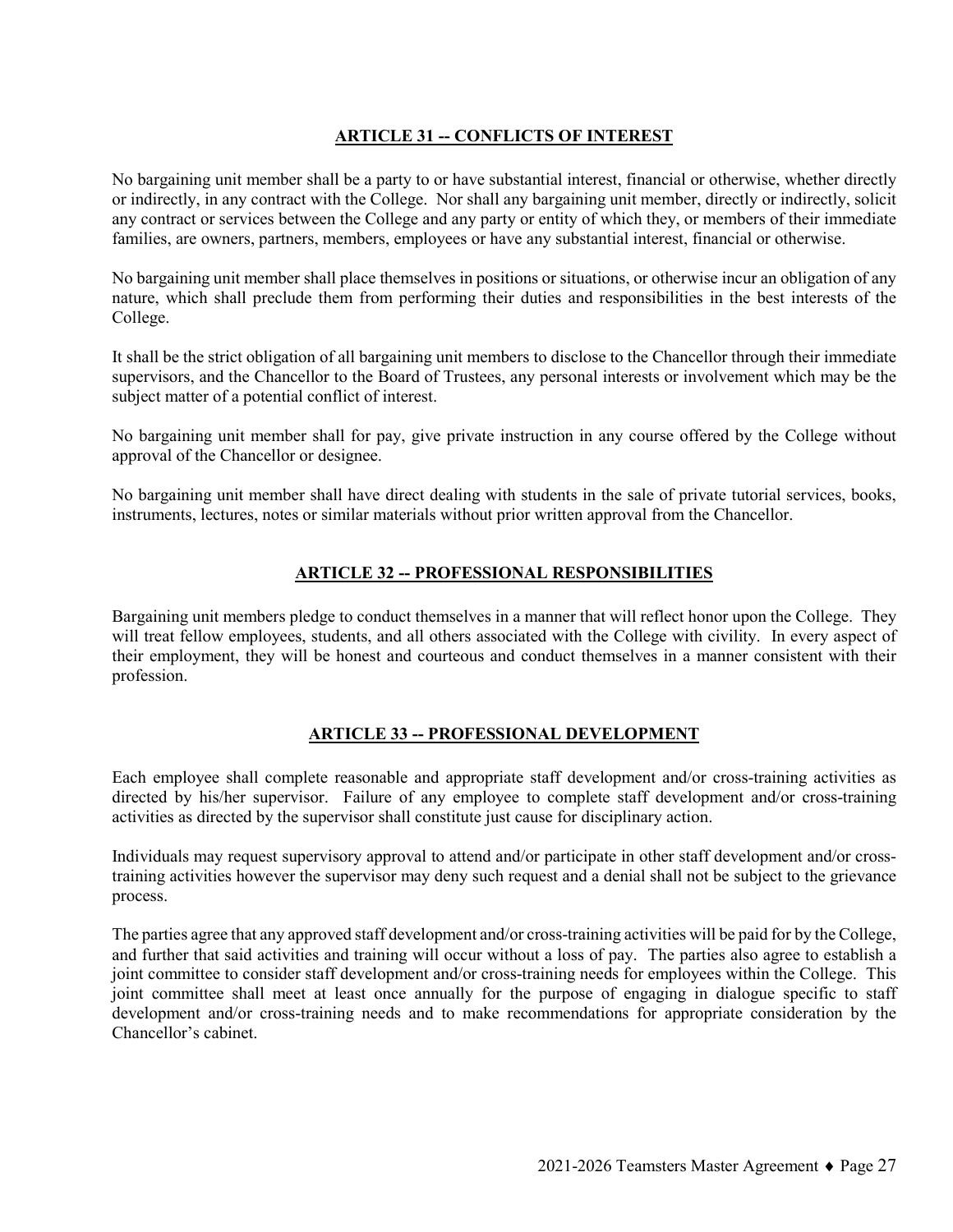# **ARTICLE 34 -- WAIVER**

The parties acknowledge that, during the negotiations which resulted in this Agreement, each had the unlimited right and opportunity to make demands and proposals with respect to any subject or matter not removed by law from the area of collective bargaining, and that the understanding and agreements arrived at by the parties after the exercise of that right and opportunity are set forth in this Agreement. Therefore, the Employer and the Union, for the life of this Agreement, each voluntarily and unqualifiedly waives the right, and each agrees that the other shall not be obligated, to bargain collectively with respect to any subject or matter referred to, or covered in this Agreement, or with respect to any subject or matter not specifically referred to or covered in this Agreement, even though such subject or matter may not have been within the knowledge or contemplation of either or both of the parties at the time that they negotiated or signed this Agreement.

#### **ARTICLE 35 -- SEPARABILITY AND SAVINGS CLAUSE**

If any provision(s) of this Agreement or any schedule attached should be held invalid by operation of law or by any tribunal of competent jurisdiction, or if compliance with or enforcement of any provision or schedule should be restrained by such tribunal pending and in the final determination as to its validity, the remainder of this Agreement and of any schedules thereto, or the application of such provisions or schedules to persons or circumstances other than those as to which it has been held invalid or as to which compliance with or enforcement of has been restrained shall not be affected thereby.

In the event that any provision or schedule is held invalid or enforcement of or compliance with has been restrained, as above set forth, the parties affected thereby shall enter into immediate collective bargaining negotiations, on the request of the Union and/or the College, for the purpose of arriving at a mutually satisfactory replacement for such provision or schedule during the period of invalidity or restraint.

# **ARTICLE 36 -- TERMINATION, MODIFICATION AND REOPENER**

Unless otherwise provided herein, this Agreement shall become effective upon formal ratification by both parties and shall remain in full force and effect until June 30, 2026.

Section 1. If either party desires to terminate this Agreement, it shall, ninety (90) days prior to the termination date, give written notice of termination. If neither party shall give notice of amendment as hereinafter provided, or if each party giving a notice of termination withdraws the same prior termination date, this Agreement shall continue in effect from year to year thereafter subject to notice of termination by either party on ninety (90) days' written notice prior to the then current year's termination date.

Section 2. If either party desires to modify or change this Agreement, it shall, ninety (90) days prior to the termination date or any subsequent termination date, give written notice of desire to negotiate. Any amendments that may be agreed upon shall become and be part of this Agreement without modifying or changing any of the other terms of this Agreement.

Section 3. As provided by Article 26, salaries for the July 1, 2024 to June 30, 2025 contract year and for the July 1, 2025 to June 30, 2026 contract year shall be subject to negotiation if either party provides the other party with written notice of their intent to do so in April 2024. The parties shall then bargain over salary adjustments as well as the minimum and maximum amounts for each pay grade for those contract years.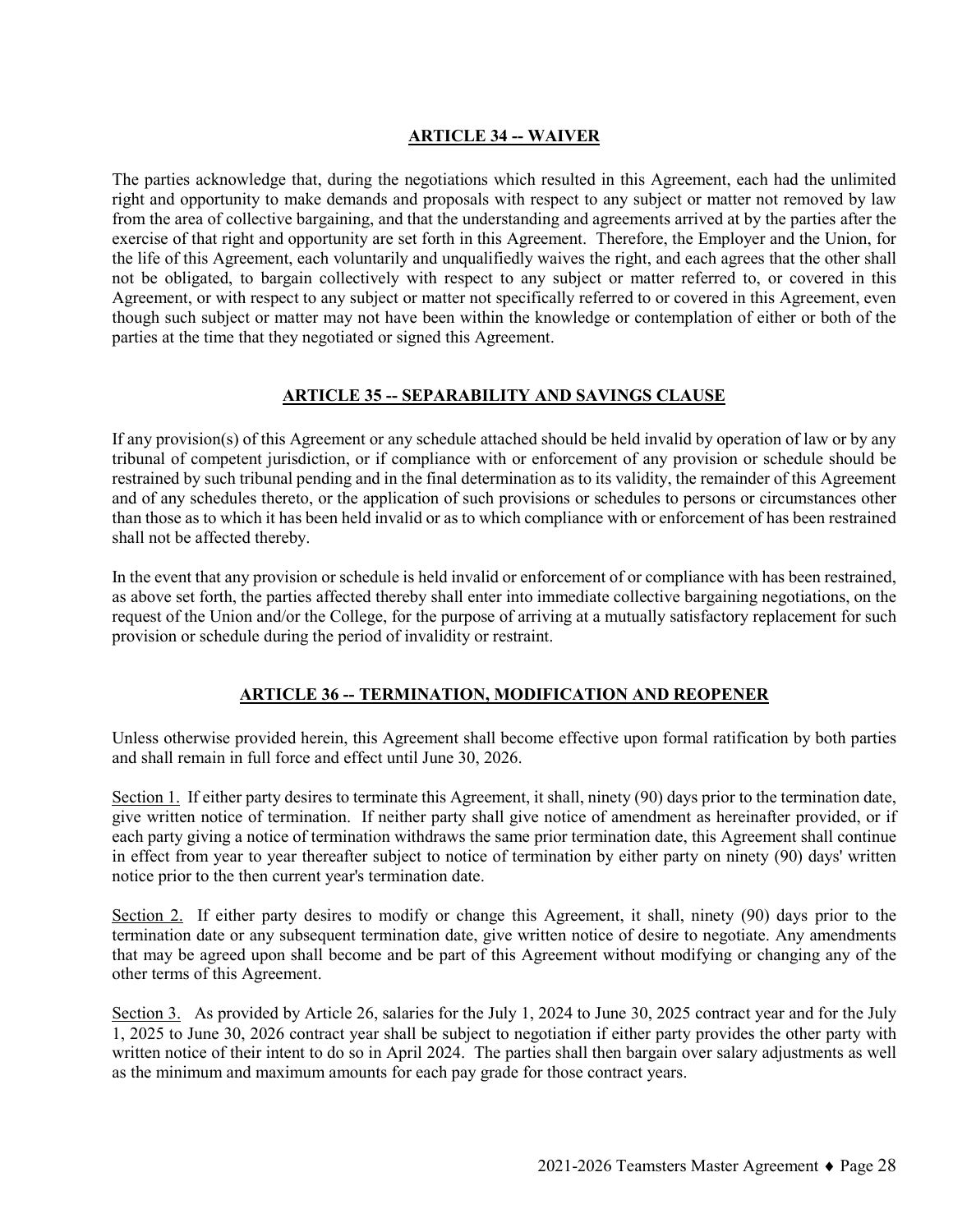#### **ARTICLE 37 -- SPECIAL CONFERENCES**

Special Conferences for important matters will be arranged at a mutually agreed upon time between the designated representatives of the Union and College upon the request of either party. Such meetings shall involve up to three (3) representatives each from the Union and College, provided however that an additional representative from Local 214 and Human Resources may attend. These meetings may also be attended by a representative of the International Union. Arrangements for such Special Conferences shall be made in advance, and an agenda of matters to be taken up at the meetings shall be presented at the time the conference is requested. Matters taken up in Special Conferences shall be confined to those included in the agenda. Any employee attending a Special Conference during scheduled work hours shall not suffer loss of income. The Union will provide the Employer with the names of Union individuals to attend a Special Conference at the time the conference is requested.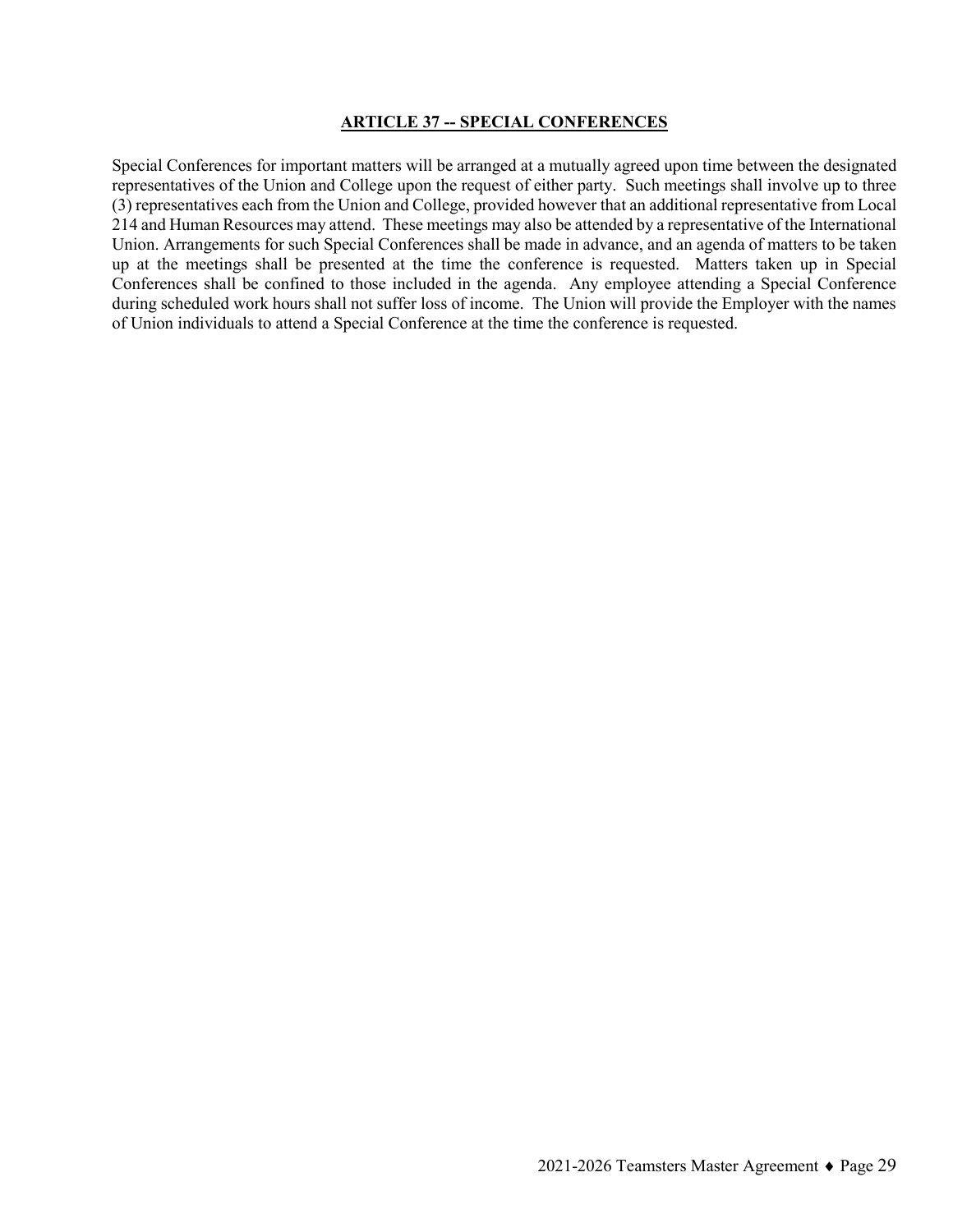# **OAKLAND COMMUNITY COLLEGE MUNICIPAL WORKERS LOCAL 214**

# **TEAMSTERS STATE, COUNTY &**

Robert A. Boonin Dwight Thomas

Chief Bargainer Business Representative Chief Negotiator

\_\_\_\_\_\_\_\_\_\_\_\_\_\_\_\_\_\_\_\_\_\_\_\_\_\_\_\_\_\_\_\_\_\_\_\_\_ \_\_\_\_\_\_\_\_\_\_\_\_\_\_\_\_\_\_\_\_\_\_\_\_\_\_\_\_\_\_\_\_\_\_\_\_\_

\_\_\_\_\_\_\_\_\_\_\_\_\_\_\_\_\_\_\_\_\_\_\_\_\_\_\_\_\_\_\_\_\_\_\_\_\_ \_\_\_\_\_\_\_\_\_\_\_\_\_\_\_\_\_\_\_\_\_\_\_\_\_\_\_\_\_\_\_\_\_\_\_\_\_ Andre' L. Poplar James V. Seewald, Jr.<br>Vice Chancellor for Human Resources and Chief Steward Vice Chancellor for Human Resources and Diversity, Equity and Inclusion

Donna J. Tuchowski Marikay L. Clancy Director of Human Resources Bargainer

Roberta A. Remais Stacey E. Dyer Vice Chancellor for Administrative Services Bargainer

Steven M. Simpson Douglas P. Kolly Chief Strategy Office Institutional Effectiveness Bargainer

Cheryl D. Blake Pamela E. Ryals<br>Human Resources Coordinator Bargainer Human Resources Coordinator

Randall L. Patterson Human Resources Coordinator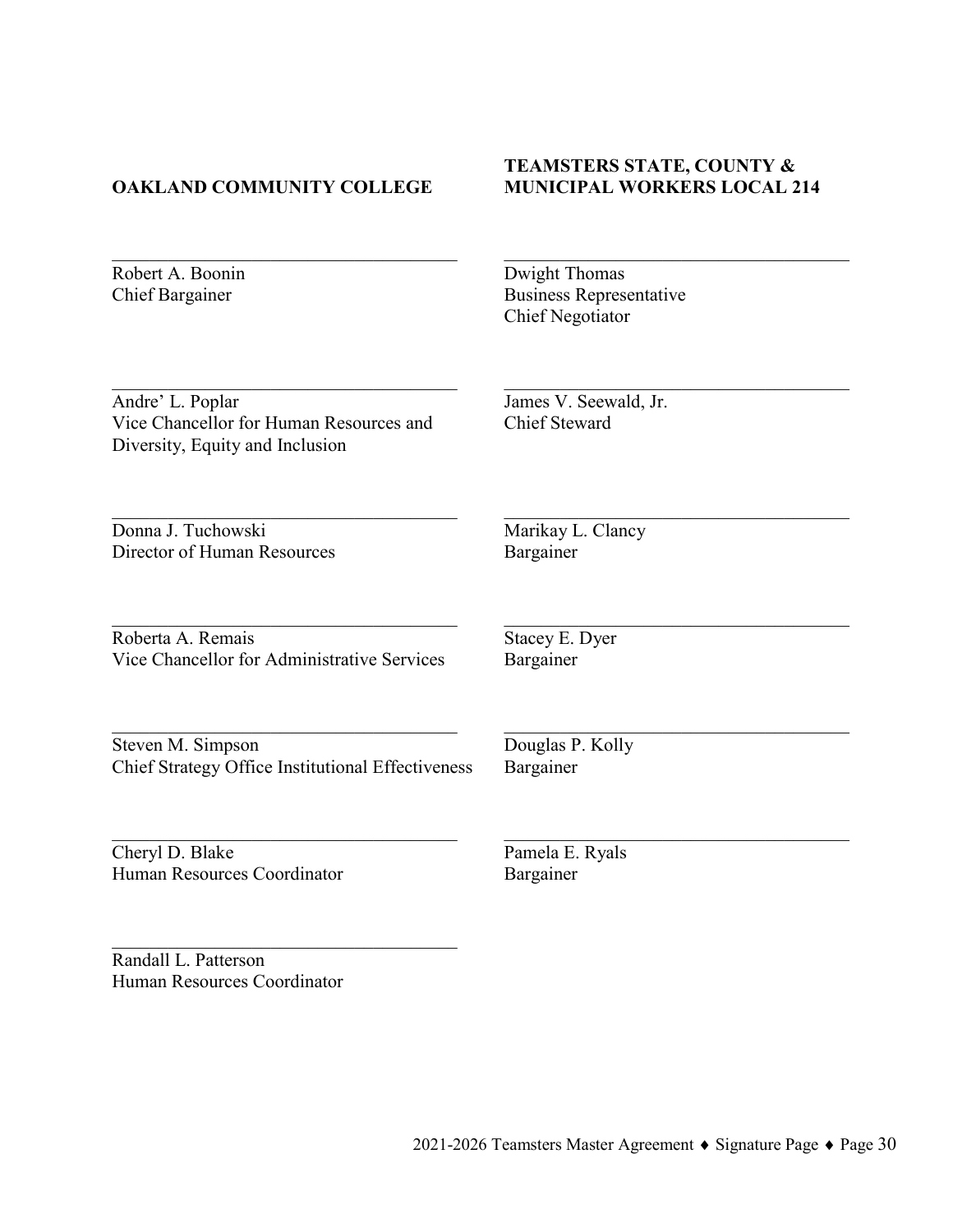# **APPENDIX A**

# **CLASSIFICATIONS BY PAY GRADES**

# **ADMINISTRATIVE EMPLOYEES**

| <b>PAY</b><br><b>GRADES</b> | <b>CLASSIFICATIONS</b>                                                                                                                                                                                                                                                                                                                                                                                                                                                                                                                                                                                                                                                                                                                                                           |
|-----------------------------|----------------------------------------------------------------------------------------------------------------------------------------------------------------------------------------------------------------------------------------------------------------------------------------------------------------------------------------------------------------------------------------------------------------------------------------------------------------------------------------------------------------------------------------------------------------------------------------------------------------------------------------------------------------------------------------------------------------------------------------------------------------------------------|
| 7                           | Academic Dean, Learning Resources<br>Academic Dean, Business/Information Technologies<br>Academic Dean, College Readiness<br>Academic Dean, Communications, Arts, & Humanities<br>Academic Dean, Engineering, Manufacturing, and Industrial Technologies<br>Academic Dean, Health Professions<br>Academic Dean, Mathematics & Sciences<br>Academic Dean, Public Services & CREST<br>Academic Dean, Social Sciences<br>Dean of Academic Technology and Instructional Innovation<br>Dean of Student Services<br>Dean of Teaching Excellence<br>Registrar                                                                                                                                                                                                                           |
| 6                           | Associate Academic Dean, Advanced Manufacturing<br>Associate Academic Dean, Academic Technologies and Technical Operations<br>Associate Academic Dean, College Readiness and Secondary Partnerships<br>Associate Academic Dean, Communications, Arts, & Humanities<br>Associate Academic Dean, Health Professions<br>Associate Academic Dean, Mathematics & Sciences<br>Associate Dean, Student Services<br>Director of Admissions<br>Director of Client Technology Services<br>Director of Curriculum, Student Learning & Evaluation<br>Director of Economic and Workforce Development<br>Director of Physical Facilities<br>Director of Purchasing & Auxiliary Services<br>Director of Student Financial Resources & Scholarships<br>Director of Enterprise Systems & Security |
| 5                           | Associate Director of Financial Aid (Systems & Operations)<br>Associate Director of Financial Operations<br>Associate Registrar<br>Director of Academic Partnerships<br>Director of Athletics<br>Director of Career Services & Cooperative Education<br>Director of Global Education<br>Director of Secondary Partnerships                                                                                                                                                                                                                                                                                                                                                                                                                                                       |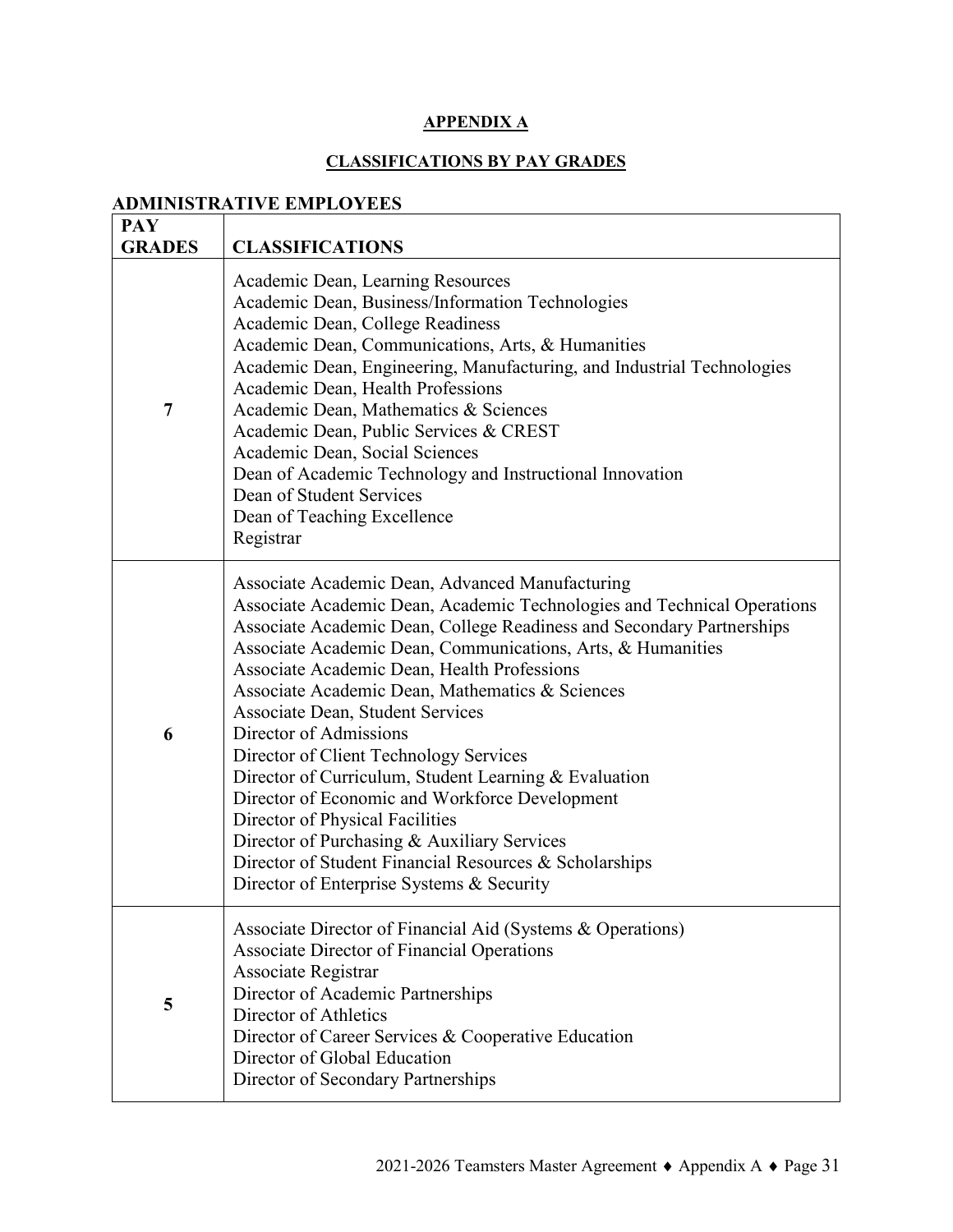# **MANAGEMENT EMPLOYEES**

| <b>PAY</b><br><b>GRADES</b> | <b>CLASSIFICATIONS</b>                                                                                                                                                                                                                                                                                                                                                                                                                                                                                                                                                                                                                                                                                                                                      |
|-----------------------------|-------------------------------------------------------------------------------------------------------------------------------------------------------------------------------------------------------------------------------------------------------------------------------------------------------------------------------------------------------------------------------------------------------------------------------------------------------------------------------------------------------------------------------------------------------------------------------------------------------------------------------------------------------------------------------------------------------------------------------------------------------------|
| $\overline{\mathbf{4}}$     | <b>Accounts Payable Manager</b><br><b>Accounts Receivable Manager</b><br><b>Auxiliary Services Manager</b><br>Budget & Financial Planning Manager<br>Business Services Manager, Economic and Workforce Development<br><b>Continuing Education Manager</b><br>Desktop Support Manager<br><b>Facilities Manager</b><br>Financial Aid Manager<br><b>Grants Manager</b><br><b>Institutional Reporting Manager</b><br><b>IT Project Manager</b><br>Multi-Media and Web Services Manager<br><b>Online Learning Technologies Manager</b><br>Program Director, Radiologic Technology<br>Program Director, DMS<br>Program Director, EMS<br>Program Director, Respiratory Therapy<br>Program Director, Surgical Technology<br>Payroll Manager<br>System Administrator |
| 3                           | <b>ACCESS Coordinator</b><br><b>Assessment Analyst</b><br><b>Assistant Systems Administrator</b><br><b>Athletics Coordinator</b><br><b>Bookstore Manager</b><br><b>Business Intelligence Analyst</b><br>Buyer<br><b>Campus Facilities/Energy Manager</b><br>Clinical Coordinator, Radiologic Technology<br>Clinical Coordinator, Diagnostic Medical Sonography<br>Clinical Coordinator, Respiratory Therapy<br><b>Curriculum Analyst</b><br><b>Events Coordinator</b><br><b>OCC Foundation Coordinator</b><br><b>Instructional Designer</b><br><b>Instructional Technologist</b><br><b>International Student Advisor</b><br>Library Access and Technical Services Manager<br>Library Electronic Resources Coordinator<br>Network Specialist                 |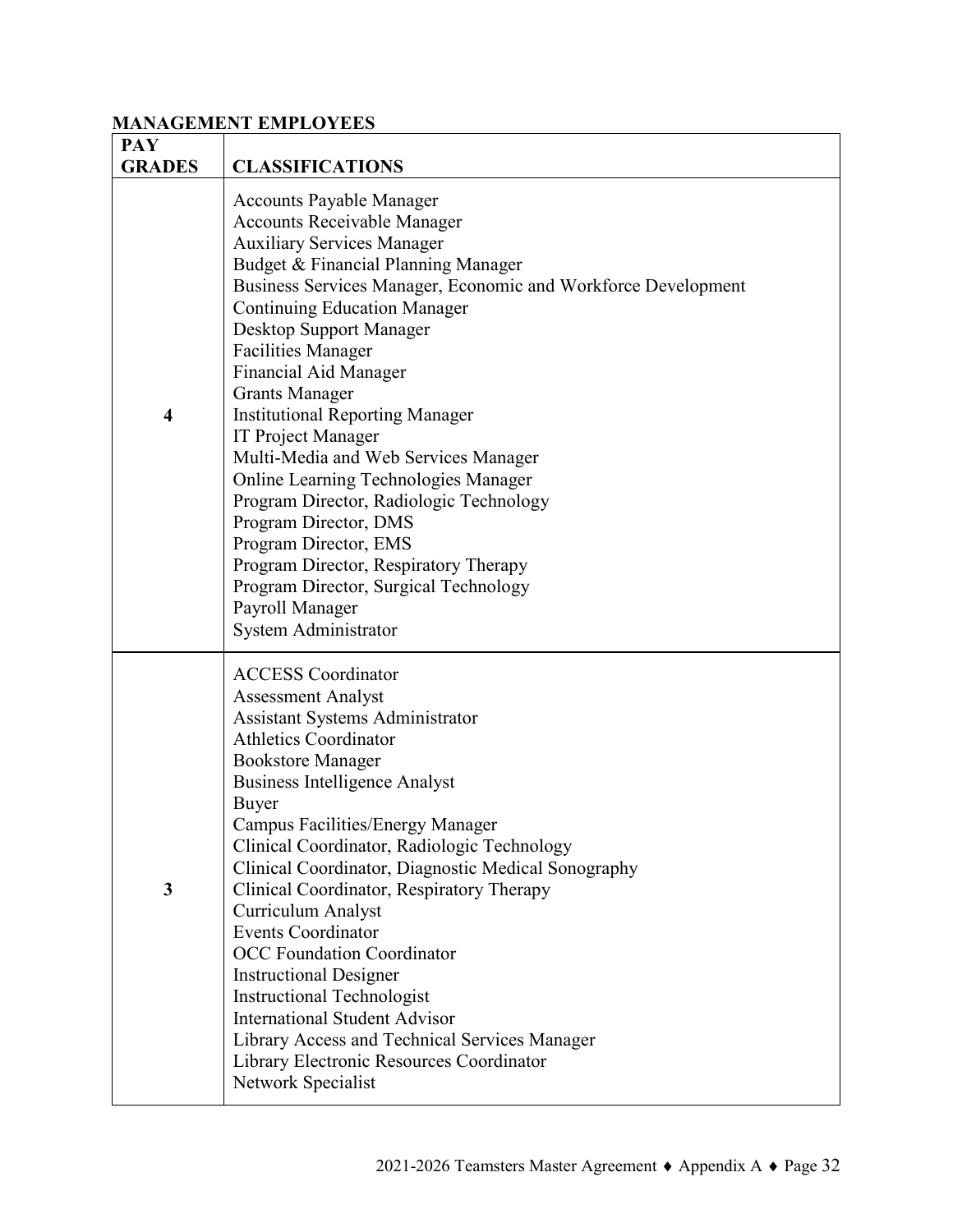| <b>PAY</b><br><b>GRADES</b> | <b>CLASSIFICATIONS</b>                                                                                                                                                                                                                                                                                                                                                                             |
|-----------------------------|----------------------------------------------------------------------------------------------------------------------------------------------------------------------------------------------------------------------------------------------------------------------------------------------------------------------------------------------------------------------------------------------------|
| 3                           | Program Coordinator, Paralegal<br>Program Manager, Economic and Workforce Development<br><b>Programmer Analyst</b><br>Research Analyst<br><b>Technical Webmaster</b>                                                                                                                                                                                                                               |
| $\overline{2}$              | <b>Admissions Coordinator</b><br>Apprentice Coordinator<br>Digital Strategist<br>Financial Aid Officer<br><b>Grants Coordinator</b><br>IT Support Center Supervisor<br>Marketing & Community Relations Coordinator<br>Military & Veteran Services Coordinator<br>Multimedia & Mobile Learning Support Coordinator<br>Program Coordinator, Economic and Workforce Development<br>Research Associate |
| 1                           | <b>ACCESS</b> Specialist<br>Desktop Support Specialist<br>IT Support Center Specialist<br><b>LMS Operations Specialist</b>                                                                                                                                                                                                                                                                         |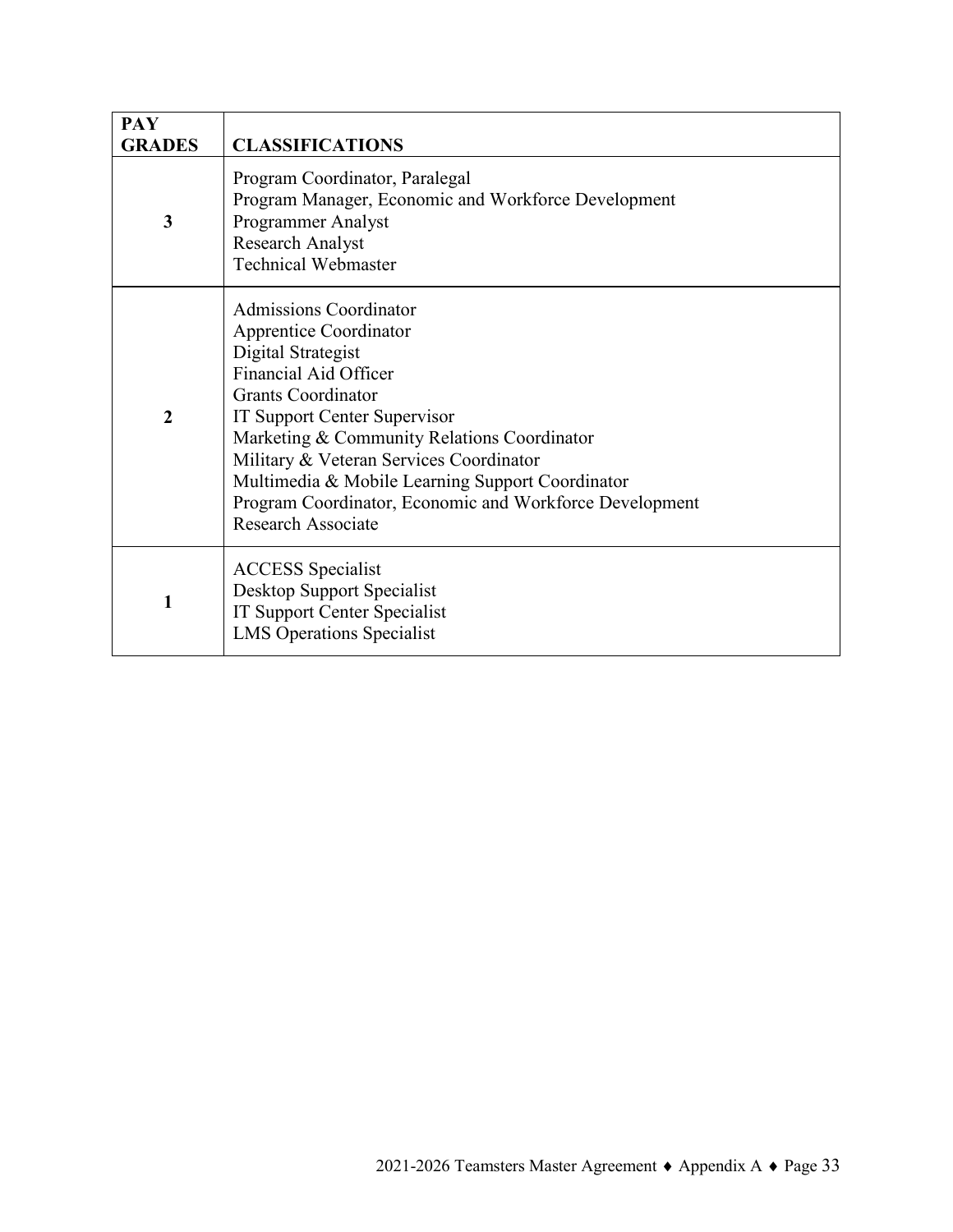#### **APPENDIX B**

| <b>PAY GRADE</b>        | <b>MINIMUM SALARY</b> | <b>MAXIMUM SALARY</b> |
|-------------------------|-----------------------|-----------------------|
| 7                       | \$90,000              | \$135,000             |
| 6                       | \$80,000              | \$125,000             |
| 5                       | \$70,000              | \$110,000             |
| $\overline{\mathbf{4}}$ | \$65,000              | \$102,500             |
| 3                       | \$55,000              | \$92,500              |
| 2                       | \$50,000              | \$85,000              |
| 1                       | \$45,000              | \$70,000              |

## **PAY RANGES BY PAY GRADE** FOR FULL-TIME EMPLOYEES

Part-time employees shall be paid a pro-rated salary to the proportion of their regular assignment or an hourly rate based on the pay grade and range of their classification determined by dividing the applicable full-time salary by 2080 hours. On this basis, the hourly pay range for part-time ACCESS Specialists shall be:

| <b>MINIMUM</b> | <b>MAXIMUM</b> |
|----------------|----------------|
| \$21.63        | \$33.65        |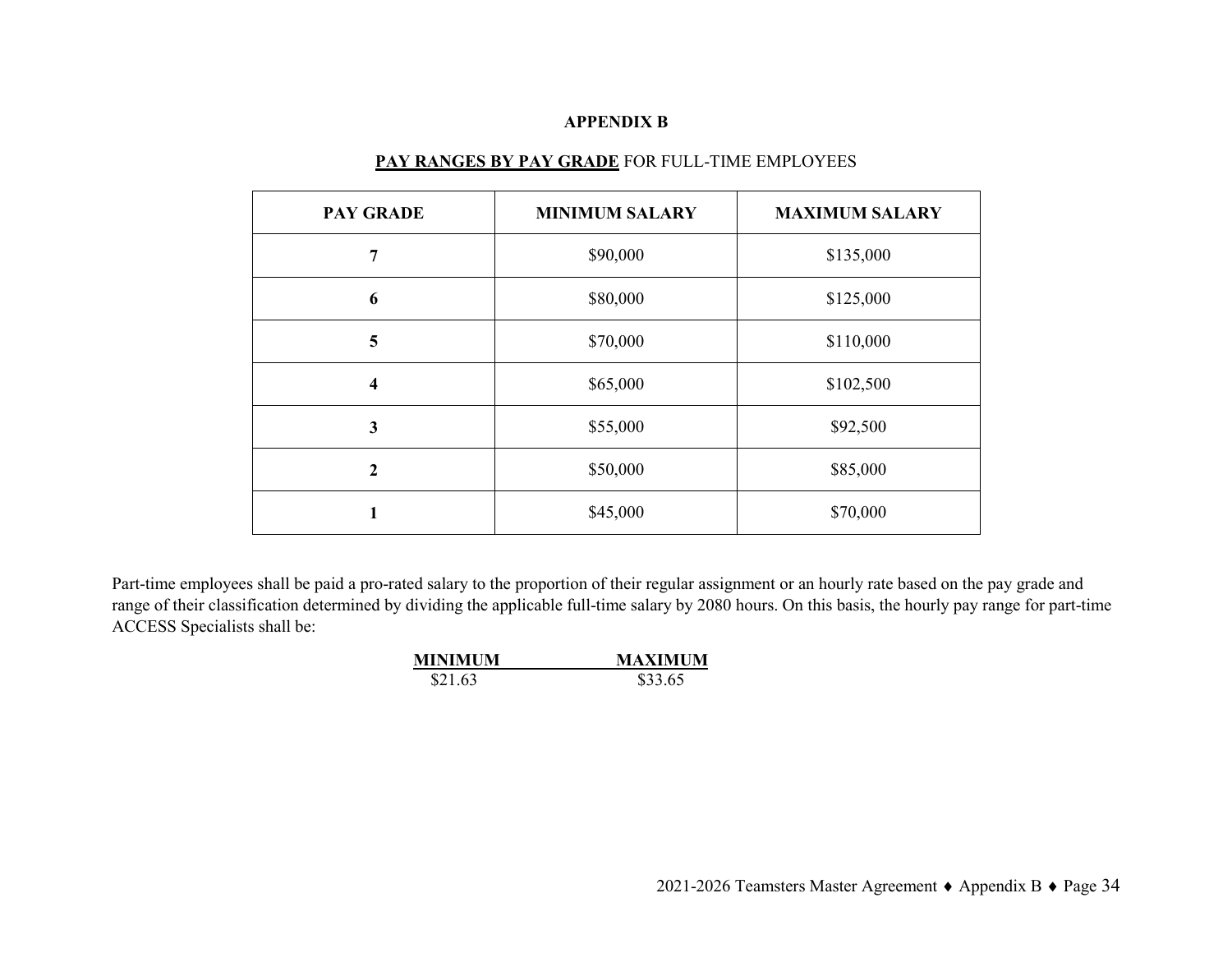# **APPENDIX C** OAKLAND COMMUNITY COLLEGEGRIEVANCE FORM ADMINISTRATIVE AND MANAGEMENT STAFF PERSONNEL

| Name                                                                                                                                                                                                                                                                                                                                                                                                                     |                                        |
|--------------------------------------------------------------------------------------------------------------------------------------------------------------------------------------------------------------------------------------------------------------------------------------------------------------------------------------------------------------------------------------------------------------------------|----------------------------------------|
| Date: $\frac{1}{\sqrt{1-\frac{1}{2}}}\frac{1}{\sqrt{1-\frac{1}{2}}}\frac{1}{\sqrt{1-\frac{1}{2}}}\frac{1}{\sqrt{1-\frac{1}{2}}}\frac{1}{\sqrt{1-\frac{1}{2}}}\frac{1}{\sqrt{1-\frac{1}{2}}}\frac{1}{\sqrt{1-\frac{1}{2}}}\frac{1}{\sqrt{1-\frac{1}{2}}}\frac{1}{\sqrt{1-\frac{1}{2}}}\frac{1}{\sqrt{1-\frac{1}{2}}}\frac{1}{\sqrt{1-\frac{1}{2}}}\frac{1}{\sqrt{1-\frac{1}{2}}}\frac{1}{\sqrt{1-\frac{1}{2}}}\frac{1}{\$ |                                        |
| Office Phone Number                                                                                                                                                                                                                                                                                                                                                                                                      |                                        |
| Classification Title                                                                                                                                                                                                                                                                                                                                                                                                     |                                        |
|                                                                                                                                                                                                                                                                                                                                                                                                                          |                                        |
|                                                                                                                                                                                                                                                                                                                                                                                                                          |                                        |
| <b>STEP 1 - Supervisory</b>                                                                                                                                                                                                                                                                                                                                                                                              |                                        |
| <b>Article(s) Violated:</b>                                                                                                                                                                                                                                                                                                                                                                                              |                                        |
|                                                                                                                                                                                                                                                                                                                                                                                                                          |                                        |
|                                                                                                                                                                                                                                                                                                                                                                                                                          |                                        |
|                                                                                                                                                                                                                                                                                                                                                                                                                          |                                        |
|                                                                                                                                                                                                                                                                                                                                                                                                                          |                                        |
| <b>Remedy Requested:</b>                                                                                                                                                                                                                                                                                                                                                                                                 |                                        |
|                                                                                                                                                                                                                                                                                                                                                                                                                          |                                        |
|                                                                                                                                                                                                                                                                                                                                                                                                                          |                                        |
| Employee Signature                                                                                                                                                                                                                                                                                                                                                                                                       | Date: $\frac{1}{\sqrt{1-\frac{1}{2}}}$ |
| A verbal discussion was conducted with my supervisor on:                                                                                                                                                                                                                                                                                                                                                                 | Date: $\frac{1}{\sqrt{2\pi}}$          |
|                                                                                                                                                                                                                                                                                                                                                                                                                          |                                        |
| REQUEST: DENIED ________ ACCEPTED______                                                                                                                                                                                                                                                                                                                                                                                  |                                        |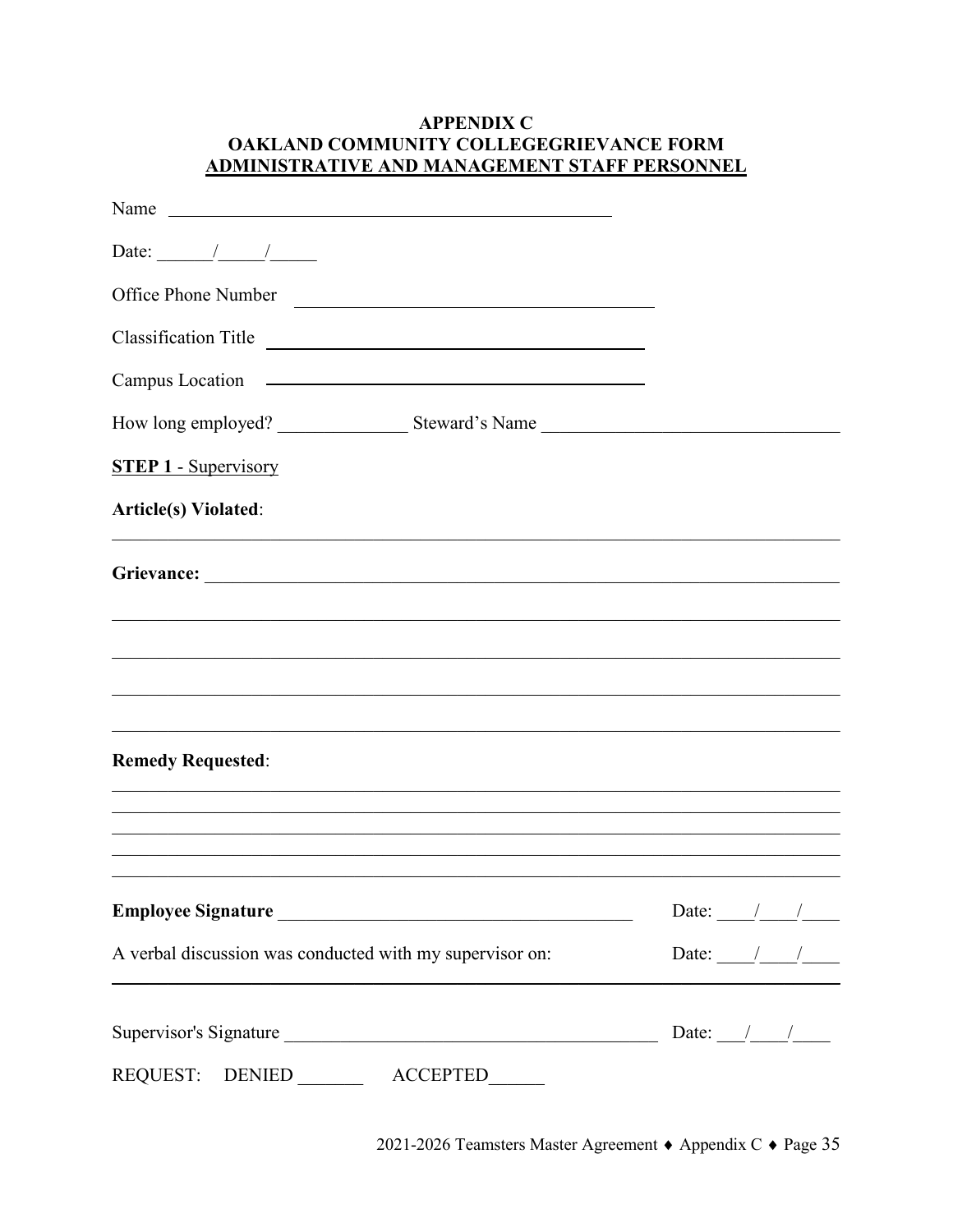#### **APPENDIX D-1**

#### **2021 WINTER CLOSEDOWN**

| Day       | Date        | Designation     |
|-----------|-------------|-----------------|
| Wednesday | December 22 | Work Day        |
| Thursday  | December 23 | Holiday         |
| Friday    | December 24 | Holiday         |
| Saturday  | December 25 | Saturday        |
| Sunday    | December 26 | Sunday          |
| Monday    | December 27 | <b>Work Day</b> |
| Tuesday   | December 28 | Work Day        |
| Wednesday | December 29 | Work Day        |
| Thursday  | December 30 | Holiday         |
| Friday    | December 31 | Holiday         |
| Saturday  | January 1   | Saturday        |
| Sunday    | January 2   | Sunday          |
| Monday    | January 3   | Return to Work  |

The parties agree as follows:

- 1) There will be a winter closedown from Wednesday, December 22, 2021 through Friday, December 31, 2021.
- 2) The winter closedown shall consist of the calendar dates above.
- 3) For full-time employees, four (4) scheduled work days during the winter closedown shall be charged to any one of the options listed below:
	- A. Two (2) vacation days, plus two (2) days of paid time from the College
	- B. Two (2) personal business days, plus two (2) days of paid time from the College
	- C. Any combination of A and B
	- D. All four (4) days taken without pay, with the understanding that the days would not be considered scheduled work days for the purpose of determining eligibility for holiday pay
- 4) Employees scheduled to work during the winter closedown must receive written authorization from their immediate supervisor and the appropriate member of Chancellor's Cabinet no later than December 1 of each year. For bargaining unit positions subject to overtime, employees who work during the closedown on those work days specified above will be paid at time-and-one-half for all hours worked. For any bargaining unit member working during the closedown, an equal number of hours will be added to the employee's vacation bank for all hours worked during the winter closedown. These vacation hours will not affect the pay or the hours charged for the option selected by the employee as provided in #3 above.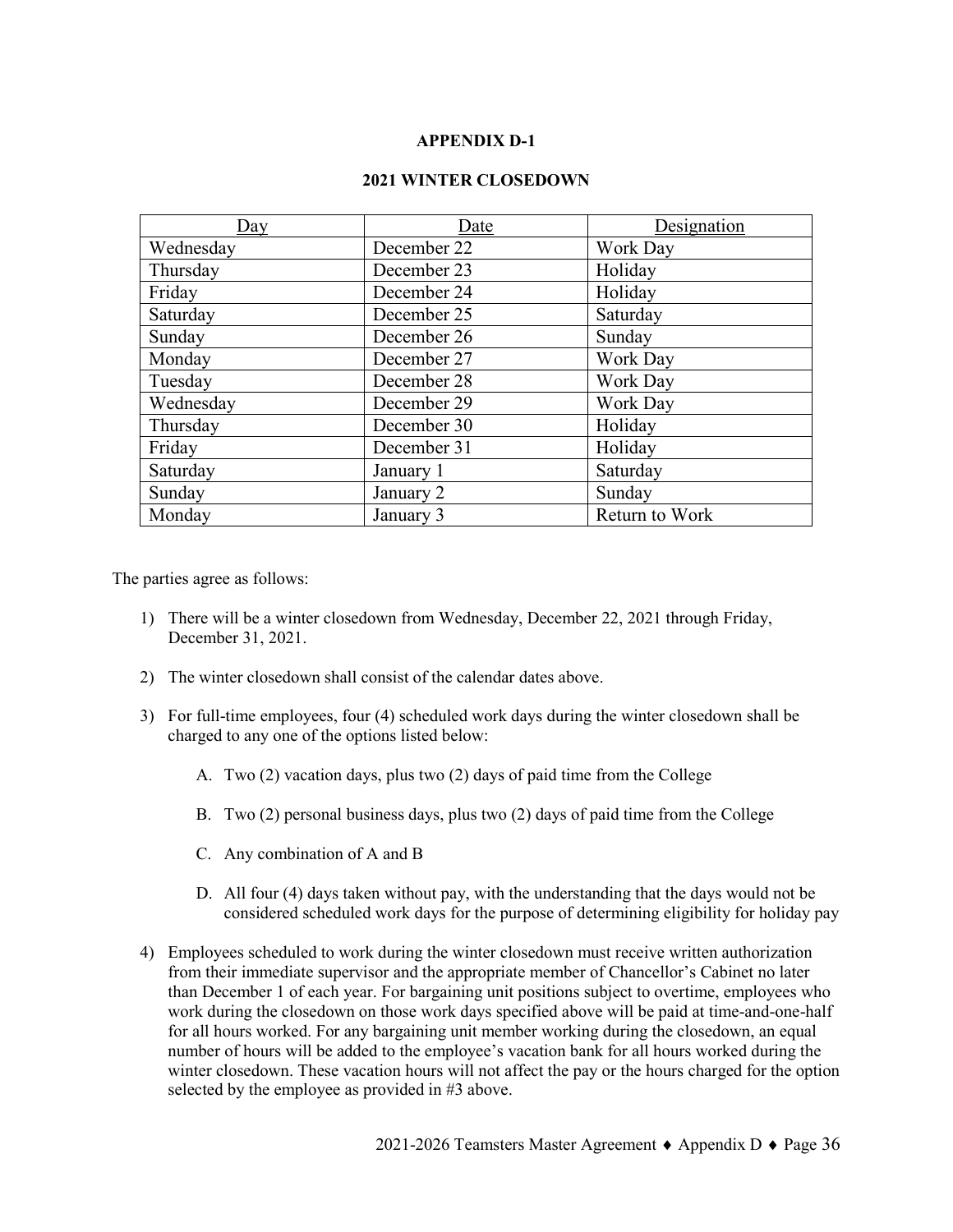# **APPENDIX D-2 2022 WINTER CLOSEDOWN To be determined**

# **APPENDIX D-3 2023 WINTER CLOSEDOWN To be determined**

# **APPENDIX D-4 2024 WINTER CLOSEDOWN To be determined**

# **APPENDIX D-5 2025 WINTER CLOSEDOWN To be determined**

2021-2026 Teamsters Master Agreement ♦ Appendix D ♦ Page 37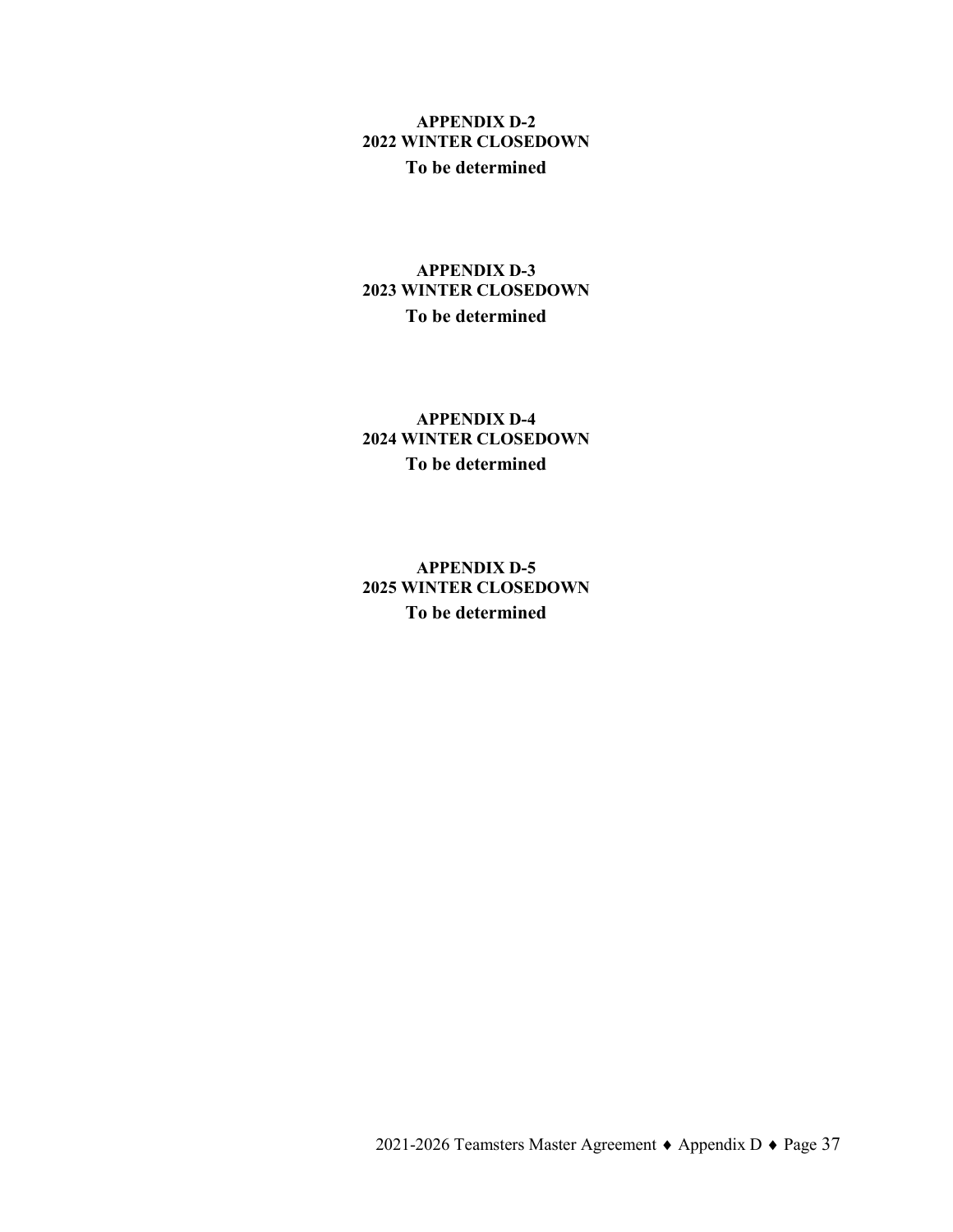# **APPENDIX E**

**Family and Medical Leave Act**

**U.S. Department of Labor**

**Wage and Hour Division**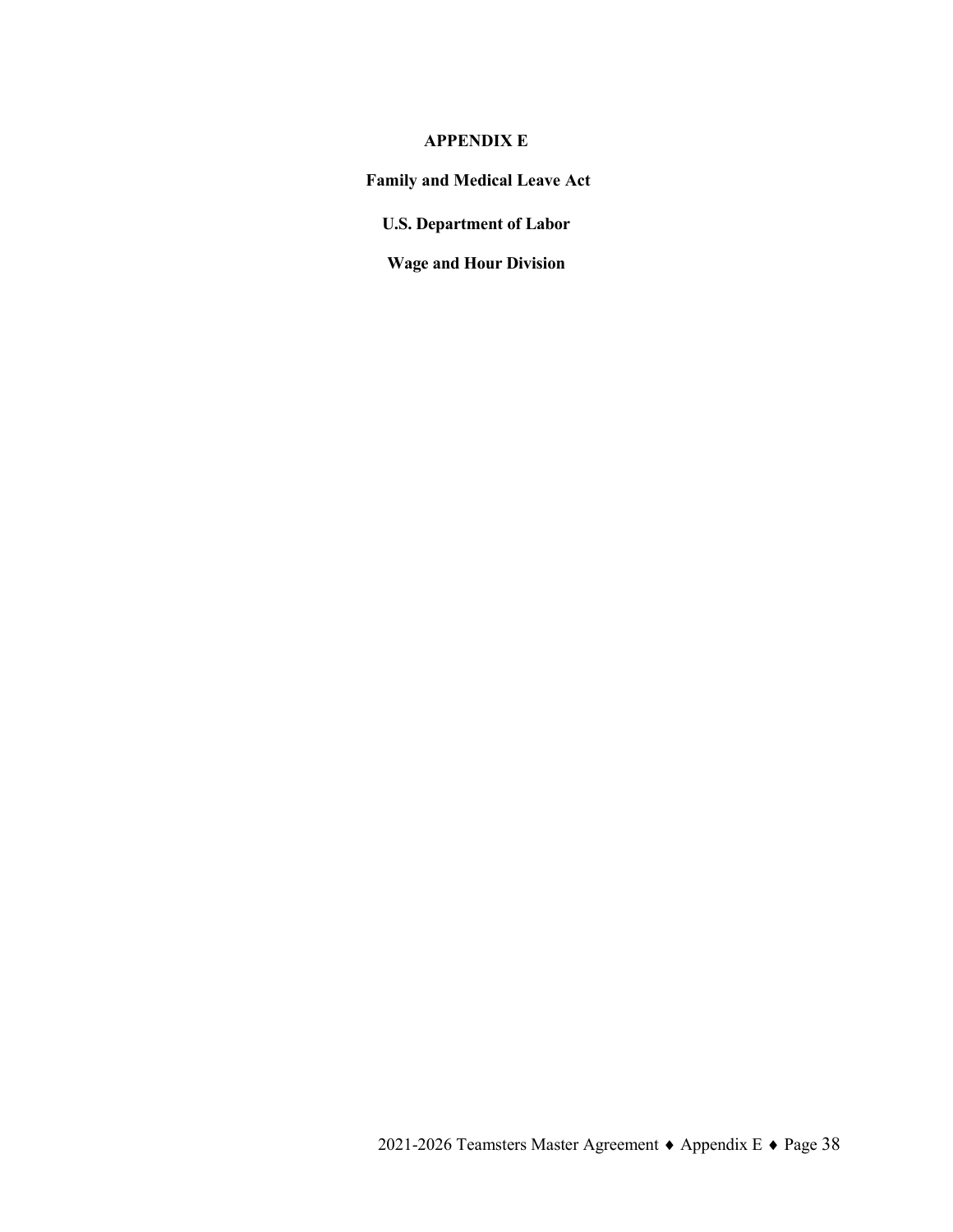

# **Fact Sheet #28: The Family and Medical Leave Act**

The Family and Medical Leave Act (FMLA) entitles eligible employees of covered employers to take unpaid, job-protected leave for specified family and medical reasons. This fact sheet provides general information about which employers are covered by the FMLA, when employees are eligible and entitled to take FMLA leave, and what rules apply when employees take FMLA leave.

# **COVERED EMPLOYERS**

The FMLA only applies to employers that meet certain criteria. A **covered employer** is a:

- Private-sector employer, with 50 or more employees in 20 or more workweeks in the current or preceding calendar year, including a joint employer or successor in interest to a covered employer;
- Public agency, including a local, state, or Federal government agency, regardless of the number of employees it employs; or
- Public or private elementary or secondary school, regardless of the number of employees it employs.

# **ELIGIBLE EMPLOYEES**

Only eligible employees are entitled to take FMLA leave. An **eligible employee** is one who:

- Works for a *covered employer*;
- Has worked for the employer for at least *12 months*;
- Has at least *1,250 hours* of service for the employer during the 12 month period immediately preceding the leave\*; and
- Works at a location where the employer has at least *50 employees within 75 miles*.

\* Special hours of service eligibility requirements apply to airline flight crew employees. *See* Fact [Sheet](http://www.dol.gov/whd/regs/compliance/whdfs28j.htm) 28J: Special Rules for Airline Flight Crew [Employees under](http://www.dol.gov/whd/regs/compliance/whdfs28j.htm) the Family and Medical Leave Act.

The 12 months of employment do not have to be consecutive. That means any time previously worked for the same employer (including seasonal work) could, in most cases, be used to meet the 12-month requirement. If the employee has a break in service that lasted seven years or more, the time worked prior to the break will not count *unless* the break is due to service covered by the Uniformed Services Employment and Reemployment Rights Act (USERRA), or there is a written agreement, including a collective bargaining agreement, outlining the employer's intention to rehire the employee after the break in service. *See* ["FMLA Special Rules for](http://www.dol.gov/whd/fmla/userra.htm) Returning Reservists".

# **LEAVE ENTITLEMENT**

Eligible employees may take up to **12 workweeks** of leave in a 12-month period for one or more of the following reasons: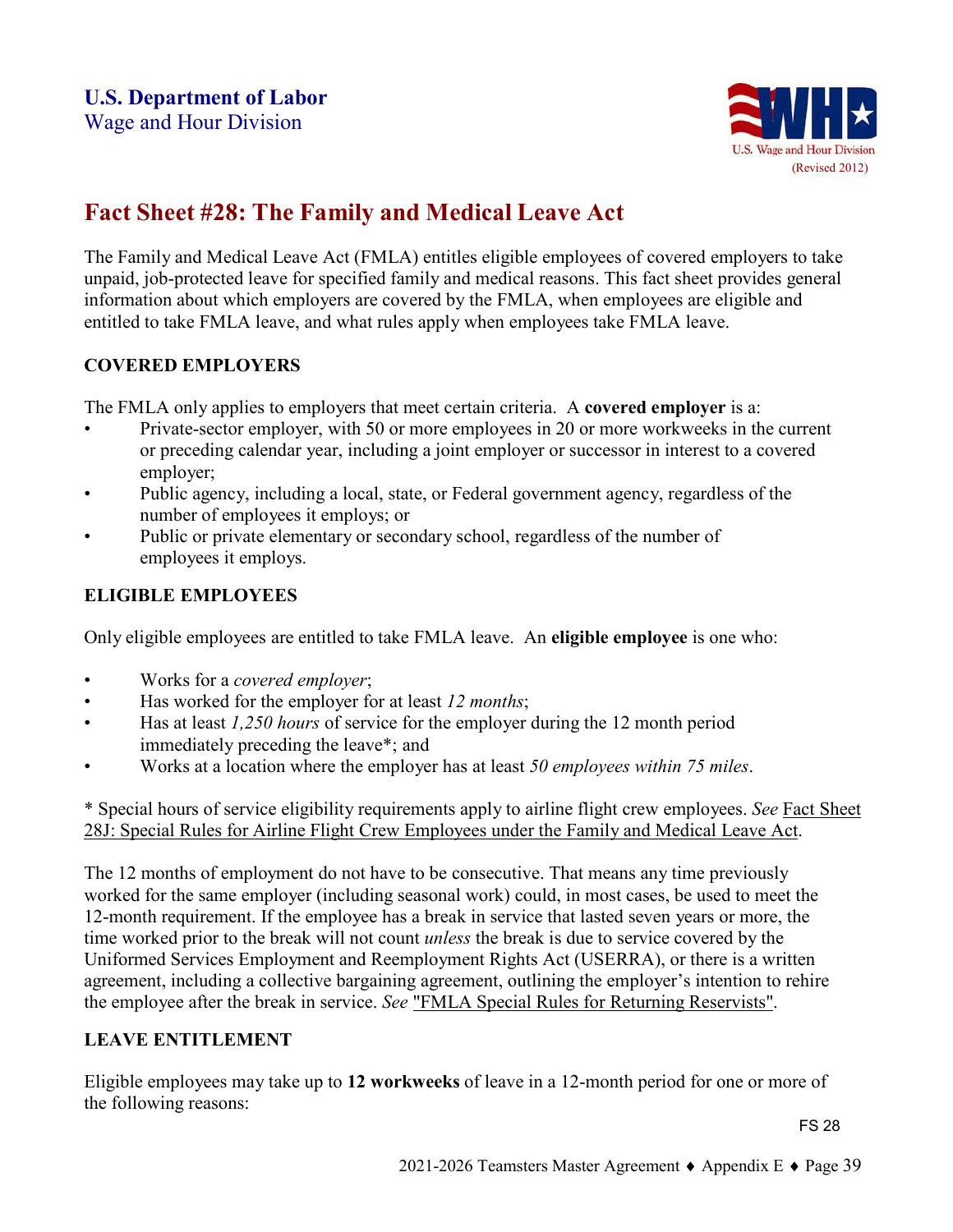- The birth of a son or daughter or placement of a son or daughter with the employee for adoption or foster care;
- To care for a spouse, son, daughter, or parent who has a serious health condition;
- For a serious health condition that makes the employee unable to perform the essential functions of his or her job; or
- For any qualifying exigency arising out of the fact that a spouse, son, daughter, or parent is a military member on covered active duty or call to covered active duty status.

An eligible employee may also take up to **26 work weeks** of leave during a "single 12-month period" to care for a covered service member with a serious injury or illness, when the employee is the spouse, son, daughter, parent, or next of kin of the service member. The "single 12-month period" for military caregiver leave is different from the 12-month period used for other FMLA leave reasons. *See* [Fact](http://www.dol.gov/whd/regs/compliance/whdfs28f.htm) [Sheets 28F: Qualifying](http://www.dol.gov/whd/regs/compliance/whdfs28f.htm) Reasons under the [FMLA](http://www.dol.gov/whd/regs/compliance/whdfs28f.htm) and 28M: The Military Family Leave [Provisions](http://www.dol.gov/whd/regs/compliance/whdfs28m.htm) under the [FMLA.](http://www.dol.gov/whd/regs/compliance/whdfs28m.htm)

Under some circumstances, employees may take FMLA leave on an intermittent or reduced schedule basis. That means an employee may take leave in separate blocks of time or by reducing the time he or she works each day or week for a single qualifying reason. When leave is needed for planned medical treatment, the employee must make a reasonable effort to schedule treatment so as not to unduly disrupt the employer's operations. If FMLA leave is for the birth, adoption, or foster placement of a child, use of intermittent or reduced schedule leave requires the employer's approval.

Under certain conditions, employees may choose, or employers may require employees, to "substitute" (run concurrently) accrued paid leave, such as sick or vacation leave, to cover some or all of the FMLA leave period. An employee's ability to substitute accrued paid leave is determined by the terms and conditions of the employer's normal leave policy.

# **NOTICE**

Employees must comply with their employer's usual and customary requirements for requesting leave and provide enough information for their employer to reasonably determine whether the FMLA may apply to the leave request. Employees generally must request leave 30 days in advance when the need for leave is foreseeable. When the need for leave is foreseeable less than 30 days in advance or is unforeseeable, employees must provide notice as soon as possible and practicable under the circumstances.

When an employee seeks leave for a FMLA-qualifying reason for the first time, the employee need not expressly assert FMLA rights or even mention the FMLA. If an employee later requests additional leave for the same qualifying condition, the employee must specifically reference either the qualifying reason for leave or the need for FMLA leave. *See* [Fact Sheet](http://www.dol.gov/whd/regs/compliance/whdfs28e.htm)  28E: Employee Notice [Requirements under](http://www.dol.gov/whd/regs/compliance/whdfs28e.htm) the [FMLA](http://www.dol.gov/whd/regs/compliance/whdfs28e.htm).

Covered employers must:

(1) Post a notice explaining rights and responsibilities under the FMLA (and may be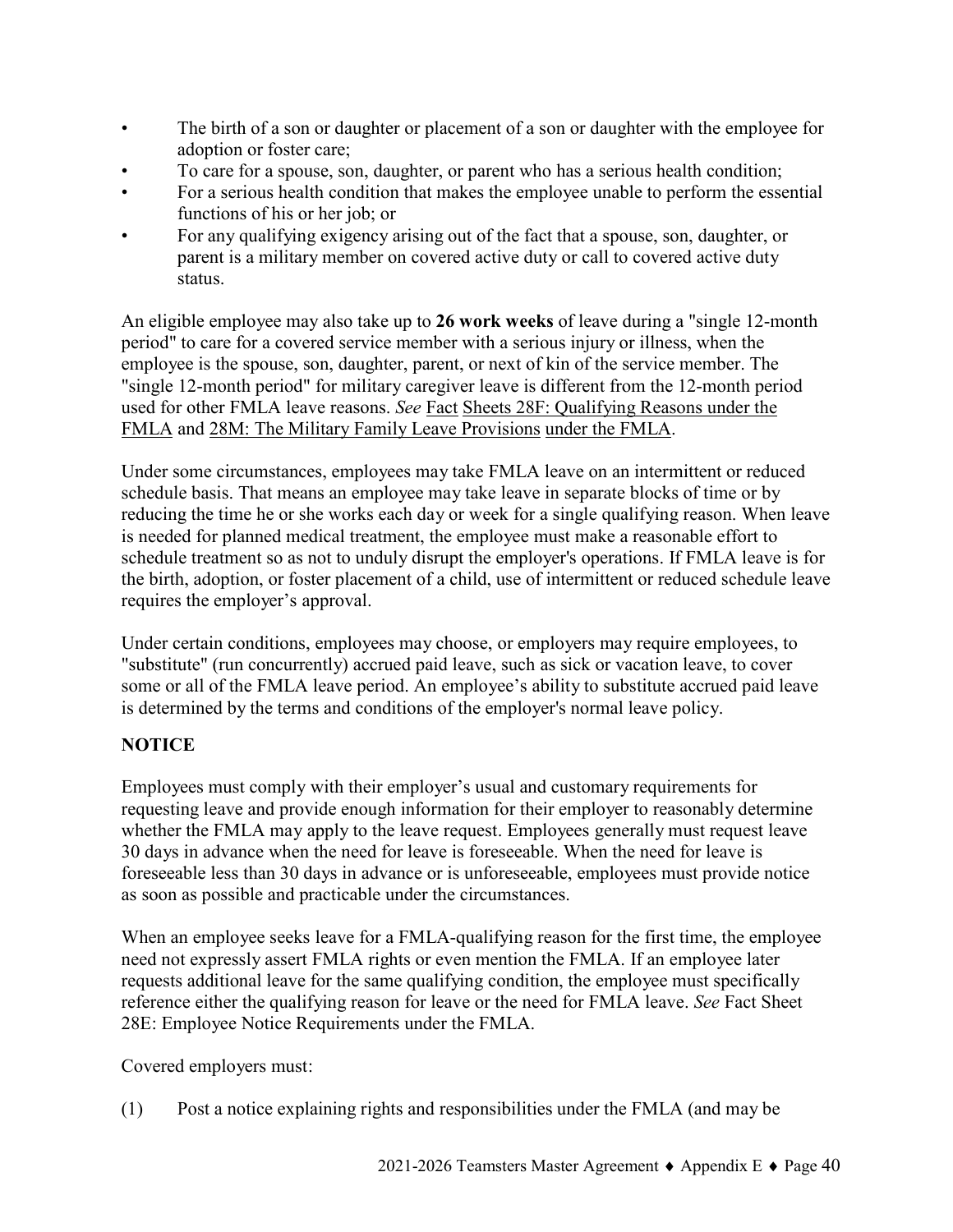subject to a civil money penalty of up to \$110 for willful failure to post);

- (2) Include information about the FMLA in their employee handbooks or provide information to new employees upon hire;
- (3) When an employee requests FMLA leave or the employer acquires knowledge that leave may be for a FMLA-qualifying reason, provide the employee with notice concerning his or her eligibility for FMLA leave and his or her rights and responsibilities under the FMLA; and
- (4) Notify employees whether leave is designated as FMLA leave and the amount of leave that will be deducted from the employee's FMLA entitlement.

*See* Fact Sheet 28D: Employer Notice [Requirements under](http://www.dol.gov/whd/regs/compliance/whdfs28d.htm) the FMLA.

# **CERTIFICATION**

When an employee requests FMLA leave due to his or her own serious health condition or a covered family member's serious health condition, the employer may require certification in support of the leave from a health care provider. An employer may also require second or third medical opinions (at the employer's expense) and periodic recertification of a serious health condition. *See* Fact [Sheet](http://www.dol.gov/whd/regs/compliance/whdfs28g.htm) 28G: Certification of a Serious Health Condition under the FMLA. For information on certification requirements for military family leave, *See* Fact [Sheet](http://www.dol.gov/whd/regs/compliance/whdfs28mc.htm) [28M\(c\):](http://www.dol.gov/whd/regs/compliance/whdfs28mc.htm) Qualifying Exigency Leave under the FMLA; Fact Sheet [28M\(a\):](http://www.dol.gov/whd/regs/compliance/whdfs28ma.htm) Military Caregiver Leave for a Current Service member under the FMLA; and [Fact Sheet 28M\(b\):](http://www.dol.gov/whd/regs/compliance/whdfs28mb.htm) Military Caregiver Leave for a Veteran under the FMLA.

# **JOB RESTORATION AND HEALTH BENEFITS**

Upon return from FMLA leave, an employee must be restored to his or her original job or to an equivalent job with equivalent pay, benefits, and other terms and conditions of employment. An employee's use of FMLA leave cannot be counted against the employee under a "no-fault" attendance policy. Employers are also required to continue group health insurance coverage for an employee on FMLA leave under the same terms and conditions as if the employee had not taken leave. *See* Fact [Sheet](http://www.dol.gov/whd/regs/compliance/whdfs28a.htm) [28A: Employee](http://www.dol.gov/whd/regs/compliance/whdfs28a.htm) Protections under the Family and Medical Leave [Act](http://www.dol.gov/whd/regs/compliance/whdfs28a.htm).

# **OTHER PROVISIONS**

Special rules apply to employees of local education agencies. Generally, these rules apply to intermittent or reduced schedule FMLA leave or the taking of FMLA leave near the end of a school term.

Salaried executive, administrative, and professional employees of covered employers who meet the Fair Labor Standards Act (FLSA) criteria for exemption from minimum wage and overtime under the FLSA regulations, 29 CFR Part 541, do not lose their FLSA-exempt status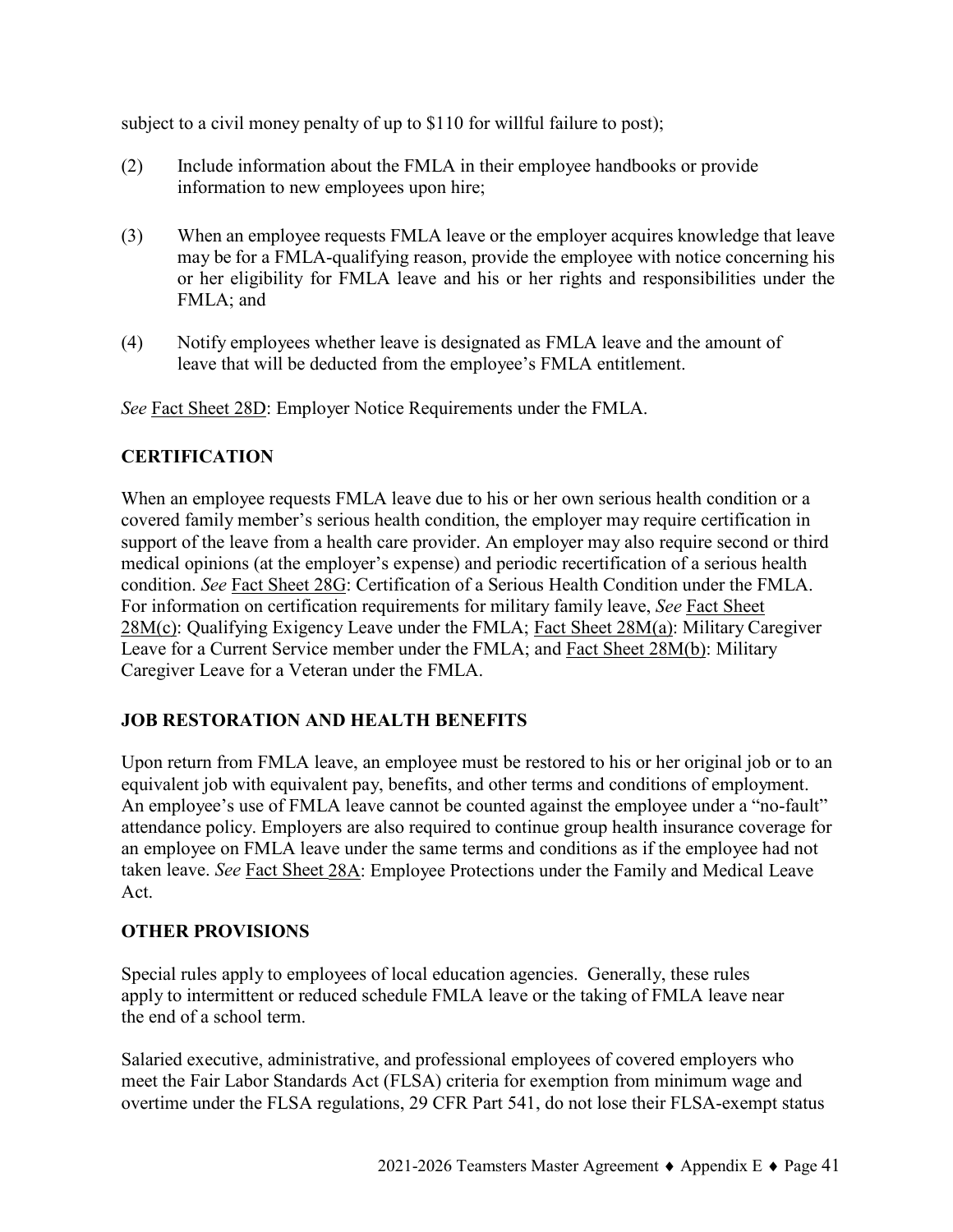by using any unpaid FMLA leave. This special exception to the "salary basis" requirements for FLSA's exemption extends only to an eligible employee's use of FMLA leave.

# **ENFORCEMENT**

It is unlawful for any employer to interfere with, restrain, or deny the exercise of or the attempt to exercise any right provided by the FMLA. It is also unlawful for an employer to discharge or discriminate against any individual for opposing any practice, or because of involvement in any proceeding, related to the FMLA. *See* Fact [Sheet](http://www.dol.gov/whd/regs/compliance/whdfs77b.htm) 77B: Protections for [Individuals under](http://www.dol.gov/whd/regs/compliance/whdfs77b.htm) the FMLA. The Wage and Hour Division is responsible for administering and enforcing the FMLA for most employees. Most federal and certain congressional employees are also covered by the law but are subject to the jurisdiction of the U.S. Office of Personnel Management or Congress. If you believe that your rights under the FMLA have been violated, you may file a complaint with the Wage and Hour Division or file

a private lawsuit against your employer in court.

# **For additional information, visit our Wage and Hour Division Website: [U.S. Wage and Hour Division](http://www.wagehour.dol.gov/) and/or call our toll-free information and helpline, available 8 a.m. to 5 p.m. in your time zone, 1-866-4-USWAGE (1-866-487-9243).**

This publication is for general information and is not to be considered in the same light as official statements of position contained in the regulations.

**U.S. Department of Labor** Frances Perkins Building 200 Constitution Avenue, NW Washington, DC 20210  **1-866-4-USWAGE** TTY: 1-866-487-9243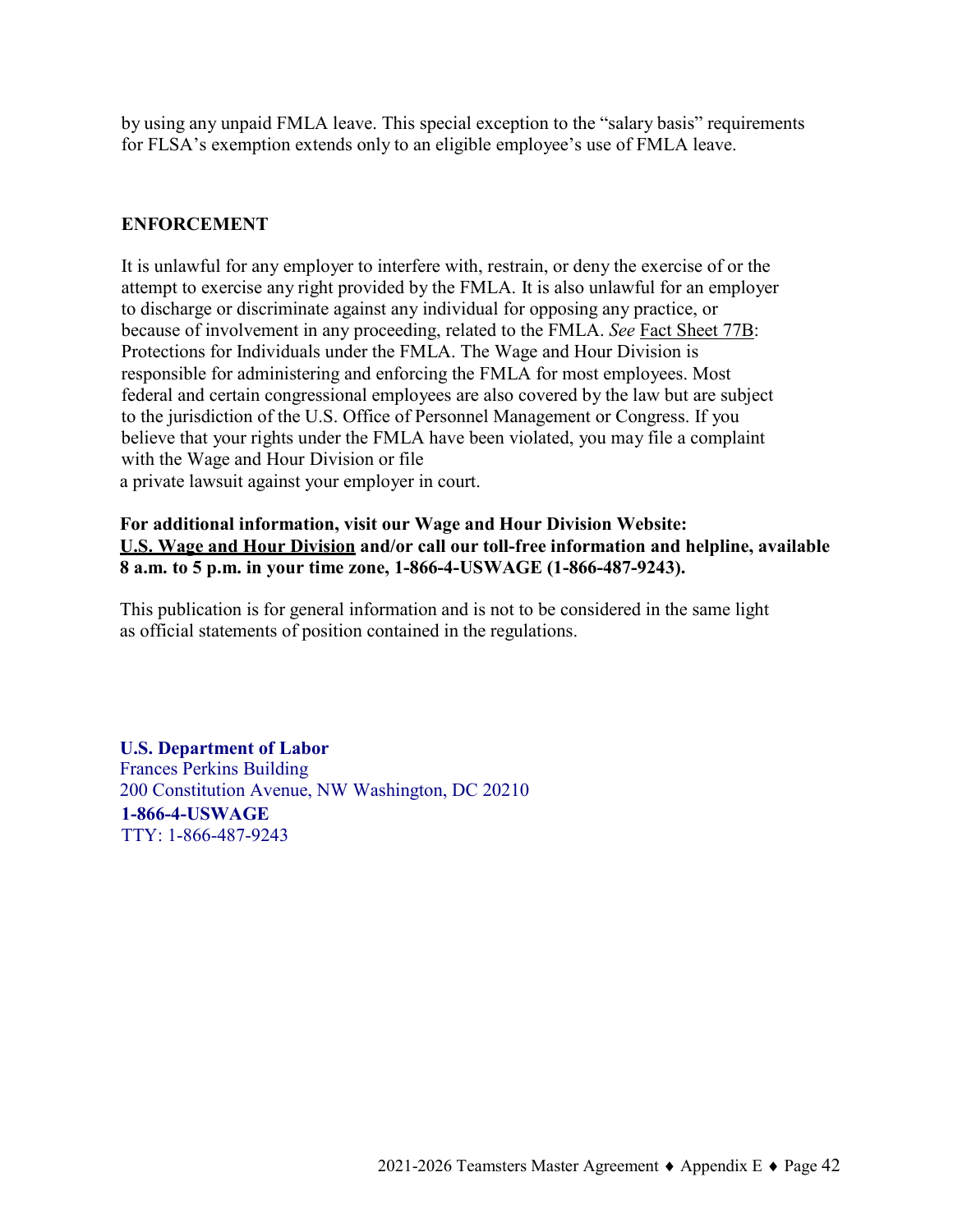# **LETTER OF AGREEMENT REGARDING TRANSITION TO NEW COMPENSATION STRUCTURE BETWEEN TEAMSTERS LOCAL UNION NO. 214 AND OAKLAND COMMUNITY COLLEGE**

To facilitate the transition from the parties' former compensation structure on July 1, 2021 to that set forth in their 2021-26 collective bargaining agreement, the parties to this Letter of Agreement agree as follows:

1. The new pay design redesignates the job classifications of some positions as indicated in the 2017-21 collective bargaining agreement to the following classifications as indicated in the 2021-26 collective bargaining agreement:

| <u>гогшег славянсацоп типе</u>                     | <u>NEW CIASSINCATION THIE</u>                       |
|----------------------------------------------------|-----------------------------------------------------|
| Academic Dean of Technology and Instructional      | Dean of Academic Technology and Instructional       |
| Innovation                                         | Innovation                                          |
| <b>Assessment Specialist</b>                       | <b>Assessment Analyst</b>                           |
| <b>Business Manager</b>                            | Budget & Financial Planning Manager                 |
| <b>Business Services Manager</b>                   | Business Services Manager, Economic and Workforce   |
|                                                    | Development                                         |
| Clinical Coordinator of Diagnostic Medical         | Clinical Coordinator, Diagnostic Medical Sonography |
| Sonography                                         |                                                     |
| Clinical Coordinator of Radiologic Technology      | Clinical Coordinator, Radiologic Technology         |
| Coordinator of Athletics and H Building Operations | <b>Athletics Coordinator</b>                        |
| Coordinator of Library Electronic Resources        | Library Electronic Resources Coordinator            |
| Coordinator of Military & Veteran Services         | Military & Veteran Services Coordinator             |
| Coordinator, Oakland Community College Foundation  | <b>OCC Foundation Coordinator</b>                   |
| Director of Clinical Education/Respiratory Therapy | Clinical Coordinator, Respiratory Therapy           |
| Director of Diagnostic Medical Sonography &        | Program Director, Radiologic Technology             |
| Radiologic Technology                              |                                                     |
| Director of Purchasing/Auxiliary Services          | Director of Purchasing & Auxiliary Services         |
| <b>IT Project Analyst</b>                          | IT Project Manager                                  |
| <b>Manager Banking Services</b>                    | Associate Director of Financial Operations          |
| Manager of Campus Facilities                       | <b>Facilities Manager</b>                           |
| Manager of Desktop Support                         | Desktop Support Manager                             |
| Manager of Institutional Reporting                 | <b>Institutional Reporting Manager</b>              |
| Manager of Library and Technical Services          | Library Technical Services Manager                  |
| Manager of Multi-Media and Web Services            | Multi-Media and Web Services Manager                |
| Manager, Online Learning Technologies              | Online Learning Technologies Manager                |
| Mgr Campus Fac/Energy                              | Campus Facilities/Energy Manager                    |
| Multimedia & Mobile Learning Support Specialist    | Multimedia & Mobile Learning Support Coordinator    |
| Program Coordinator - Economic and Workforce       | Program Coordinator, Economic and Workforce         |
| Development                                        | Development                                         |
| Program Coordinator - Legal Assistant Program      | Program Coordinator, Paralegal                      |
| Program Director of Respiratory Therapy            | Program Director, Respiratory Therapy               |
| Program Director, Surgical Technology Program      | Program Director, Surgical Technology               |
| Program Manager - Economic and Workforce           | Program Manager, Economic and Workforce             |
| Development                                        | Development                                         |

# **Former Classification Title New Classification Title**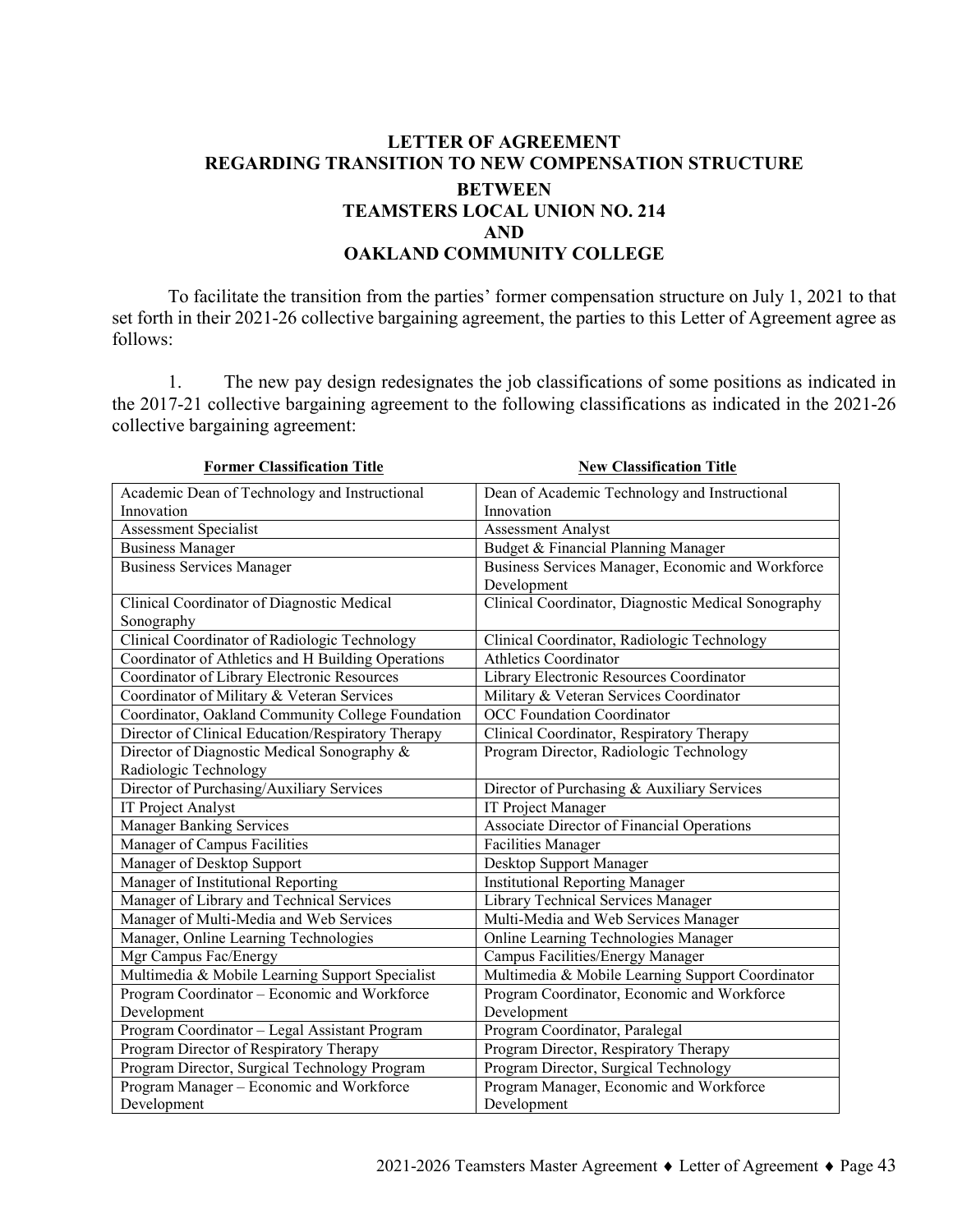| <b>Former Classification Title</b>       | <b>New Classification Title</b>    |
|------------------------------------------|------------------------------------|
| Supervisor AR & General Ledger           | <b>Accounts Receivable Manager</b> |
| Supervisor of Accounting AP/Fixed Assets | <b>Accounts Payable Manager</b>    |
| Supervisor Payroll                       | Payroll Manager                    |

All other classification titles are unchanged.

2. Employees employed as of June 30, 2021 shall be placed in their respect pay ranges as provided in this Agreement (using their new classification titles, as applicable) on July 1, 2021. Said employees shall be placed within their respective new pay ranges at salaries (or wages, for part-time employees) that are equal to their June 30, 2021 base rates of pay plus 3.0%, but in no event greater than the maximum rate applicable to their respective pay grades. An individual's placement within a pay band may be adjusted upwards by the College, as determined appropriate by the College, to address equity considerations, but only after consulting with the Union.

\_\_\_\_\_\_\_\_\_\_\_\_\_\_\_\_\_\_\_\_\_\_\_\_\_\_\_\_\_\_\_\_\_\_\_\_\_ \_\_\_\_\_\_\_\_\_\_\_\_\_\_\_\_\_\_\_\_\_\_\_\_\_\_\_\_\_\_\_\_\_\_\_\_\_

# **OAKLAND COMMUNITY COLLEGE MUNICIPAL WORKERS LOCAL 214**

# **TEAMSTERS STATE, COUNTY &**

Andre' L. Poplar Dwight Thomas Vice Chancellor for Human Resources & Diversity, Business Representative Equity, and Inclusion

**Donna J. Tuchowski** James V. Seewald, Jr. Director of Human Resources Chief Steward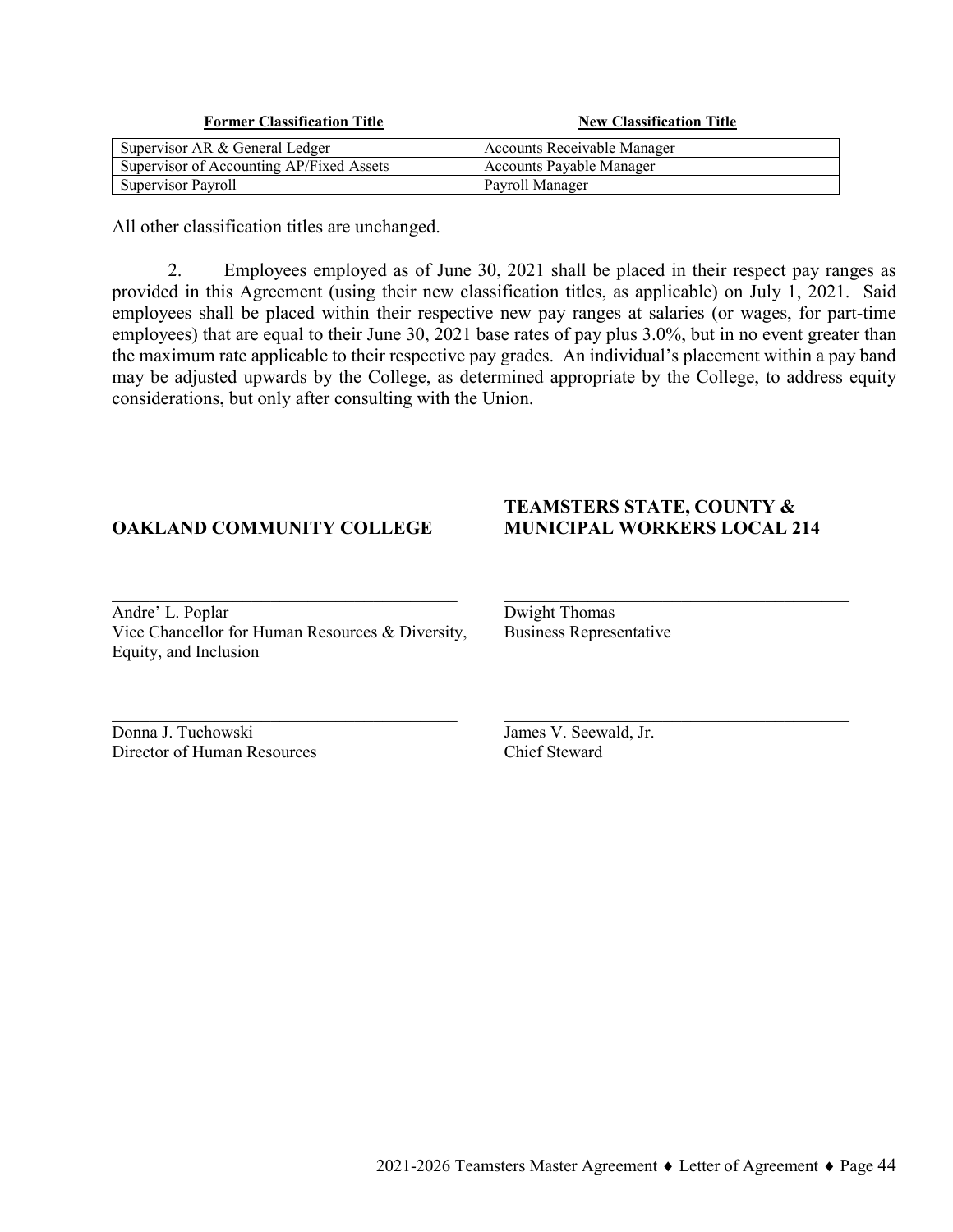# **INDEX**

# $\mathbf{A}$

| Appendices |  |
|------------|--|
|            |  |
|            |  |
|            |  |
|            |  |
|            |  |
|            |  |

# $\, {\bf B}$

| <b>Benefits</b> |  |
|-----------------|--|
|                 |  |
|                 |  |
|                 |  |
|                 |  |
|                 |  |
|                 |  |
|                 |  |
|                 |  |
|                 |  |
|                 |  |
|                 |  |

# $\mathbf C$

|--|--|--|--|

# $\mathbf{D}$

# $\bf E$

# $\mathbf{F}$

| Family & Medical Leave Act (FMLA) 12, 38 |  |  |
|------------------------------------------|--|--|
|                                          |  |  |

# $\mathbf G$

|--|

# $\mathbf H$

|--|

# $\mathbf I$

# $\bf J$

# $\mathbf L$

| Leaves of Absence with Pay           |  |
|--------------------------------------|--|
|                                      |  |
|                                      |  |
|                                      |  |
|                                      |  |
|                                      |  |
|                                      |  |
|                                      |  |
|                                      |  |
| Leaves of Absence without Pay        |  |
| Family & Medical Leave Act (FMLA) 12 |  |
|                                      |  |
|                                      |  |
| Life Insurance                       |  |
|                                      |  |
|                                      |  |
|                                      |  |
|                                      |  |

# $\mathbf{M}$